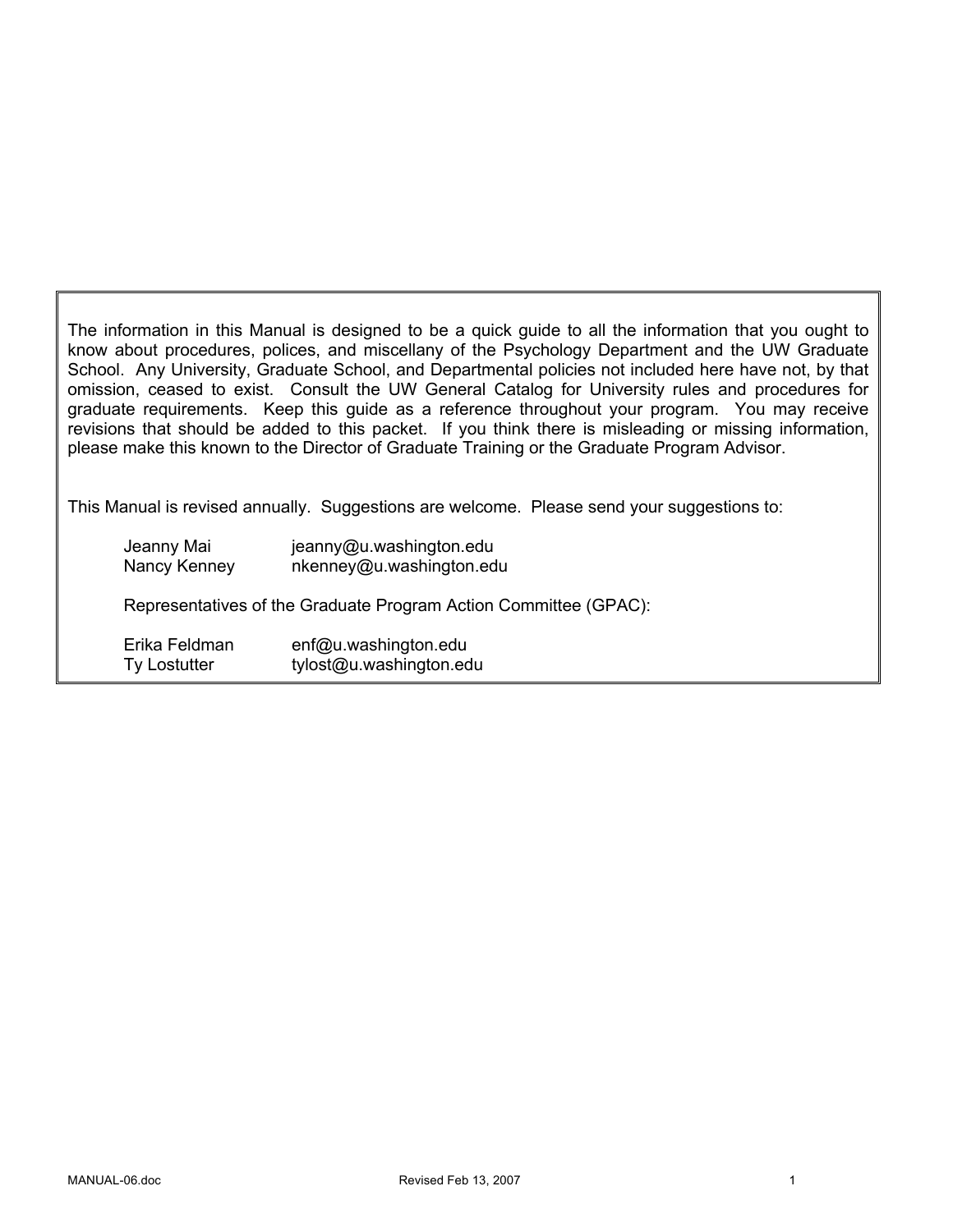# **TABLE OF CONTENTS**

|                                                               | Overview of the Program                        | 3 |
|---------------------------------------------------------------|------------------------------------------------|---|
| I.<br>Ш.<br>III.<br>IV.<br>V.                                 | A. Basic Information for First Year Students   |   |
| I.<br>II.<br>III.<br>IV.<br>V.<br>VI.<br>VII.<br>VIII.<br>IX. | B. Progressing Through the Program             |   |
| I.<br>Ш.<br>III.                                              | C. Areas of Study and Area Course Requirements |   |
| L.<br>II.<br>III.<br>IV.<br>V.<br>VI.                         | D. Policies and Procedures                     |   |
| I.<br>Ш.<br>Ш.<br>IV.                                         | E. Funding and Money Matters                   |   |
| F. Appendices<br>н.<br>III.                                   |                                                |   |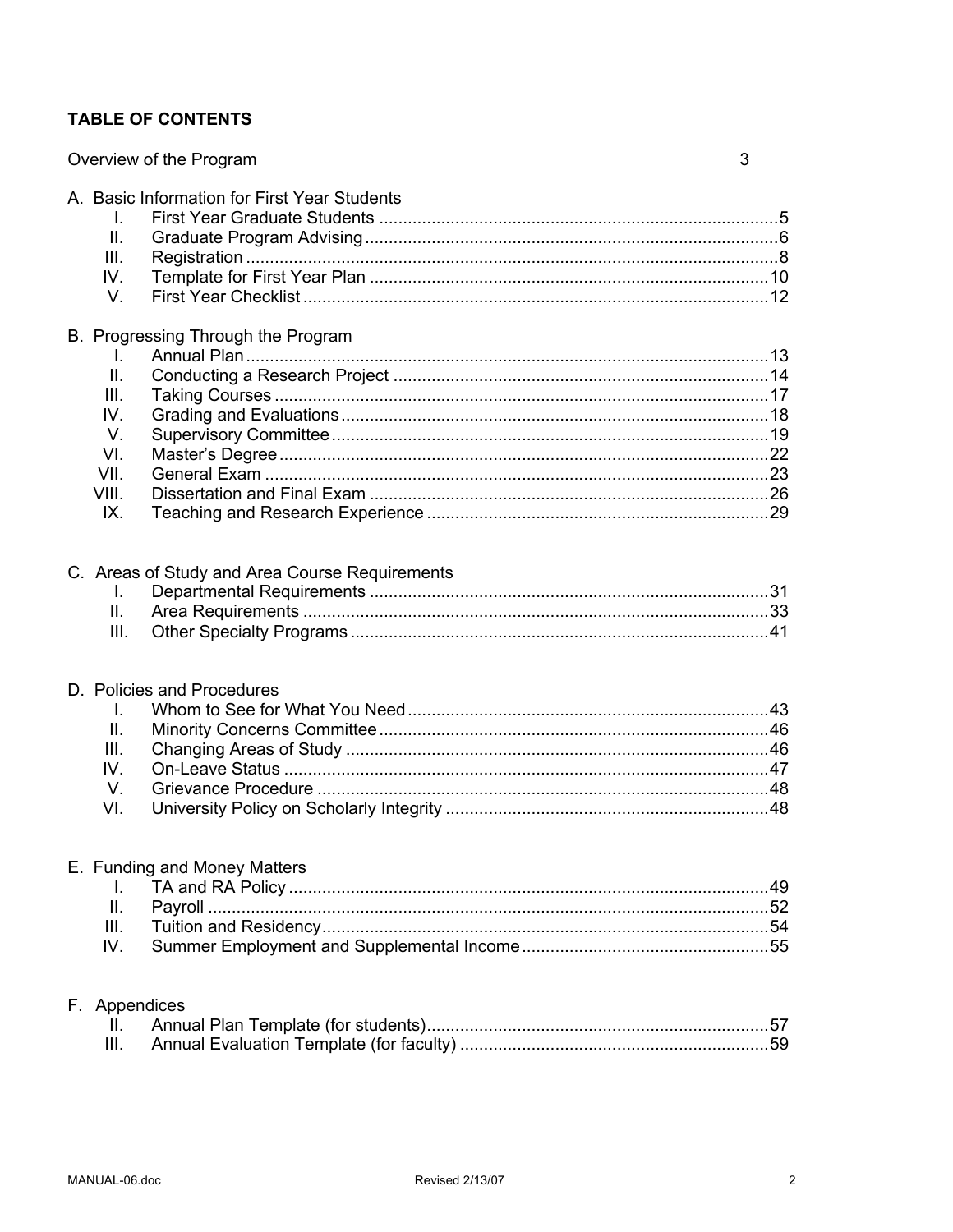#### \*\*\*\*\*\*\*\*\*\*

#### **Overview of the Psychology Ph.D. program**

**1. Goal**. The goal of the Psychology Graduate Program at the University of Washington is to train the next generation of psychologists for excellence in research, teaching and/or clinical practice. Toward that end, graduate students are expected to take some formal course work. More importantly, you will be challenged to acquire and demonstrate mastery of a set of professional skills, including research, reading, writing, and speaking in your professional field.

Our program places an emphasis on self-definition of goals, and the development of individualized graduate programs centered around your goals. The purpose of this overview is to give you a general picture of the events that will constitute your graduate training, and define their general time scale.

**2. Areas and Advisors**. For administrative purposes, the Department is divided into seven Areas: Animal Behavior, Behavioral Neuroscience, Clinical (Adult Clinical), Child Clinical, Cognition and Perception, Developmental, and Social Psychology and Personality. The specifics of graduate training vary somewhat among Areas, particularly between the clinical and non-clinical Areas.

Each student is admitted to the graduate program under the sponsorship of a particular faculty member, who becomes the student's Advisor. A Co-Advisor is also selected for each student. The Advisor and Co-Advisor help the student plan his/her course of study, and guide him/her in all aspects of graduate training. Each student is also assigned to an Area -- typically the Area to which his or her Advisor belongs.

**3. Coursework**. Students in the non-clinical Areas are required to take about 10 courses in the first two years (see Section C below). Students in the clinical Areas take many more courses -- about 20 in the first three years. All students are strongly encouraged to participate in seminars and advanced seminars throughout their graduate careers. (See Section C)

**4. Milestones**. The student progresses through the graduate program by passing a variety of milestones. They are:

**First (or second) Year Research Project**. During the first year, each non-clinical student undertakes a research project under the supervision of his or her Advisor. (Due to their heavy course load, clinical students undertake their first year project in their second year.) The research project includes planning, data collection, data analysis, and presentation of the project at the Research Festival held at the end of Spring quarter, and writing up the project for publication.

**Continuing Research**. During the second year, and throughout his/her graduate career, students carry out increasingly independent research with their Advisors. An emphasis on research is a major hallmark of our graduate program.

**Formation of Supervisory Committee**. At the end of the first year or the beginning of the second, each student forms a Supervisory Committee to guide him/her through the remainder of his/her program. (For clinical students, the Committee is formed at the end of the second year). (See Section B. V.)

**General Examination ("Generals")**. During the third year, the student takes the General Examination. The purpose of the General Examination is to challenge the student to demonstrate mastery of a body of literature and concepts in his/her field, and a set of professional skills. The format of the General Examination varies among Areas and individual students (see Section B. VII. below). Most commonly, the student develops a reading list in consultation with members of the supervisory committee, reads a body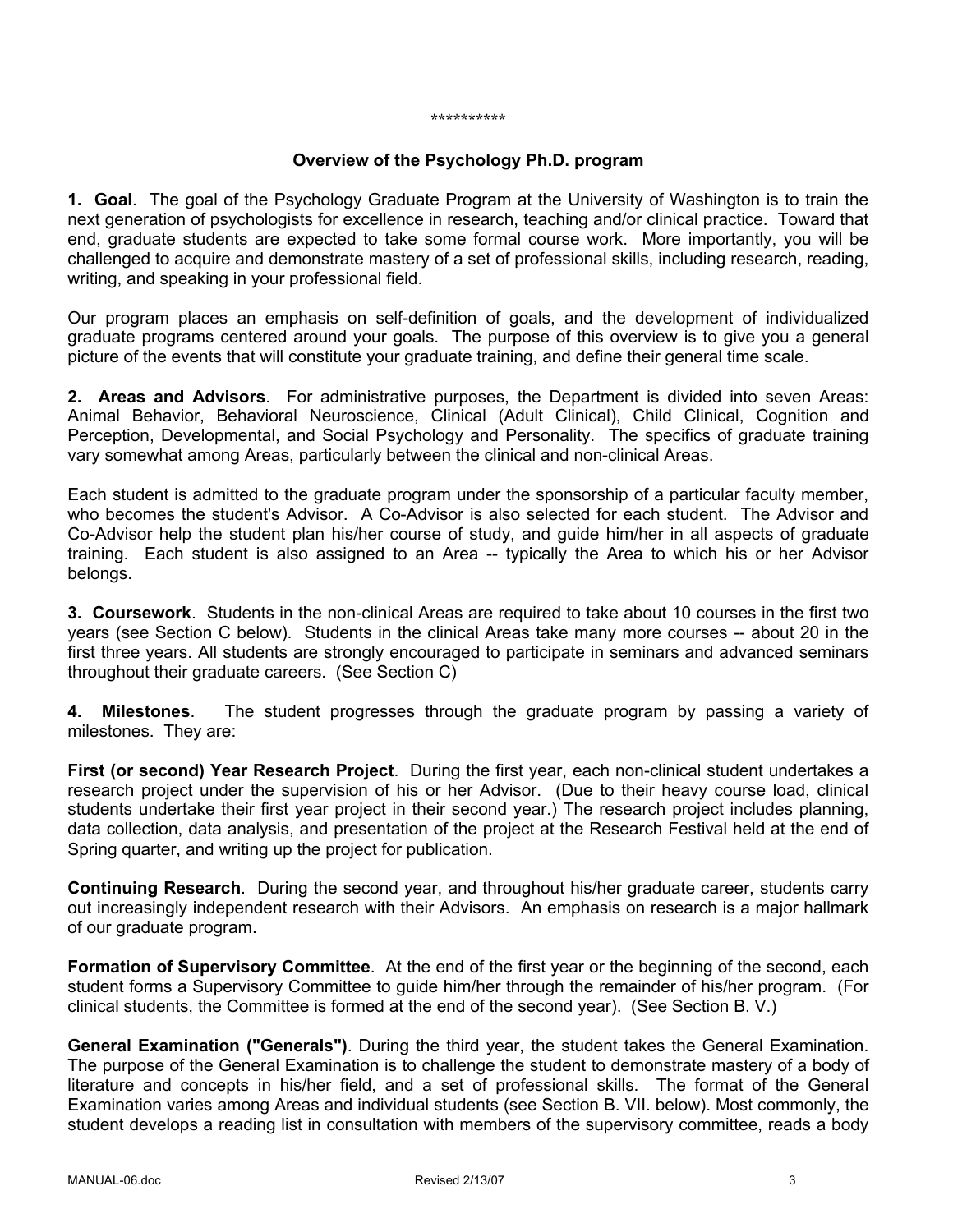of literature, writes answers to a set of essay questions based on it, and defends his/her answers in an oral examination.

**Dissertation proposal.** During the fourth year, each student develops a formal research proposal for his/her dissertation work. The format of the dissertation proposal varies among Areas and individual students. The proposal is presented, orally and/or in writing, to the Supervisory Committee for discussion and feedback. (see Section B. VIII.)

**Final examination.** The student carries out the proposed research and writes the dissertation. The work is presented to the Supervisory Committee, usually in the form of a colloquium, and a formal dissertation is completed. (See section B. VIII.)

**Clinical training and internship**. This is required for all clinical students. Consult with your faculty advisors, the clinic director, and the director of clinical training about how to prepare for this required clinical training experience.

---

The rest of this manual provides more comprehensive descriptions of course work and milestones, including the many rules that apply to them, and some suggestions about how to accomplish them.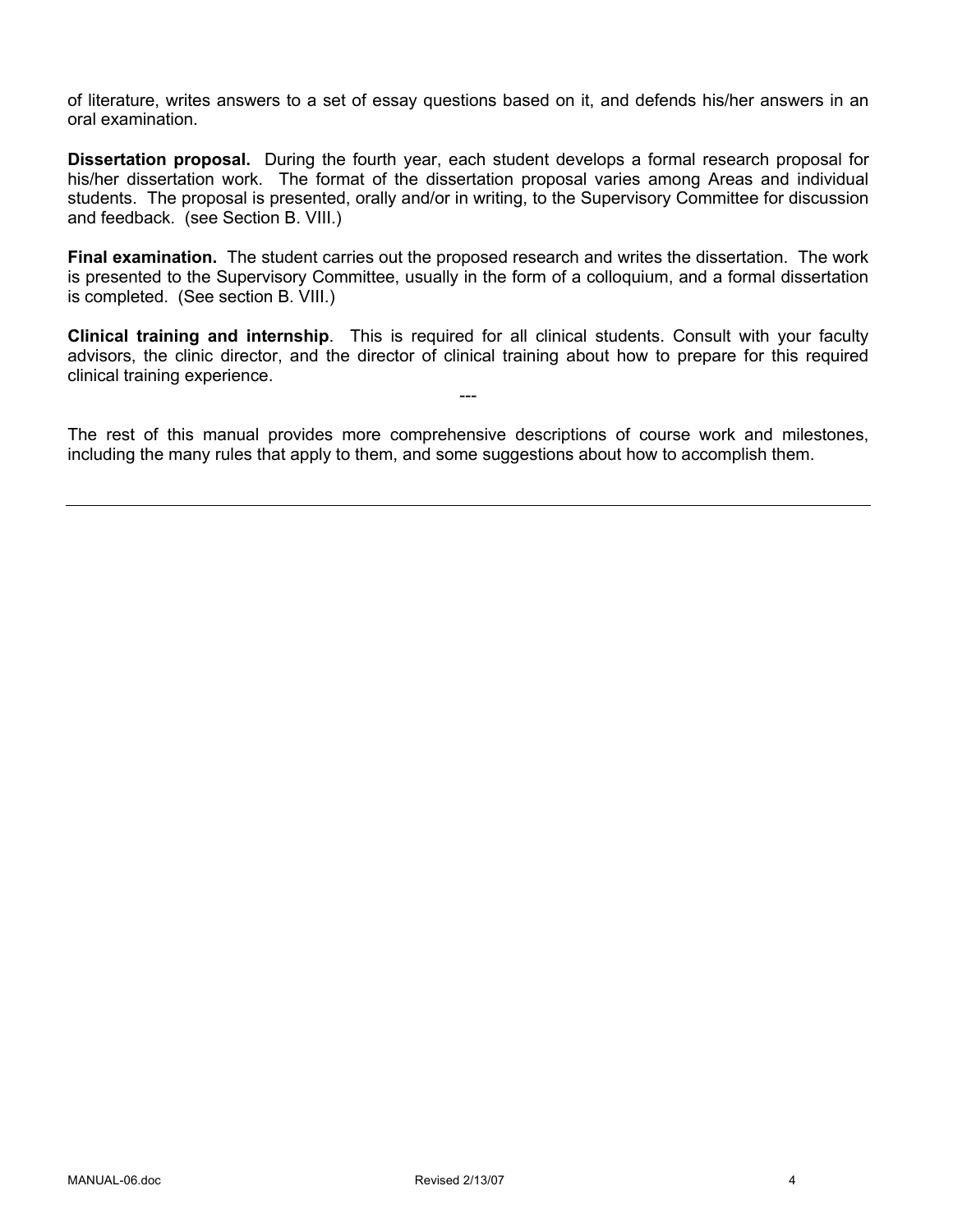# **A. Basic Information for First Year Students**

# **A. I. FIRST YEAR GRADUATE STUDENTS**

Welcome to the Psychology Department! This manual was written in an effort to guide you through your graduate program. Please read through the manual to get a clear picture of the procedures involved in completing the program. The first year of graduate school can be a difficult time. Many faculty members, advanced graduate students, and staff members are committed to helping new graduate students in their transition to graduate school. Please make use of these resources when the need arises. If you have questions not included in the manual, please contact the Graduate Program Advisor in Guthrie 127 (jeanny@u.washington.edu, 206-543-9329), your advisor, another graduate student, or the Director of Graduate Training, Nancy Kenney.

- **1. Faculty Advisors.** You will have been assigned an advisor or advisors in your major area who will assist you with planning your program for the first year. Your advisor(s) will also supervise your research during the first year. Although many students continue with this advisor past their first year and/or make this person the chair of their Supervisory Committee, this is not required. You should feel free to pursue work with another faculty member if that should better fit your educational needs. (See Section A. II. Graduate Program Advising).
- **2. Orientation Week.** First year graduate students are expected to attend an orientation seminar during the week prior to the start of classes, Autumn Quarter. Normally, first year students are asked to register for this credit seminar, Psych 500 A, when registering for Autumn Quarter classes. Contact the Psychology Graduate Program Advisor at 206-543-9329 for details if you have not received information in the mail.
- **3. First Year Plan.** Early in Autumn quarter of the first year (preferably during Orientation Week), new students are to schedule a planning meeting with their advisor(s). After the meeting, the student is asked to prepare a written version of his/her goals, coursework, research, etc., for the upcoming year (the Plan). New plans are prepared in May of each year. In subsequent years, review of the year's Plan is part of the planning/evaluation meeting. See the template at the end of this section (A).
- **4. Course Requirements.** You should begin fulfilling departmental course requirements during the first year. In particular, you must complete courses to satisfy the statistics requirement by the end of the second year. You must also take part in Orientation Week and attend the Psychology Colloquium. Check with your area about specific requirements and see Section C.II. below.
- **5. First Year Research Project.** All first year students are required to conduct research during the year. This activity culminates in a formal presentation of your work at the annual Psychology Department Research Festival, held at the end of Spring Quarter. Clinical students present at the end of their second year in the program. All other students present at the end of their first year.
- **6. Annual Evaluations.** You will be evaluated at the end of each year by the faculty in your major area. The evaluation will be based on your accomplishments during the prior year and the Annual Plan for the coming year and will be reviewed by the Area and by the Graduate Training Committee. A letter providing feedback from the evaluation and any appropriate recommendations will be sent to you from your advisor(s). For more detailed feedback, you should talk with your advisor and/or the Area Representative on the Graduate Training Committee. (See Area Rep list in the course section (C) later in this manual.)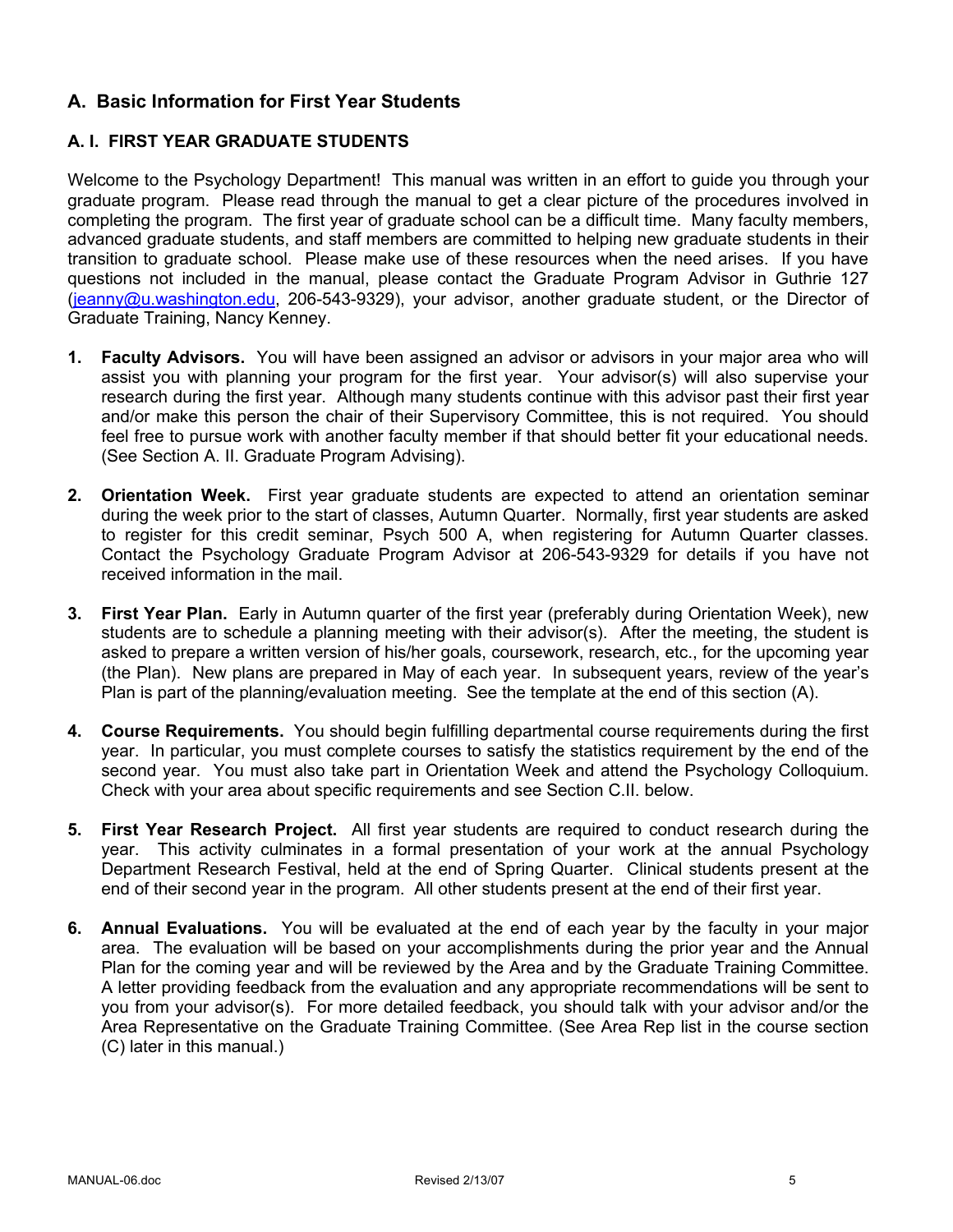- **7. Office Space.** Many students will have office space available through their advisors. If you do not, or would like to have space, some graduate student desk space is available in Johnson Annex (JHA). This space includes equipment for computer use and internet access, a ping-pong table, pool table, and a lounge with a refrigerator and microwave. Students are responsible for space assignments and upkeep in this area. Contact your Graduate Program Action Committee (GPAC).
- **8. E-Mail.** In order to sign up for a UW e-mail account, go to www.washington.edu/computing/uwnetid. Then select UW net id and password and follow the online instructions. If you have any questions, contact the computer center at Suzzallo (206-543-9158) or Odegaard (206-616-7173) libraries.

# **A. II. GRADUATE PROGRAM ADVISING**

#### **Advisors/Co-Advisors**

Advisors work to help students with their goals and with their research. They also usually serve as the chair of the student's Supervisory Committee. Co-advisors are assigned to students to provide students with additional support. Students should feel free to approach their advisors and co-advisors with questions or concerns regarding their program. Though the advisors and co-advisors are assigned to students for the first year of the program, students may change these assignments. It is recommended that students who would like to change advisors or co-advisors discuss this possibility with their advisor or co-advisor. For a student perspective, consult with other graduate students, and/or the Psychology Graduate Program Action Committee. (See below, Section A.II.)

#### *Graduate Training Committee –* **Chaired by Nancy Kenney** (G306, 206-543-2563)

e-mail:nkenney@u.washington.edu)

The Graduate Training Committee (GTC) is an appointed committee of the faculty. Faculty members of the Committee represent each of the sub-areas within the Psychology Department, and two graduate students attend the meetings to provide student input. The functions of the Committee are to:

- 1. Consider graduate training issues that relate to the entire department in order to make recommendations for departmental action. This would include such topics as departmental course requirements, research requirements, timing of general exams, etc.
- 2. Review and take action on requests from students for special considerations (e.g., waiver of requirements). See Petitions in section D.
- 3. Address grievances any student may have in regard to training issues or individual treatment within the department.
- 4. In collaboration with the Areas, review the progress of individual graduate students, recommend disciplinary actions when necessary (rare).
- 5. Keep abreast of changes in Graduate School policies in order to interpret them to students and faculty.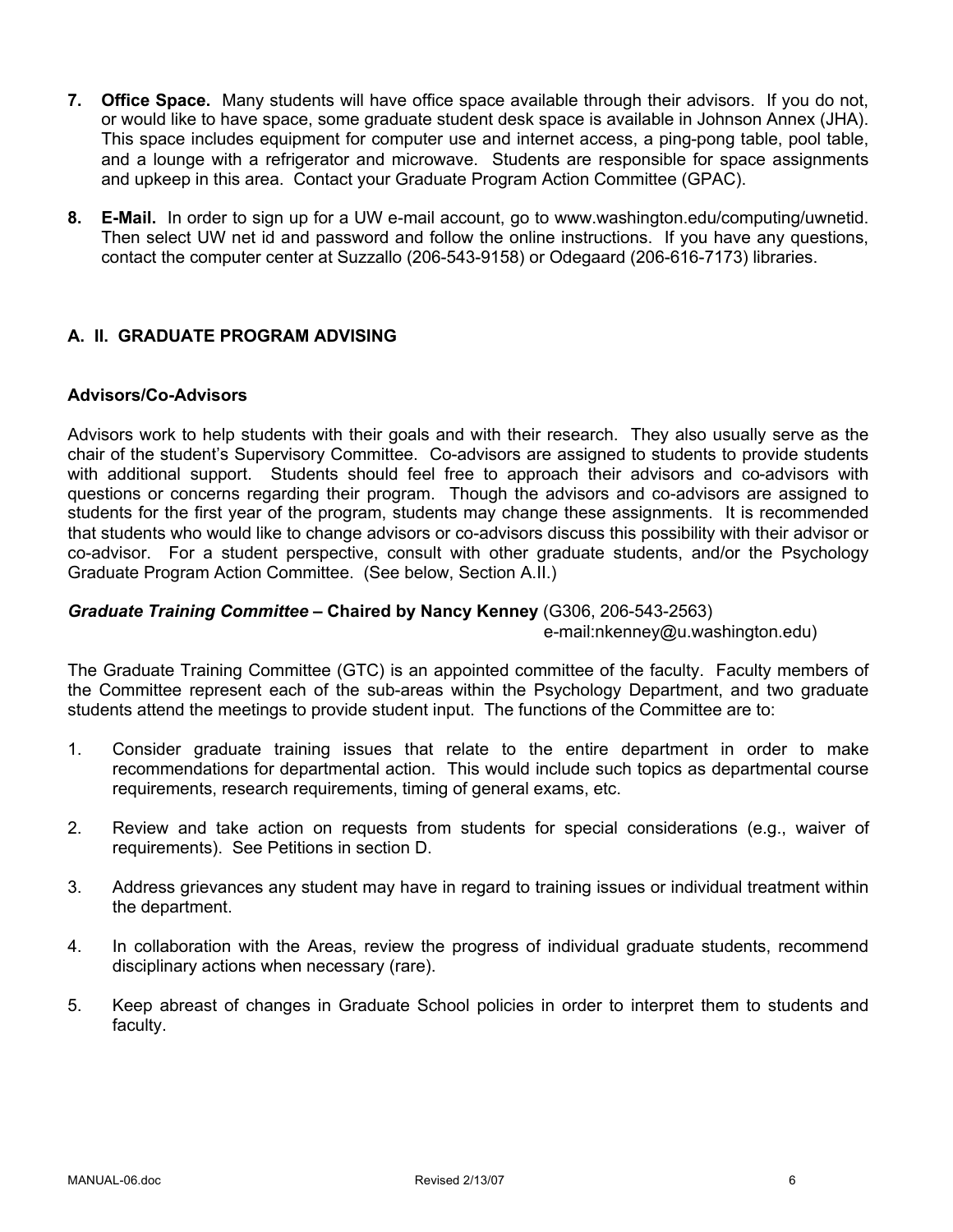#### **Graduate Program Coordinator–Nancy Kenney** (G-306, 206-543-2563, nkenney@u.washington.edu)

The Graduate Program Coordinator (GPC) supervises the activities of the Graduate Program Office, is the Chair of the Graduate Training Committee, acts as liaison with the Graduate School, assigns teaching assistants in collaboration with the Graduate Program Advisor and the Associate Chair, and provides individual counseling and troubleshooting to graduate students. Academic advising, in general, is provided by you own advisor, though the GPC may be more knowledgeable and up-to-date on some policies and requirements. If in doubt, see the GPC, who can refer you to a more appropriate person, if necessary. (Also see the 'Whom to See' list in Section D.)

#### **Graduate Program Advisor – Jeanny Mai** (G-127, 206-543-9329, jeanny@u.washington.edu)

The Graduate Program Advisor (GPA) may be the most important of all these sources, as she is knowledgeable about the Graduate School and the University, and knows the procedures that you must follow along the way toward your degree.

Graduate Program Advisor activities of importance to you include:

- 1. Keeping an updated record of your student status, Supervisory Committee members, etc. Also, if given some idea of your time schedule for completing requirements, she can remind you of procedural details you must attend to.
- 2. Making official requests to the Graduate School for Supervisory Committee formation and changes.
- 3. Scheduling General and Final Examinations with the Graduate School.
- 4. Preparing and distributing General Exam / Final Exam warrants. (The term 'warrant' refers to the document signed by the supervisory committee stating that the student has passed the Master's, General or Final Exam.)
- 5. Coordinating TA assignments in collaboration with the GPC and Associate Chair, and handling TA budget questions.
- 6. Questions concerning University and departmental requirements.
- 7. Registration problems.

The Graduate Program Advisor also has many other responsibilities, including the time-consuming job of graduate admissions. So please be considerate of her time, especially in the months of December and January, when the input from graduate school applicants peaks.

#### **Psychology Graduate Program Action Committee (GPAC)**

Founded in 1998, this committee represents all graduate students in the Psychology Department and serves as a liaison between students, faculty, and administration. **Membership is open to all psychology graduate students.** Students are invited to participate in this committee and are welcome to attend any meetings, to ask questions, or to raise issues pertaining to the Psychology Department. Contact Jeanny Mai (jeanny@u.washington.edu) for more information. GPAC Representatives for this year are:

| Erika Feldman | enf@u.washington.edu    |
|---------------|-------------------------|
| Ty Lostutter  | tylost@u.washington.edu |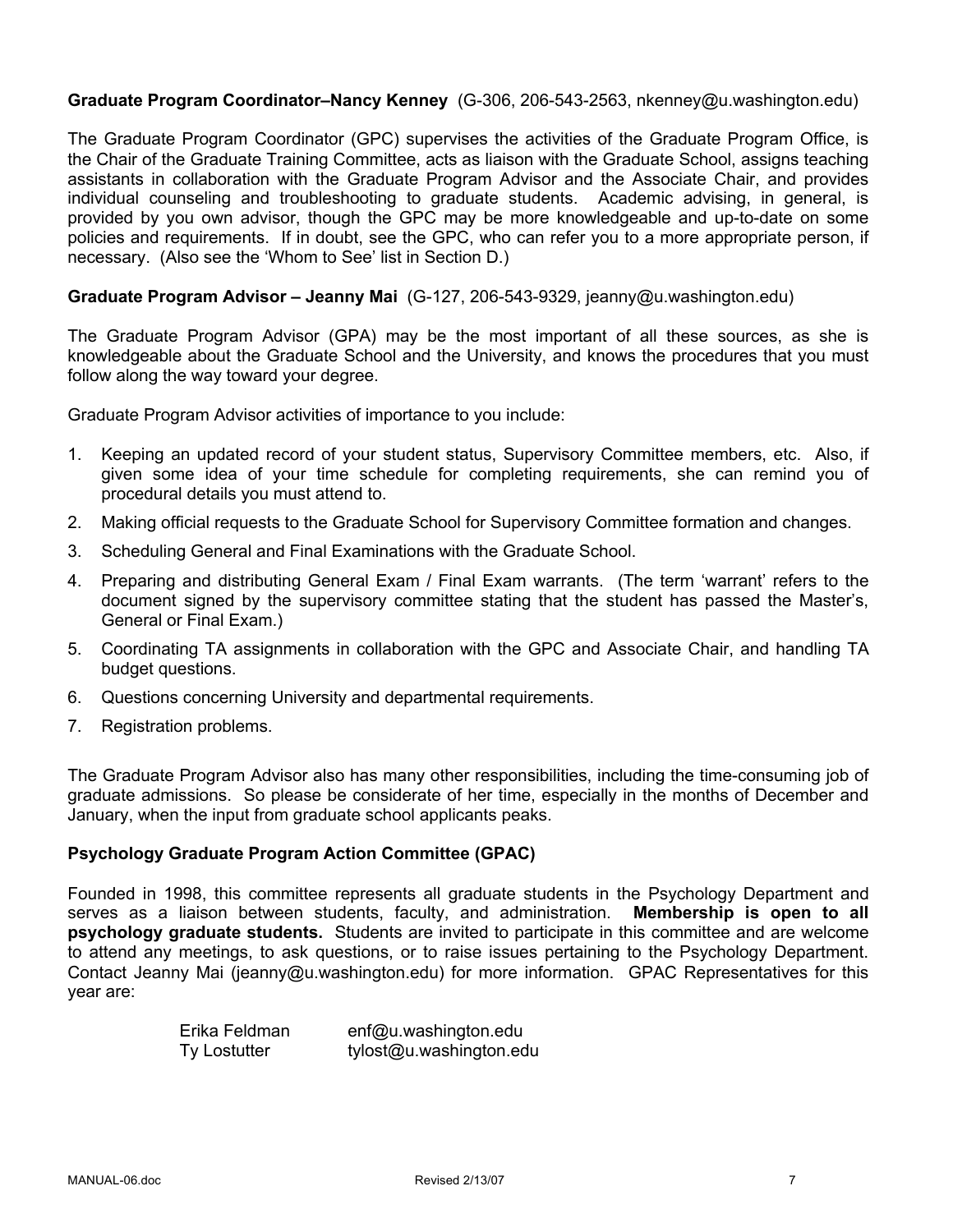# **A. III. REGISTRATION**

**Choose your courses**. Review the course requirements in Section C of this manual. A description of Psychology courses is found on the Psychology webpage (http://web.psych.washington.edu). In consultation with your advisor, make your Annual Plan and decide which courses to take. Also talk with other students or the instructor of the course.

**Look up courses in the Time Schedule**. Once you have decided upon the classes you want to take, look in the "Time Schedule" for the appropriate quarter to find out the days and times when these classes meet. The UW Time Schedule can be found on the UW website http://www.washington.edu/students/ timeschd/. The Psychology Department also prints its own time schedule each quarter (available in G-119A.) However, the most up-to-date changes can usually be found on the webpage.

**Entry Codes**. You should make note of the classes that need a "course entry code" or a "course permission card." The course entry code numbers are usually available from the instructor. If the course has variable credits, such as Psych 600, 700, or 800, the entry code numbers should be available in the main office of Guthrie (G-119A.) Course permission cards can be picked up at the main office. They need to be signed by the instructor of the course (or your advisor for independent research) and then exchanged for the course entry code number. If problems with entry codes occur during registration, you should contact the instructor or Kim Arbios (206-543-1469, karbios@u.washington.edu).

**During the academic year you must be registered for courses or petition for on-leave status. Failure to do so will result in being dropped from the University. (Exception: You do not need to go on-leave or register for Summer Quarter only.) If you have a teaching or research assistantship, please see the section of this manual entitled "Number of Credits" on the following page.**

#### *Registration*

Registration must be done before the first day of classes to avoid a late fee. Changes in courses may be made no later than the Friday of the first week of classes to avoid a late fee. Registration is done on the web at: http://myuw.washington.edu. If you have questions, call Registration at 206-543-8580.

**Important**: Keep a file for yourself of all the courses you take, *including* seminars and independent studies. In this file enclose reading lists, syllabi, instructor name(s), and the quarter and year each course was taken. This file will be invaluable to you later; e.g., when you apply for licensing or teaching positions.

**10 Year Limit**: The count of years in the program begins during the Autumn Quarter following the student's admission. Quarters on leave or assigned off campus count as if the student has been in residence, i.e., "the clock keeps ticking." Quarters in clinical internships also count in the determination of the student's number of years in the program. In the unlikely event it becomes necessary to complete your program in more than ten years, you must submit a petition to the Dean of the Graduate School for permission to extend the 10-year limit. Forms for this are available in the Graduate School webpage online at http://www.grad.washington.edu/area/petition.html. A common goal is to finish the program in 5 to 7 years.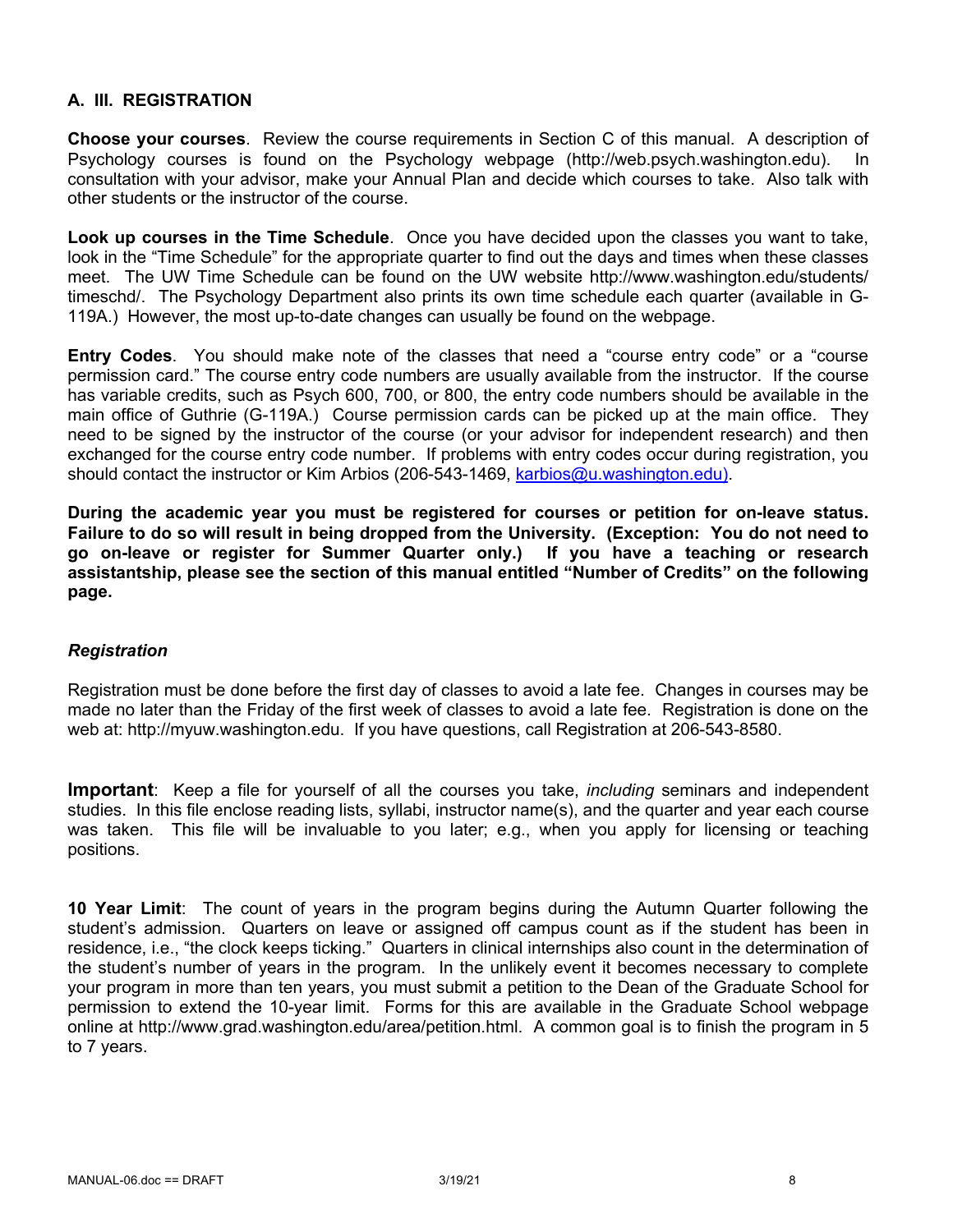# *Dropping and Adding Courses*

If you need to drop or add a course, be certain to do this within the first five days of the quarter to avoid a \$20 late registration fee. Dropping and adding courses may be done on the web at: http://myuw.washington.edu, or in person at Schmitz Hall. If you are changing classes in person at Schmitz Hall, you may be required to present an add/drop card, signed by the instructor(s). These cards are available from the Psychology Main Office, G-119A. Once the late registration fee is in effect, and you need to change your schedule, make all changes in ONE day, so you get charged the late fee once.

If you add or drop classes after the first five days of the quarter, take your add/drop card and \$20 to Schmitz Hall. You should note, that you are permitted **only ONE** drop after the second week of the quarter, per academic year – choose wisely!

## *Number of Credits*

TAs and RAs must register for a minimum of 10 credit hours for each quarter of their appointment. (2 credits for Summer Quarter.) These credits can include credit for Psych 600 (Independent Study/Research), Psych 700 (Master's Thesis), or Psych 800 (Doctoral Dissertation) with the number of credit hours commensurate with your time commitment to your research and individual study. Since you are virtually always conducting a program of independent study and research, you will generally register for several credits in one or more of these courses each quarter.

The tuition charge is the same for 7-18 credit hours. You will be charged additional tuition for credits in excess of 18. A minimum of 9 credits in Psych 700 is needed for the Master's degree. A minimum of 27 credits over at least 3 quarters in Psych 800 is needed for the Doctoral Degree (see Section B. VIII). There is no maximum number of credits for these courses.

| <b>REGISTRATION REQUIREMENTS</b>            | Academic Year | <b>Summer Quarter</b> |
|---------------------------------------------|---------------|-----------------------|
| <b>Full time Status</b>                     | $10 - 18$     | $10 - 18$             |
| Minimum Credits Required                    |               | በ*                    |
| Minimum Credits to maintain TA/RA           | 10            |                       |
| Minimum Credits to maintain Financial Aid** | 10            | $0*$ or 10            |

If registered during previous academic year (3 quarters)

Note: For Full time Financial Aid you need 10 CREDITS per quarter (including summer.) Please check with Student Financial Aid (Darcy G. Keller, Assistant Director - 206- 616-8543, darcyg@u.washington.edu) for your particular situation: deferred status, satisfactory standing, Stafford Loans. etc.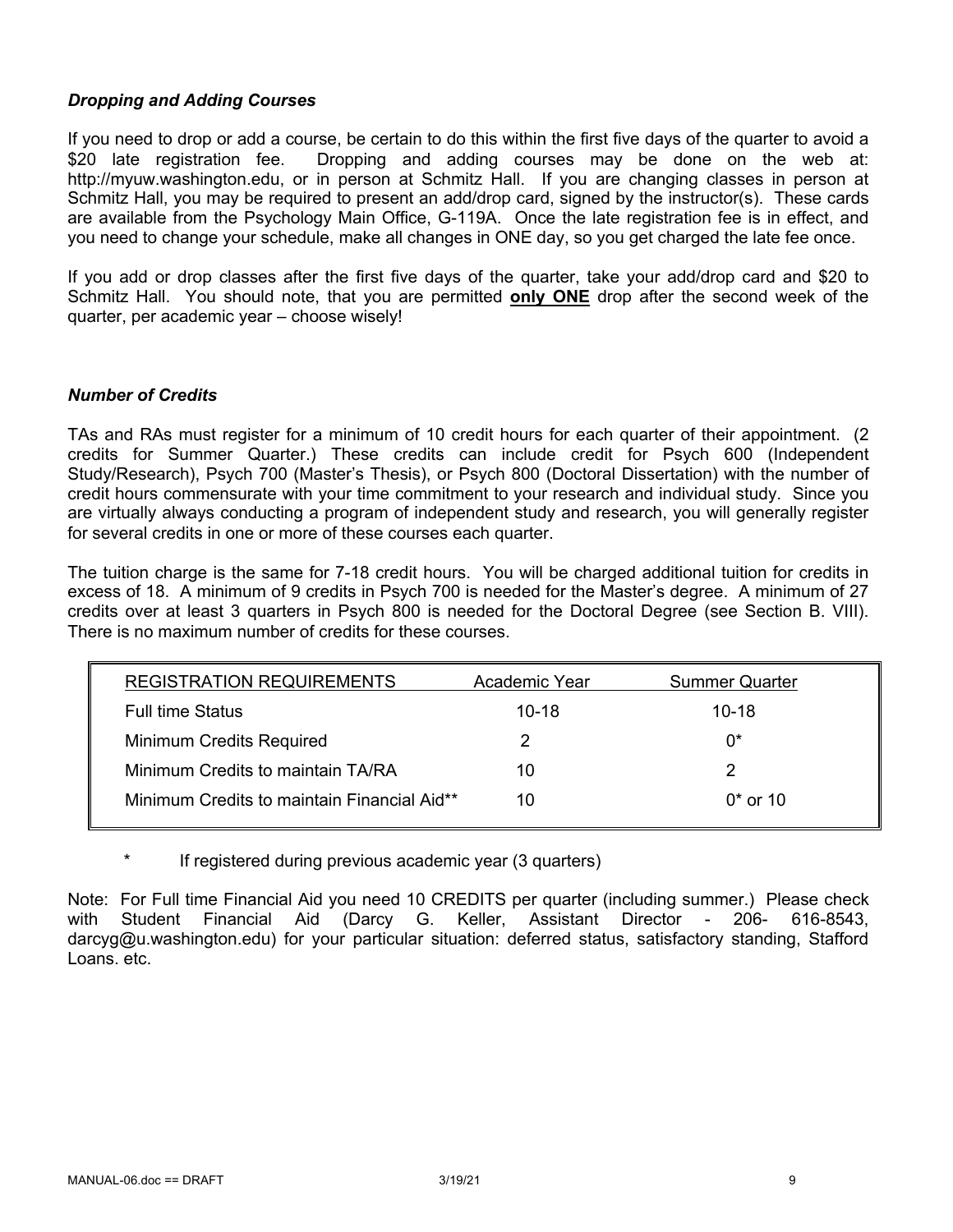# **A. IV. TEMPLATE FOR FIRST YEAR PLANNING MEETING**

The purpose of this template is to help new graduate students and their advisors prepare for a discussion of the student's plans for the first year. Be sure to schedule the meeting as soon as possible. Use this template to provoke your thinking, and jot down notes before the meeting. This is also the time to check in with your co-advisor and get his/her thoughts on your plan. A good time to do this is after talking with your advisor but before finalizing the written version of the plan. The final written version is due on Friday of the first week of classes.

# **Template for signatures:**

| [Type your name under this line]              |            |
|-----------------------------------------------|------------|
| [Type your advisor's name under this line]    | Advisor    |
| [Type your co-advisor's name under this line] | Co-Advisor |

#### **1. Long-term goals**

- a. Where do your interests lie within Psychology? (Be as specific as you can.)
- b. What are your goals for the coming 10 year period (e.g., after graduate school, do you want to teach? Do research? Work in industry? Postdoc? Other? Undecided, keep XX range of options open?)
- c. What new skills/knowledge are most needed to take you toward your goals. Which of them can you acquire this year, and how?

# **2. Plans for the coming year**

- a. Research
	- I. Research projects to be initiated?
	- II. Any writing to be done?
	- III. Research presentations planned (e.g., Journal clubs? Research Festival?)
	- IV. Clinical students: What is a realistic research plan, given your heavy course load?
- b. Coursework (Check the time schedule for conflicts)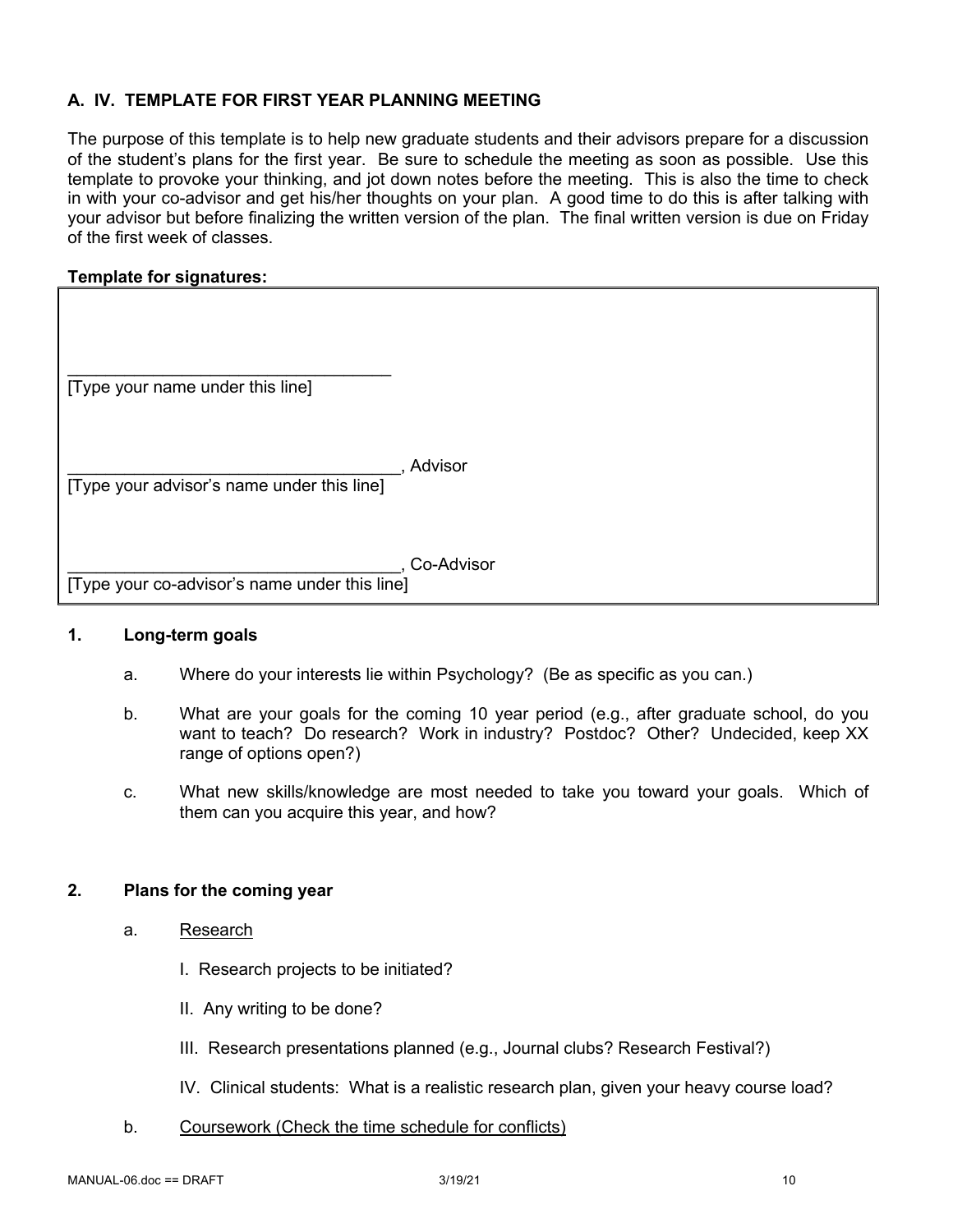- I. Required courses to be taken
- II. Other courses/seminars to be taken
- c. Development of teaching skills
	- I. Courses you hope to TA
	- II. Other teaching practice (e.g., Journal club presentations? Other?)
- d. Attendance at professional meetings? \$\$\$?
- e. Apply for outside funding (grants, fellowships)

#### **3. Advisor and co-advisor**

- a. Given your goals, are you in the right research group with the right advisor?
- b. If you need to change, how and when could it be done gracefully?
- c. What about your co-advisor? Any change needed?
- d. Will any faculty sabbaticals/leaves interfere with your plans?

# **4. Writing up your first year plan**

After you have talked to you advisor, check in with your co-advisor for additional suggestions. Then draft a first year plan (say, 1-2 pages in length). Include spaces for three signatures (yours, your advisor's, and your co-advisor's), as shown below. Give the draft to your advisor for comments. When the plan is finished, get the three signatures. Make four copies: for yourself, your advisor, your co-advisor, and the Graduate Training Committee (give this one to Jeanny Mai). Nancy Kenney, the Director of Graduate Training, will review the plans for the Graduate Training Committee. Finished plans are due by Friday of the first week of classes (earlier is better).

\* \* \* \* \* \* \* \* \* \* \* \* \* \* \* \* \* \* \* \*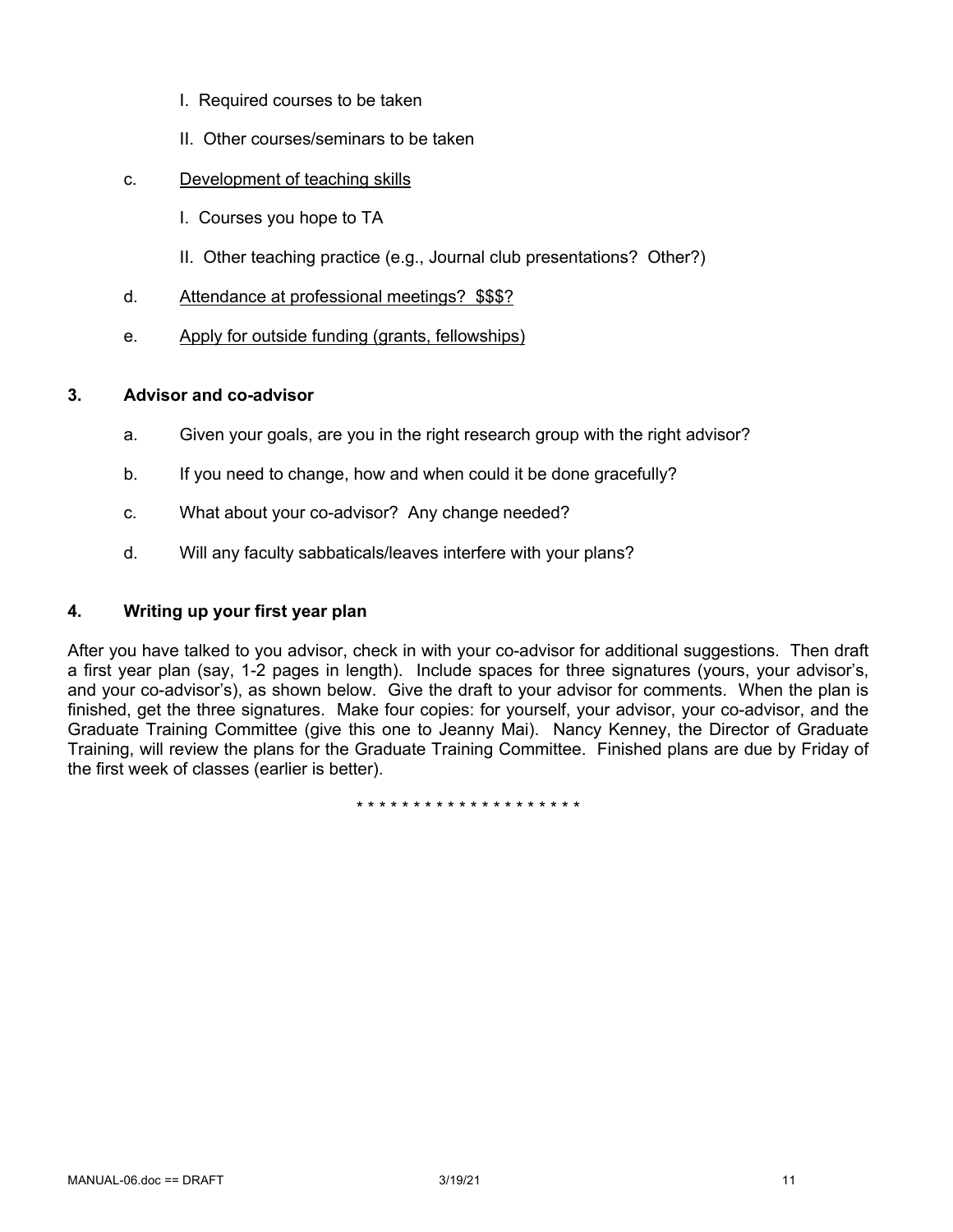# **First Year Checklist**

| Arrive in time to attend the Psychology Orientation Seminar and the UW TA/RA<br>Conferences which occur the week prior to regular classes beginning                                                                                                                                                                                     |  |  |
|-----------------------------------------------------------------------------------------------------------------------------------------------------------------------------------------------------------------------------------------------------------------------------------------------------------------------------------------|--|--|
| Prior to the beginning of classes, meet with your advisor to go over course requirements,<br>research plan, and TA/RA assignment                                                                                                                                                                                                        |  |  |
| Get Washington State driver's license                                                                                                                                                                                                                                                                                                   |  |  |
| Complete payroll, insurance, and tax paperwork with Merly Jones, G-126, 206-543-3366,<br>merlej@u.washington.edu                                                                                                                                                                                                                        |  |  |
| Get e-mail account, desk space, SPSS license                                                                                                                                                                                                                                                                                            |  |  |
| Acquire building keys in the Guthrie front office                                                                                                                                                                                                                                                                                       |  |  |
| Pay student fees before the due date during the first month of the quarter                                                                                                                                                                                                                                                              |  |  |
| Talk with more advanced students to get their tips on the program                                                                                                                                                                                                                                                                       |  |  |
| Write your Annual Plan with your advisor (see Annual Plan Section B.I.) Turn in the final<br>version to your advisor by the end of the first week of classes                                                                                                                                                                            |  |  |
| Register for classes before the first day of classes, including:<br>Orientation seminar, statistics sequence, Colloquium Series<br>Masters credits during your 1 <sup>st</sup> and 2 <sup>nd</sup> year if you choose to get a Master's degree<br>(see Section B.VI.)                                                                   |  |  |
| Keep a file for yourself of all the courses you take, <i>including</i> seminars and independent<br>studies. In this file enclose reading lists, syllabi, instructor name(s), and the quarter and<br>year each course was taken. This file will be invaluable to you later, e.g. when you apply for<br>licensing or a teaching position. |  |  |
| Prepare for the first/second year project                                                                                                                                                                                                                                                                                               |  |  |
| Plan for summer funding                                                                                                                                                                                                                                                                                                                 |  |  |
| Review this manual for information that might be helpful                                                                                                                                                                                                                                                                                |  |  |
| Get to know the cafes on and off campus                                                                                                                                                                                                                                                                                                 |  |  |
| If any concerns arise, don't be shy. Talk to your advisor, co-advisor, another student, the<br>lead TA, the Psychology Graduate Student Action Committee, the Graduate Program<br>Advisor (Jeanny Mai), the Director of Graduate Training (Nancy Kenney), or anyone else<br>you think might be helpful.                                 |  |  |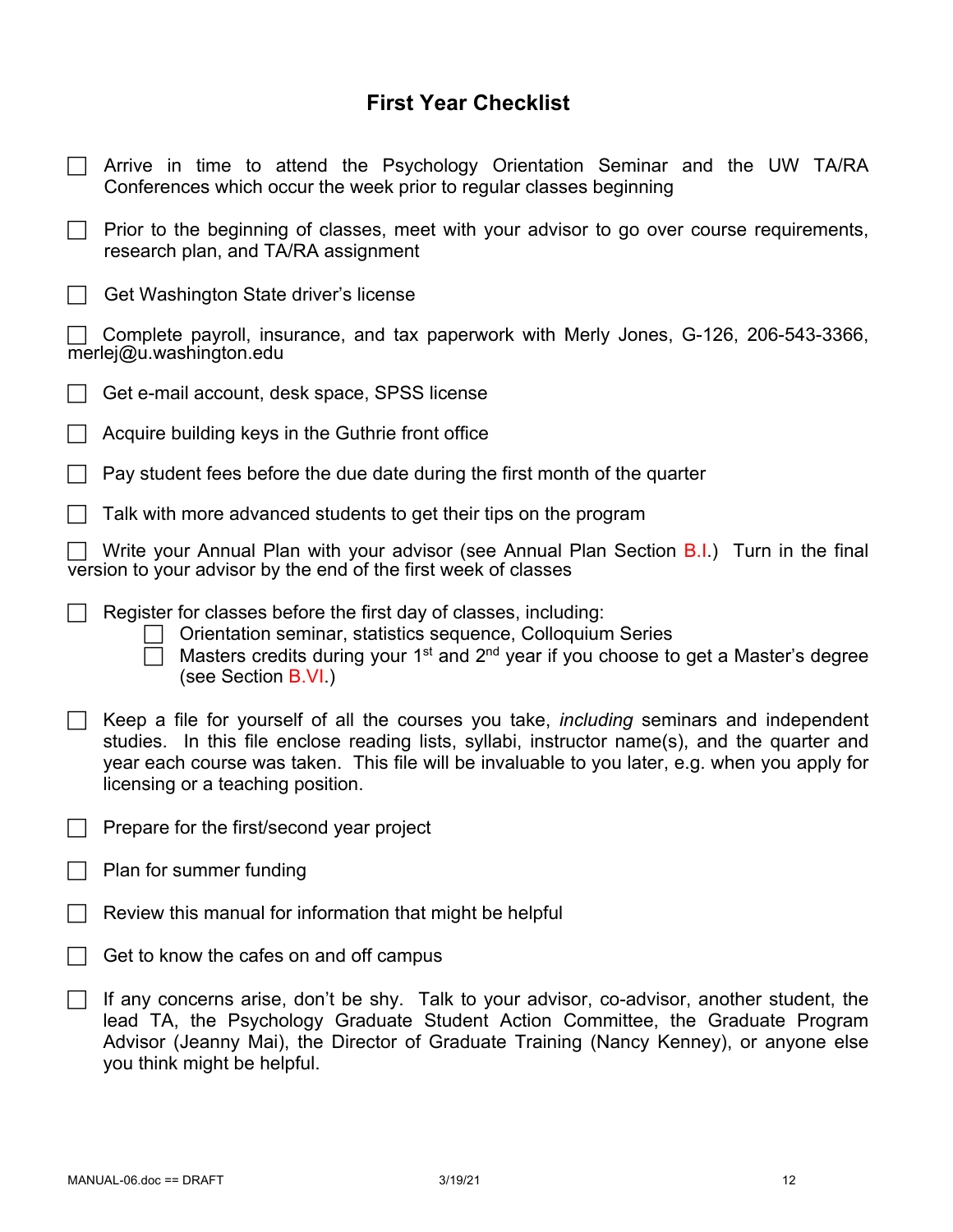# **B. PROGRESSING THROUGH THE PROGRAM**

# **B. I. ANNUAL PLAN**

All graduate students and their advisors are expected to participate in an annual planning and evaluation process. In 1999 and again in 2003, the faculty approved changes in the course requirements for our new graduate program. We also adopted a new Planning/Evaluation process. We are currently implementing the new planning process, which will undergo revision and improvement as needed.

*First Year Plan*. Each new graduate student should study the planning template at the end of the previous section (A. IV.) He/she should meet with his/her advisor(s) prior to the beginning of Autumn Quarter, and begin developing a plan for the first year of study. After the meeting, the student should prepare a draft of his/her first year plan, including goals, coursework, research, etc., for the upcoming year. The student and the advisor(s) should complete and sign the first year plan by the end of the first week of classes, and forward it to the Graduate Program Advisor (GPA, Jeanny Mai). She will forward the plan to the Director of Graduate Training (GPC, Nancy Kenney) for review from a graduate school perspective and thereafter place it in the student's file.

*Annual Plan*. Annual plans are prepared in May of each year. Templates will be distributed as a reminder around April 1. The student and advisor should meet in early April or May, and the final version of the plan should be in the advisor's hands by about the  $3<sup>rd</sup>$  week of May. The student's co-advisor and/or committee should be involved as appropriate. The advisor will then draft a feedback/evaluation letter to the student, and forward both the plan and the draft evaluation letter to the Graduate Training Committee (GTC) Area Rep by about June 1.

*Evaluation/Feedback Letters.* Areas will meet and review the plans and letters at the end of Spring Quarter. Other Area faculty members will suggest additions or modifications to the letter. Letters should be signed by the advisor and the GTC Area Rep, and sent to students directly by the Area. Students should receive their evaluation letters by about July 1.

Copies of the plans and letters will also be forwarded to Nancy Kenney (GPC), who will review them from a Graduate School Perspective. Problem cases will be considered by the Graduate Training Committee (GTC) at its meeting early in Summer Quarter. If needed, an additional letter advising the student of official actions by the GTC or the Graduate School will be sent to the student from the GTC. After review by the GTC, the original evaluation will be given to the student, the plans and copies of the evaluation letters will be placed in the student's file.

Templates setting forth the topics that need to be covered for both the student plan and the faculty evaluation letter can be found at the back of this manual. Copies are also available from the Graduate Program Office, G-127. Topics include items such as goals, accomplishments, progress, development of skills in teaching and research, coursework, service, presentations, awards, and preparation of a *curriculum vitae* (resumé). (See appendices.)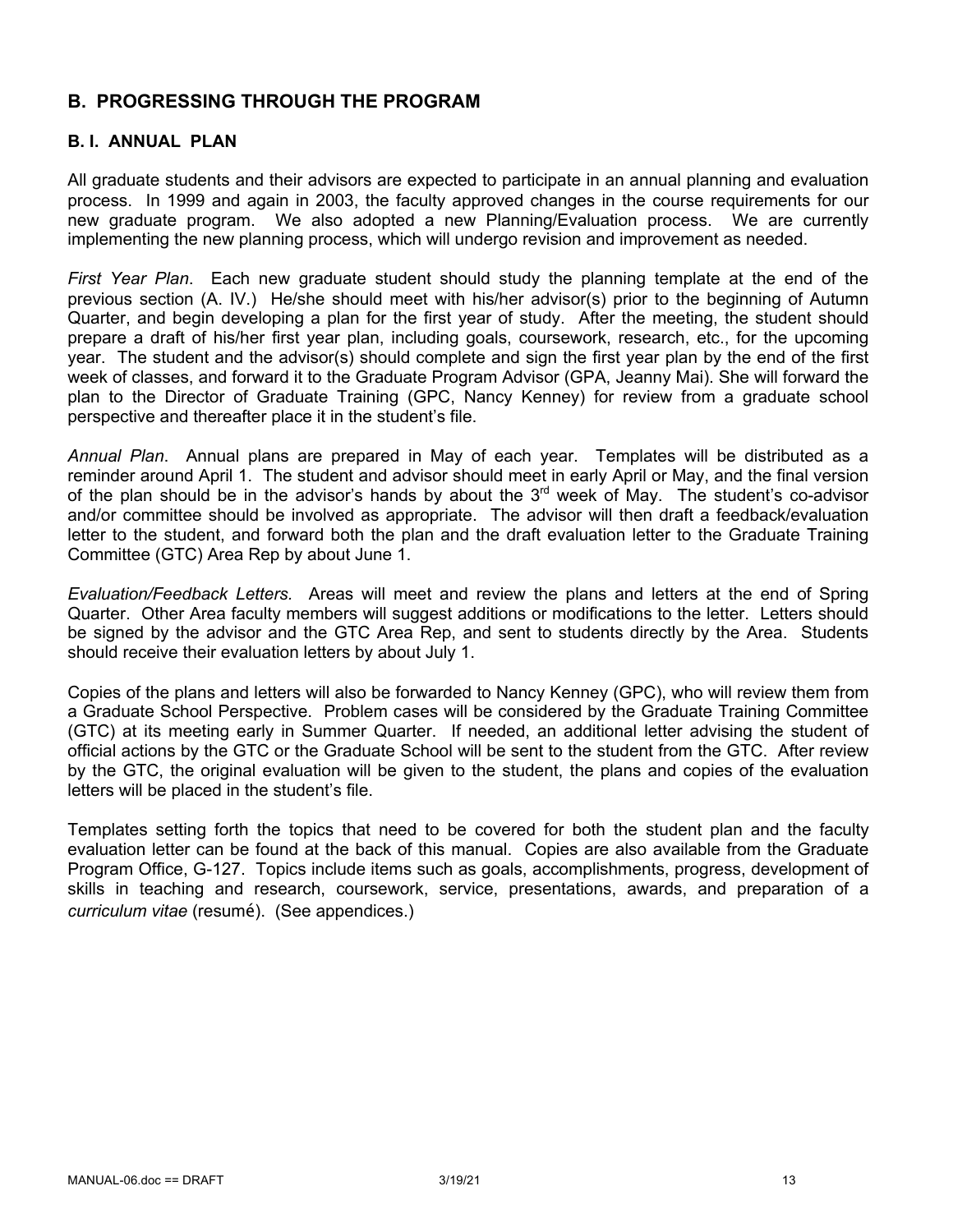# **B. II. CONDUCTING A RESEARCH PROJECT**

**1. General Considerations.** All students are expected to acquire research skills. All research must have a faculty sponsor, typically the student's advisor. A student's research experience begins in the first year of graduate school and should be an ongoing activity throughout his/her graduate career.

# **2. Acquisition of Research Participants (Subjects)**

*Animal Research* - James Campanelli (G-138) coordinates the use of the department's supply of laboratory animals. (jcampane@u.washington.edu)

*Human Participants* - The department maintains a pool of human research participants each quarter in connection with various introductory classes. Frank Smoll (G-219) coordinates the use of these human research participants. Before each quarter begins, graduate students and faculty submit a request to the Subject Pool office for human research participants for that quarter. The Subject Pool Manager's office is located in Rm. 10 D.

*Infant and Child Participants* - Contact the Jennifer McBride at the Communication Studies Participant Pool, partpool@u.washington.edu or 206-616-9081. You will need a faculty sponsor and human subjects approval for your research in order to use the participant pool. You should also talk to your advisor about funding.

Human research participants are also obtained by survey methods, such as mailing and telephoning. ALL RESEARCH WITH HUMAN PARTICIPANTS MUST BE APPROVED BY THE DEPARMENT OR BY THE UNIVERSITY HUMAN SUBJECTS REVIEW COMMITTEE. (see below)

#### **3. Human Subjects Review Committee.**

**Departmental Requirements.** All research using human participants must be reviewed and considered qualified for "certification of exemption" by the Department review committee chaired by Frank Smoll. Applications for committee review may be obtained in the Subject Pool office (Rm. 10 D). Return the exemption application, signed by your faculty sponsor, to Frank Smoll's mailbox. Please allow at least one week for processing of the application.

**UW Requirements**. Projects not exempted by the Department require review by the University Human Subjects Review Committee. Instructions and guidelines for applying to the University committee are found in the boxes located just outside the Subject Pool office (Rm. 10 D) and on the UW website. Please allow about 2 months for processing.

**4. Research Space.** The Department Chair and Assistant Chair(s) coordinate space for animal research. The research space reserved by the Psychology Department for group studies with human participants (large groups up to 15) is G-184. Contact the Administrator (Michele Jacobs, G-119) for more information and/or to make reservations for this research space. Also contact your advisor for further options.

A departmental lab for running human subjects utilizing computers is located in the Chemistry Library building, Room 210E. 9 to 14 PCs allow experimenters to run multiple subjects at one time. Some rules governing the use of the computer lab include:

- 1) The room is for use by faculty, graduate students, or personnel under their direct supervision.
- 2) The room must be scheduled online at least one week in advance via PsyCal, https://web.psych.washington.edu/psycal/
- 3) If you will not be using the room after you have scheduled it, please cancel the reservation in PsyCal so it can be made available to others.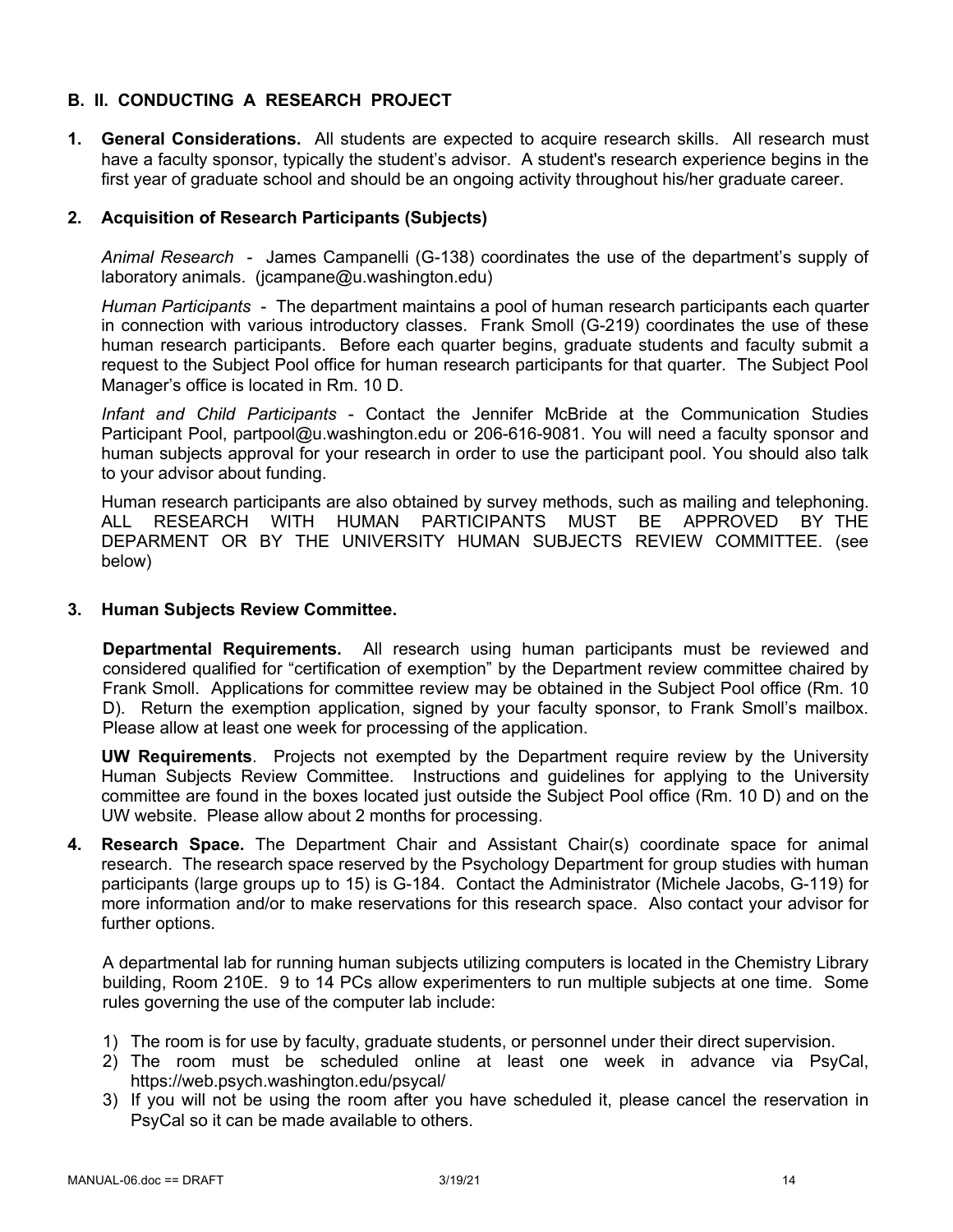- 4) The room should be scheduled in 30-minute increments. Please keep scheduling requests to 2 hours per day per person, or 10 hours per week. We will always attempt to accommodate requests for more time. Schedule only the time you know you will use.
- 5) The room is available from 8:00 AM to 7:00 PM, Monday through Friday.
- 6) You must provide your own software and supplies.
- 7) When scheduling, please take into account set up and takedown time for your software. Also, please clean the room for the next person.
- **5. Equipment.** Small research equipment and audio-visual aids are available by reservation in PsyCal as well. The department orders new equipment on an annual basis. See the Administrator (G-119) for current inventory and future needs. The Office of Technical Services (G-28) also has equipment that may be borrowed for experimental research. A faculty member must sponsor equipment requests.
- **6. Financial Support for Research.** The department generally cannot provide funds for student research projects. Clerical support such as typing questionnaires and manuscripts or Xeroxing for unfunded projects is not available. You may apply for funds for equipment, supplies, subject payment, etc., for your dissertation. To be eligible, you must have reached Ph.C. status. This fund is not available for travel expenses. Application forms can be picked up from Phillip Burger and submitted to the Chair of the department.

If you are a research assistant on a grant, all grant-related work must be billed to the budget number on the grant. If your research is not funded by a faculty grant, you may write your own grant under sponsorship of a faculty member. For information on grants being offered, watch the Department Newsletter for agency requests for proposals, check the bulleting board outside the Graduate Program Office, see Phillip Burger, or discuss the possibility with your advisor. Graduate fellowships for research are also available. For information on such opportunities, watch the Newsletter, contact the Graduate Program Advisor in G-127, or visit the Grants and Funding Information Service (GFIS) office located in Suzzallo Library Reference & Research Services.

**Grants and Funding Information Service (GFIS)**, located in Suzzallo Library, assists UW graduate students in their search for information about financial opportunities available outside the University of Washington. See their website at www.lib.washington.edu/gfis/ or email them at gfis@u.washington.edu or call at 206-616-3084. Also, they have added a webpage at http://www.lib.washington.edu/gfis/resources/schoolFAlinks.html to direct students to available financial aid/funding within their departments.

#### **7. Computer Facilities**

Psychology Department Resources

Each graduate student has a faculty advisor and/or faculty person with whom he/she is doing research. The computer facilities of the faculty advisor/research colleague are generally shared with his/her graduate students.

#### **Intradepartmental Resources (Guthrie)**

The Office of Technical Services (G-28, 206-543-8281) is responsible for computer maintenance, equipment, and software advice.

**CHEM LIB and JOHNSON ANNEX** - 2 MacIntosh (G3) computers, 3 computers with Windows, a Postscript laser printer for the MacIntosh and one for Windows, plus a color inkjet printer for Windows. All of these computers are connected to the Internet and to the departmental network.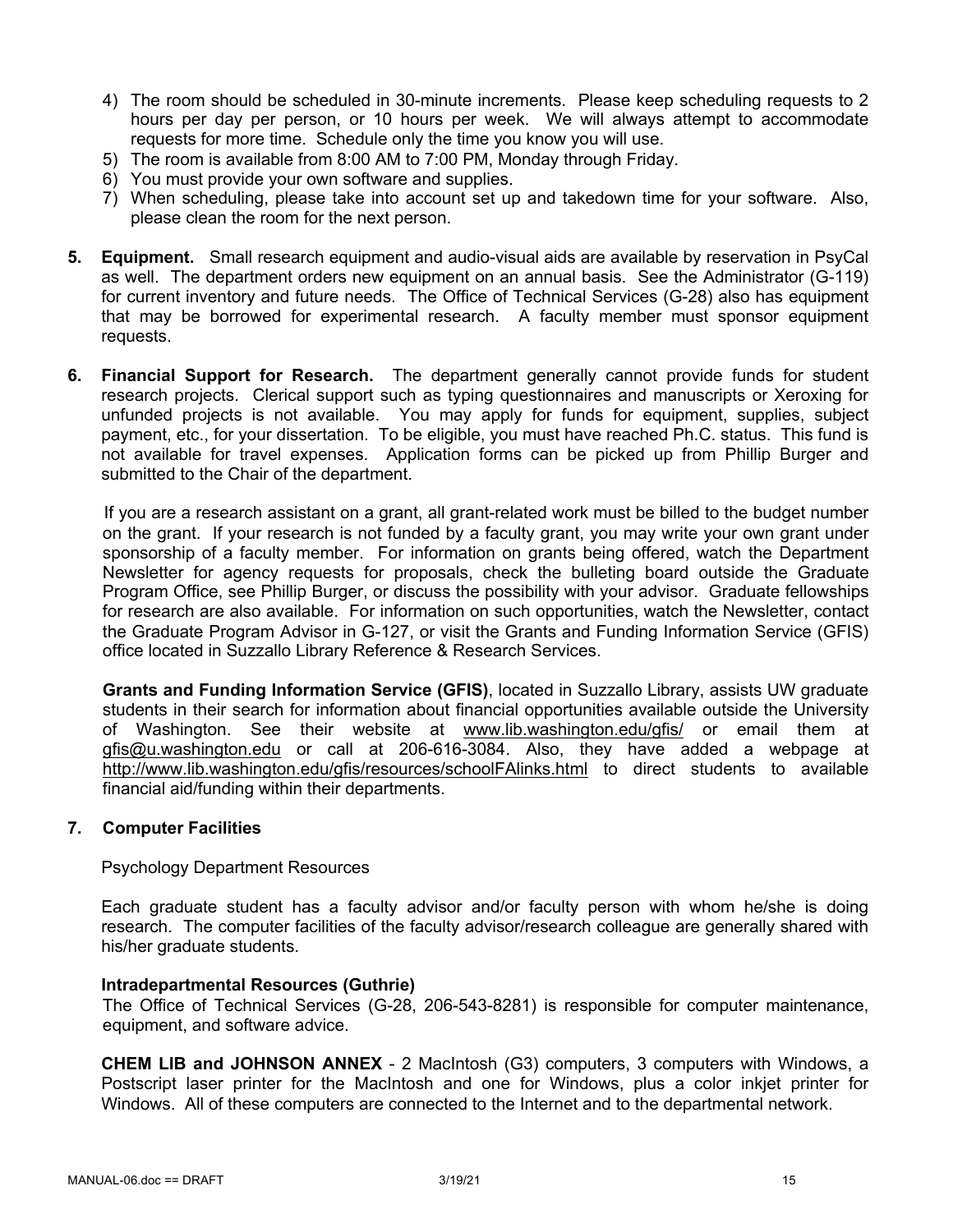**Room 53** (Media Lab) – 2 PCs and 2 MacIntosh computers with a b/w laser and a color printer. There is an array of web/image editing and presentation software available to graduate TA's and all faculty. https://depts.washington.edu/psych/department/techgateway/medialab/index.shtml

Additional printers are located in room 119 (Main Office) – HP6 LaserJet connected to both a MacIntosh, and a Dell. For practical reasons, for now and the foreseeable future, the Department is supporting only Macs, and Dell systems. The department has standardized on Microsoft Word for word processing software for the Mac's and PCs. We offer MS Excel for spreadsheets, and MS Access for database software. For statistical analysis, we support Systat and SPSS. We recommend SPSS because it is used in the required statistics course sequence.

## **Extradepartmental Resources**

#### **Center for Social Science Computation and Research (CSSCR)**

Phone: 206-543-8110

e-mail: CSSCR@u.washington.edu web: http://julius.csscr.washington.edu/ Students should familiarize themselves with this upper campus "computer center." It is located in Savery Hall and exists to help social scientists with using computers in their research. The Center has a large number of terminals and printers, as well as microcomputer teaching classrooms. The Center offers basic courses free of charge in computing, e.g., SPSS X, MS Windows, etc. Consultants are available to assist you. Normally a Psychology graduate student serves as one of the consultants. The Center also has a special facility for graduate students equipped with highpowered computers and statistical packages, such as SAS, M-Plus, etc. **The Psychology Department is part of this center. Please use it!**

## **Center for Teaching, Learning, & Technology (Catalyst)**

Odegaard Undergraduate Library (OUGL) room 230 Phone: 206-616-8154 e-mail: catalyst@u.washington.edu web: http://catalyst.washington.edu/

**Center for Instructional Development and Research (CIDR)** 422 Sieg Hall Phone: 206-543-6588 e-mail: info@cidr.washington.edu web: http://depts.washington.edu/cidrweb/

**8. Undergraduate Research Assistants (499s**) The department requires undergraduate Psychology Majors to have some type of field or research experience. Undergraduate research assistants enroll in Psych 499 under the sponsorship of a faculty member. Often undergraduates help or work with graduate students. The Psychology Undergraduate Advising Office (G-114) manages the recruitment of undergraduate students for 499. Contact the Psychology Undergraduate Advising Office for further information or check the departmental website under undergraduate studies (http://web.psych.washington.edu/undergraduate/499.html).

**Concluding Comments.** Conducting good research requires substantial planning and ongoing administration. Your advisor and those listed above are available to aid you in your research endeavors. Research skills will play an important part in your graduate career, so get started early, plan well, and don't hesitate to ask for help.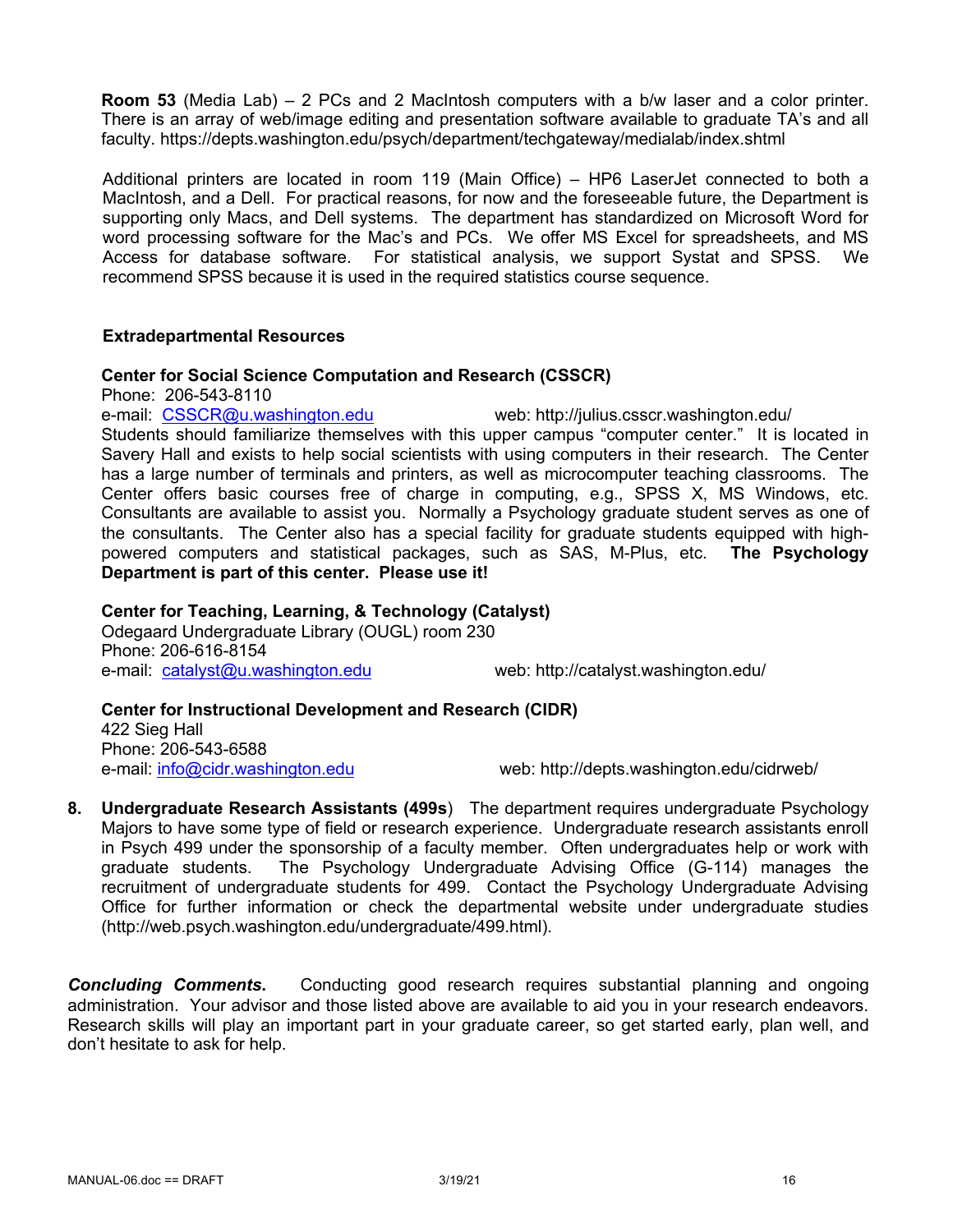# **B. III. TAKING COURSES**

1. *Philosophy.* The Graduate Program was revised in 1999 and again in 2003. The new program features individualized programs centered around preparing you to meet your own self-defined goals. In keeping with this intention, **your individual coursework should be chosen carefully as part of the annual planning process**. You will need to invest some time in searching out the optimal set of courses to meet your goals. Lists of courses taught in our Department are available in the undergraduate advisory office and at the back of this manual. Your advisor and advanced graduate students will be good sources of suggestions, especially for courses outside the Department.

Graduate School is not like undergraduate school in the sense that there is no set program to be completed. You should not be thinking "What do I need to do to pass this course?" but rather "What do I need to do to prepare myself in the best possible way for my career?"

2. *Required courses.* The Department and the Areas have adopted some minimal course requirements for graduate students (described in detail in Section C below.) In the non-clinical areas a minimum of about 10 courses is required (depending upon how you count). In the clinical areas a greater number of courses is required, and learning to do psychological testing and psychotherapy are additional goals.

Most of your required coursework should be completed in your first two years of graduate study (three years for students in the clinical areas), before you take your General Exam.

- *3. Role of the Supervisory Committee.* Your Supervisory Committee will review your coursework in relation to your goals, and may also suggest or require additional coursework. This is one of the reasons that it is to your advantage to form your Supervisory Committee as early as feasible in your second year.
- *4. Seminars.* As you progress through graduate school, seminars requiring your active participation should replace lecture-type courses. At more advanced levels of graduate study, there is a temptation for students to narrow their focus to the topics studied in their advisors' labs. To counteract this tendency, we strongly urge advanced graduate students to continue to take a couple of advanced seminars each year in a broader range of topics. Lists of Departmental seminars are available quarterly. Seminars outside the Department will also be very valuable, but must be sleuthed out on your own.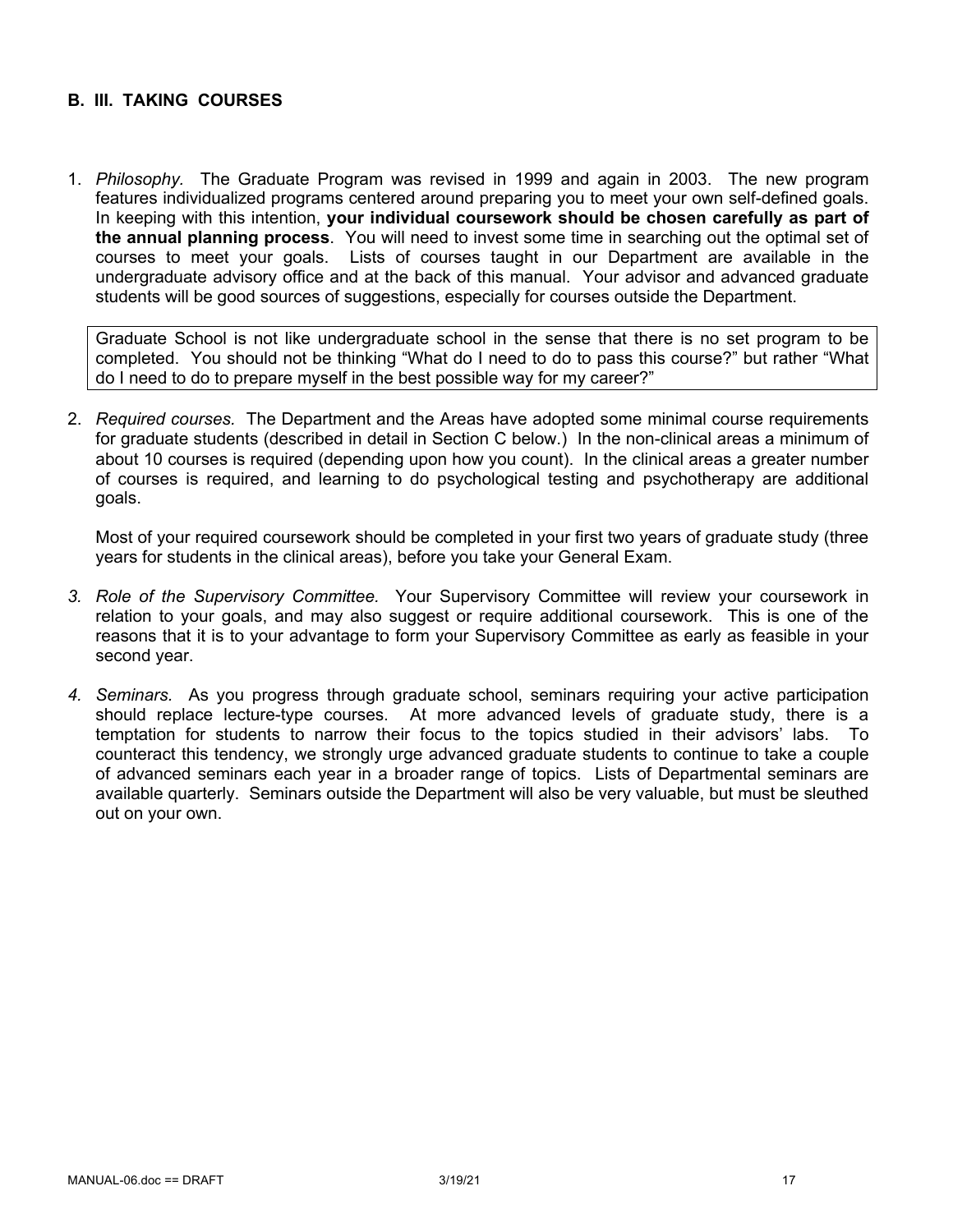# **B. IV. GRADING AND EVALUATIONS**

# **Grades**

- 1. All courses fulfilling departmental requirements (300, 400, and 500 level courses only) must be taken for a grade unless the course as a whole is offered on a Credit/No Credit basis. As stated by the Graduate School, a grade of 2.7 is the minimal satisfactory grade for a course to fulfill departmental requirements. In order to earn a graduate degree, you will need at least 18 graded credits (with grades above 2.7) and a minimum grade point average of 3.0.
- 2. Some courses will be offered as Credit/No Credit and designated as such in the University Time Schedule. These courses cannot be counted toward the 18 graded credits required for the completion of a graduate degree.
- 3. You may opt to take courses other than those fulfilling departmental requirements on a Credit/No Credit basis. You must make that designation when you register for the course. The instructor must give you a numerical grade that will be changed by the Registrar's Office for transcript purposes. Again, these credits will not be counted in the 18 graded credits required for graduation.
- 5. Two sections of each independent study/research course (498, 499, 597, 598, 599, 600, 700 & 800) are offered; section "A" for graded credit, section "B" for Credit/No Credit. You should discuss which section to take with the person sponsoring your work. Grades in these courses are not considered in calculating your grade point average.

600 is for independent research and should be used mainly during the first year. 700 is for the Master's degree (9 credits required) – thesis required 800 is for the Dissertation (27 credits required) and should be used as soon as your committee is formed and/or you have begun your own independent research

5. An "N" grade is given in independent study/research courses when a project continues over several quarters and will not be graded until its completion. You must maintain continuous registration in that course until a grade is given, and you must be consistent in registering for either the graded or the Credit/No Credit section.

#### **Evaluation Procedures**

- 1. Your most important evaluations will be provided by your advisor and by your annual evaluation / feedback letter.
- 2. A copy of your transcript is received annually in the Graduate Office and is made a part of each student's file. If your quarterly or cumulative grade point average drops below 3.0, your name will appear on the "Low Scholarship List" sent by the Dean of the Graduate School to the Director of Graduate Training. The progress of those students will then be reviewed by the Graduate Training Committee at their next meeting (usually the 2nd week of the following quarter), and one of the five possible actions listed in Section 3 below may be taken.
- 3. In the unlikely event that your progress is less than satisfactory in any area of your program, you will receive feedback from the Director of Graduate Training, and in some cases, from the Dean of the Graduate School. There are five ways in which unsatisfactory progress can be communicated to a student. They are, in increasing order of seriousness: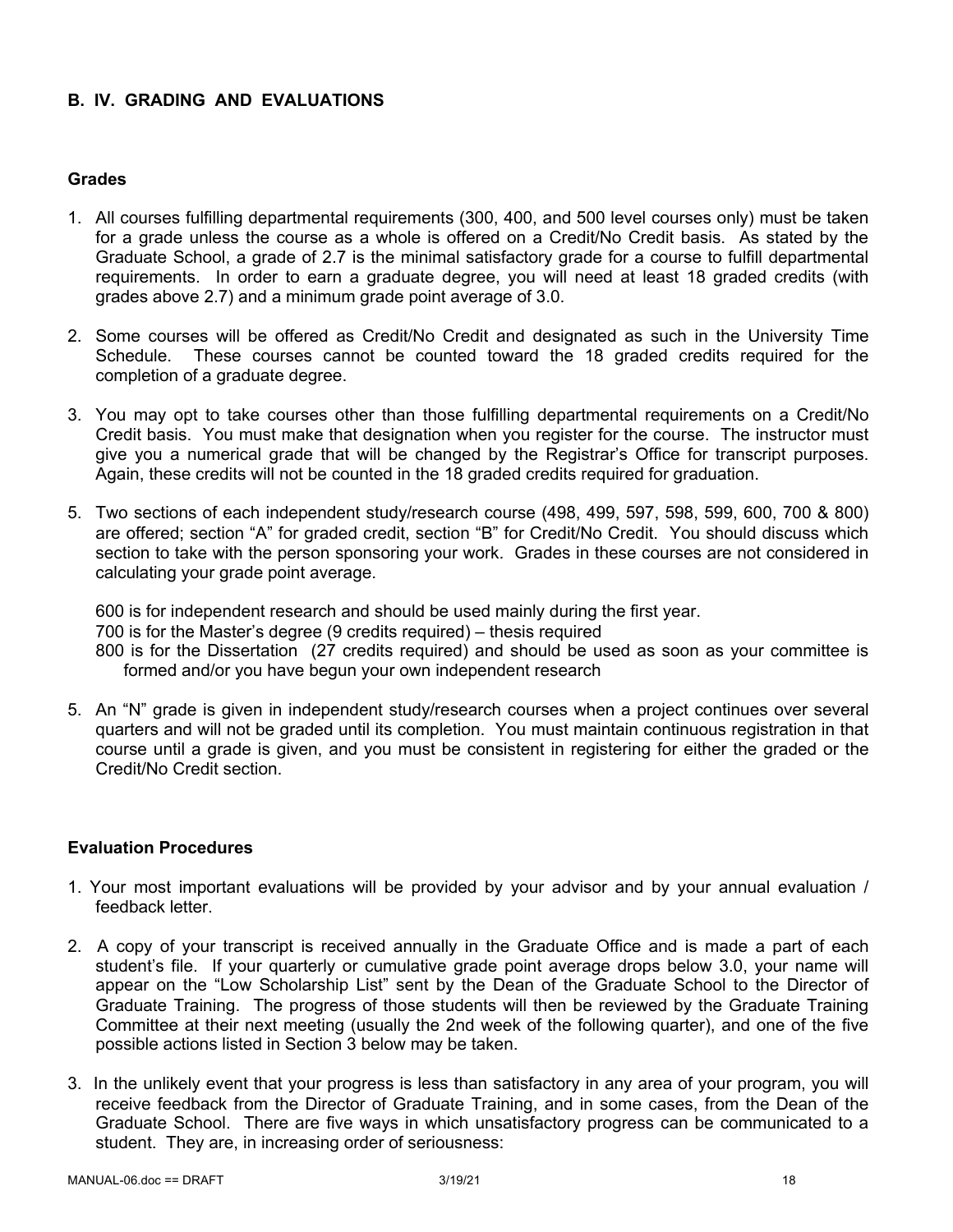- 1) a verbal warning from the student's advisor(s),
- 2) a written warning from the Director of Graduate Training ("Internal Watch list/Safety net"),
- 3) a change in the student's status to "Warn," (external/Graduate School)
- 4) a change in the student's status to "Probation," or (external/Graduate School)
- 5) a change in the student's status to "Final Probation." (external/Graduate School)

Procedures 1 and 2 are essentially "internal" warnings within the department, whereas procedures 3, 4, and 5 are actions taken by the Dean of the Graduate School.

"Probation" or "Final Probation" status results in a notation on your transcript and in a letter being sent to you by the Dean. Students in each of the three "external" categories (3, 4, and 5) will be informed in a letter from the Director of Graduate Training of the steps they must take to return their standing to that of a student in good standing. A student is not usually dropped from the University unless he/she has spent at least one quarter in the status of "Final Probation." Students in Probation or Final Probation status are less likely to receive assignments as teaching assistants (see "Policies for the Assignment of Teaching Assistants" in this manual).

- 4. At the request of any faculty member, Supervisory Committee, or individual student for him- or herself, the Graduate Training Committee will review the academic status of any graduate student and will make any appropriate recommendations.
- 5. You should receive your annual evaluation in mid-summer. Should you have questions about your evaluation, see your advisor or the Director of Graduate Training.

# **B. V. SUPERVISORY COMMITTEE**

Your Supervisory Committee's roles are to guide you in the preparation of your graduate program, to conduct your General Examination, and to conduct your Final Examination.

- 1. *Composition of the Supervisory Committee*: You must set up a Supervisory Committee consisting of at least four and not more than seven members. This Committee must be officially formed at least four months prior to the time the request for the General Exam is presented to the Graduate School. It is advisable to have one or more members over the minimum number to assure a necessary quorum for meetings and examinations. The following are considerations for composition of the committee:
	- a) Members of the committee must be members of the appointed Graduate Faculty. One or two members may be appointed who are not on the Graduate Faculty, if the majority of the members are Psychology Graduate Faculty members, and if a CV is provided to the Graduate Program Advisor for the non-Graduate Faculty member. Not every faculty member is a member of the Graduate Faculty, although most are. Some new assistant professors, lecturers, and research associates are not. If in doubt, ask the person you are considering having your committee, check with the Psychology Graduate Program Office, or call the Graduate School's Student Services Office at 206-543-8720. You may also check the following website: http://www.grad.washington.edu/gradfac/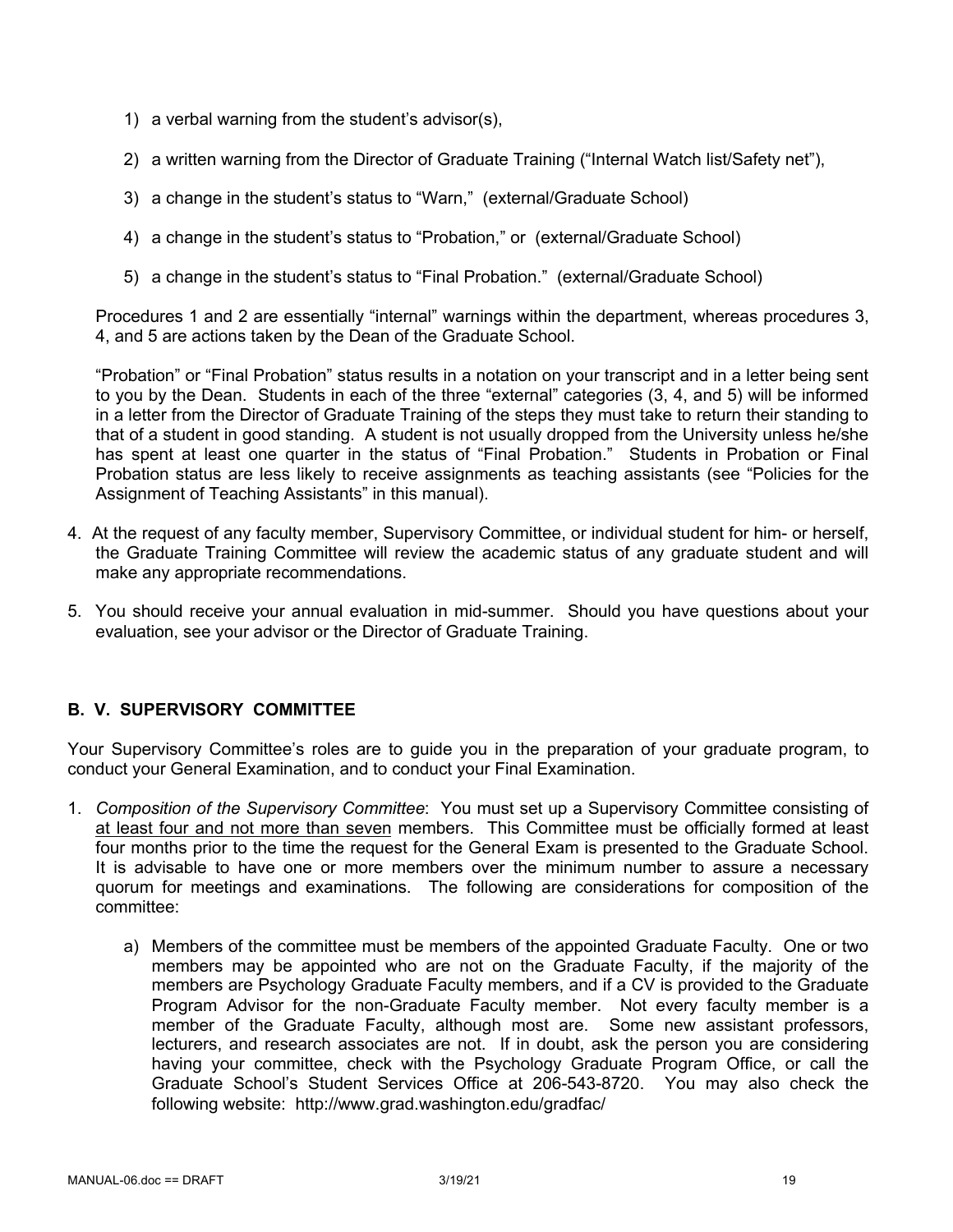- b) A majority of your members must be from your major area, e.g., Clinical, Behavioral Neuroscience, etc. Normally, at least three of your members are core faculty in the Psychology Department, but members of other departments are also eligible.
- 2. *When to Form Your Supervisory Committee*: Your supervisory committee should be formed either at the end of your first year or as early as feasible in your second year in the UW Ph.D. program. It is advisable to form this committee early so that your committee members can have a voice in the curriculum you follow in preparation for your General Examination (see "General Examination" section in this manual.)
- 3. *Procedures for the Formation of Your Supervisory Committee*:
	- a) Get an "Application for Ph.D. Supervisory Committee" form from the Graduate Program Office, G-127.
	- b) Discuss your committee with each potential member and get a signature on the form for each member who is willing to serve on the committee. An e-mail concurrence may be attached to the request form in lieu of a signature.
	- c) Return the completed form to the Graduate Program Office. The suggested Committee will be submitted to the Graduate School for approval. An e-mail notice of the formation of your committee will be sent to all members once the approval process is complete.
- 4. *Graduate School Representative (GSR)*: You are expected to find a Graduate School Representative who is from a field other than Psychology. The GSR represents the broad concerns of the Graduate School. The role of the GSR includes monitoring the conduct of the student's exams, resolving conflicts, and facilitating communications between committee members and the student. The GSR is charged with the additional responsibility of reporting directly to the Dean of the Graduate School on the content and quality of the General and Final Examinations. The main function of the GSR is to ensure that the process allows for fairness to all parties. **The GSR is currently a voting committee member**.
- 5. *Changing (Reconstituting) Your Committee*: Within reason, it is possible to change the members of your committee. For example, if your dissertation focus has changed, a different committee member may be more appropriate. The Graduate School will not honor requests to change the GSR if the reason for the change is a scheduling difficulty. If you and your advisor decide that a change is needed, follow the steps outlined below.
	- a) Get a "Request for Supervisory Committee Reconstitution" form from the Graduate Program Office, G-127.
	- b) Indicate the changes to be made, and your reasons for making these changes.
	- c) Get the signatures of any members who are being added to, or removed from, the committee. An e-mail concurrence may be attached to the request form in lieu of a signature.
	- d) Return the form to the Graduate Program Office. The suggested changes will be submitted to the Graduate School for approval. Approval of changes will be sent by e-mail to all committee members.
- 6. Meetings with your Supervisory Committee
	- a) As early in your second year as feasible, you should meet with your Supervisory Committee to plan the course work, reading, and other activity you will undertake in preparation for your General Examination, which is normally taken during the  $3<sup>rd</sup>$  year.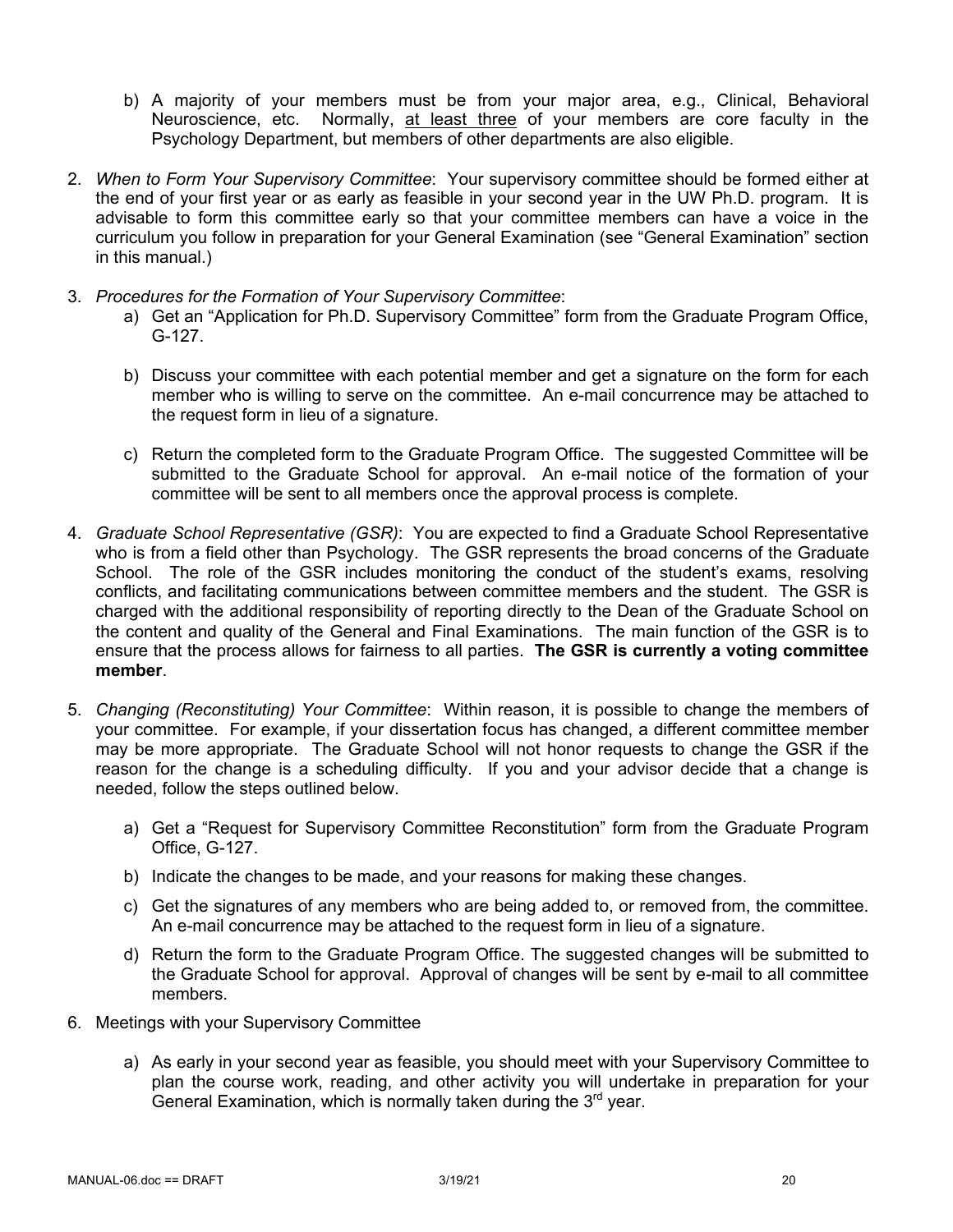- b) The committee (a minimum of 4, including the chair, the GSR, and any two other members of your supervisory committee) will meet for the oral portion of your General Examination.
- c) Normally, a meeting is held to approve your dissertation proposal. The GSR is not required at this meeting, only at the General and Final Oral examinations.
- d) The committee (a minimum of 4, including the chair, the GSR, and any two other members of your supervisory committee) will meet for your Final Examination, during which you will defend your dissertation.
- e) Other meetings may be scheduled as you and the chair of your committee deem necessary.
- f) The GSR does not need to be present at routine supervisory meetings (e.g., to plan a course of study). The GSR is required to be present at the General Exam and at the oral defense of the Dissertation (Final Exam).

#### **READING COMMITTEE**

The Reading Committee is a separate subset of your Supervisory Committee and must be appointed separately.

You should form your Reading Committee when you are close to defending your dissertation. The purpose of this committee is to read the dissertation and agree that you are ready to defend it in an oral examination. Choose any three members of your supervisory committee (including the Graduate School Representative) who will agree to be on the committee. They will read the various drafts of your dissertation, make comments and suggestions for improvement, and finally sign the request to schedule the final exam along with all the other members of your committee. See the section on Final Examination for details on forming this committee.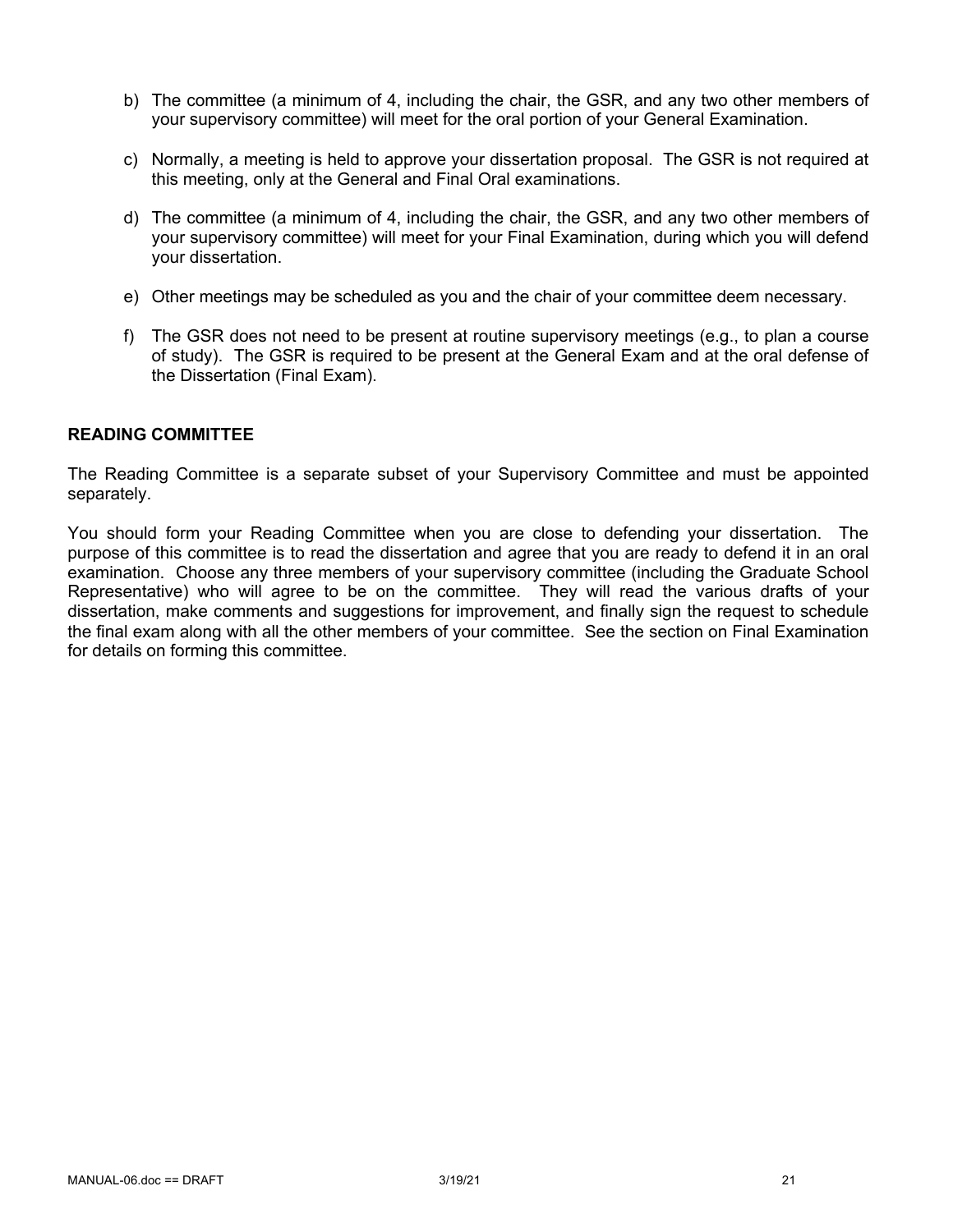# **B. VI. MASTER'S DEGREE**

The Psychology Department has an approved, *thesis only,* Master's Degree option that can be completed along the way toward the Ph.D. and is not a requirement of the Department. You may, however, set a requirement to include a Master's degree in your Plan (see Annual Plan in Section A. IV, or appendices).

#### **There is no non-thesis Master's Degree available to graduate students in the Psychology Department.**

In the quarter in which you expect to complete a Master's degree, you must submit an application to the Graduate School on-line at the following address: http://www.grad.washington.edu/stsv/mastapp.htm. You will be notified automatically if you meet the basic Graduate School requirements. If not, you will be notified of any contingencies to be met before a warrant may be issued or the degree is awarded. The printed warrant will be kept in your student file in Guthrie 127 until requested by you or your committee for signatures. Any two members of your supervisory committee, or your advisor and one other graduate faculty member, are required to sign the warrant for your Master's Degree. The signed warrant must be returned to the Graduate Program Advisor in Guthrie 127.

Your application is good for one quarter only. If you do not submit your thesis for the Master's degree by the last day of the approved quarter, you must notify the Graduate Program Advisor and re-apply on-line during the next quarter.

*Requirements for the Master's Degree* - http://www.grad.washington.edu/stsv/mastersinfo.htm

- 1. A minimum of 36 credits, 9 of which must be thesis credits.
- 2. At least 18 of the 36 credits must be numbered 500 or above; at least 9 must be for course work, 9 must be for thesis (700).
- 3. Numerical grades in at least 18 credits of work at 300, 400, and 500 level courses at the UW, with a minimum grade point average of 3.0.
- 4. A thesis approved by your "Supervisory Committee", which consists of at least two members of the Psychology faculty. This is not necessarily the officially appointed Supervisory Committee discussed earlier. If you have not yet formed your official Supervisory Committee it is necessary only to have your advisor and one other Graduate Faculty member from the Psychology Department sign the warrant for your Master's Thesis.
- 5. A final Master's examination, either oral or written, may be required by your Supervisory Committee.
- 6. Any additional requirements as set by your advisor, your Supervisory Committee, the Graduate Training Committee, or as stated in your Plan.
- 7. Completion of all work for the Master's Degree within six years.
- 8. You must be registered at the University either full- or part-time in the quarter in which you complete the requirements for the degree.
- 9. Your signed warrant and completed thesis must be accepted by the Graduate School by the last day of the quarter in order for you to receive your degree that quarter. You are then eligible to participate in UW graduation ceremonies if you so desire.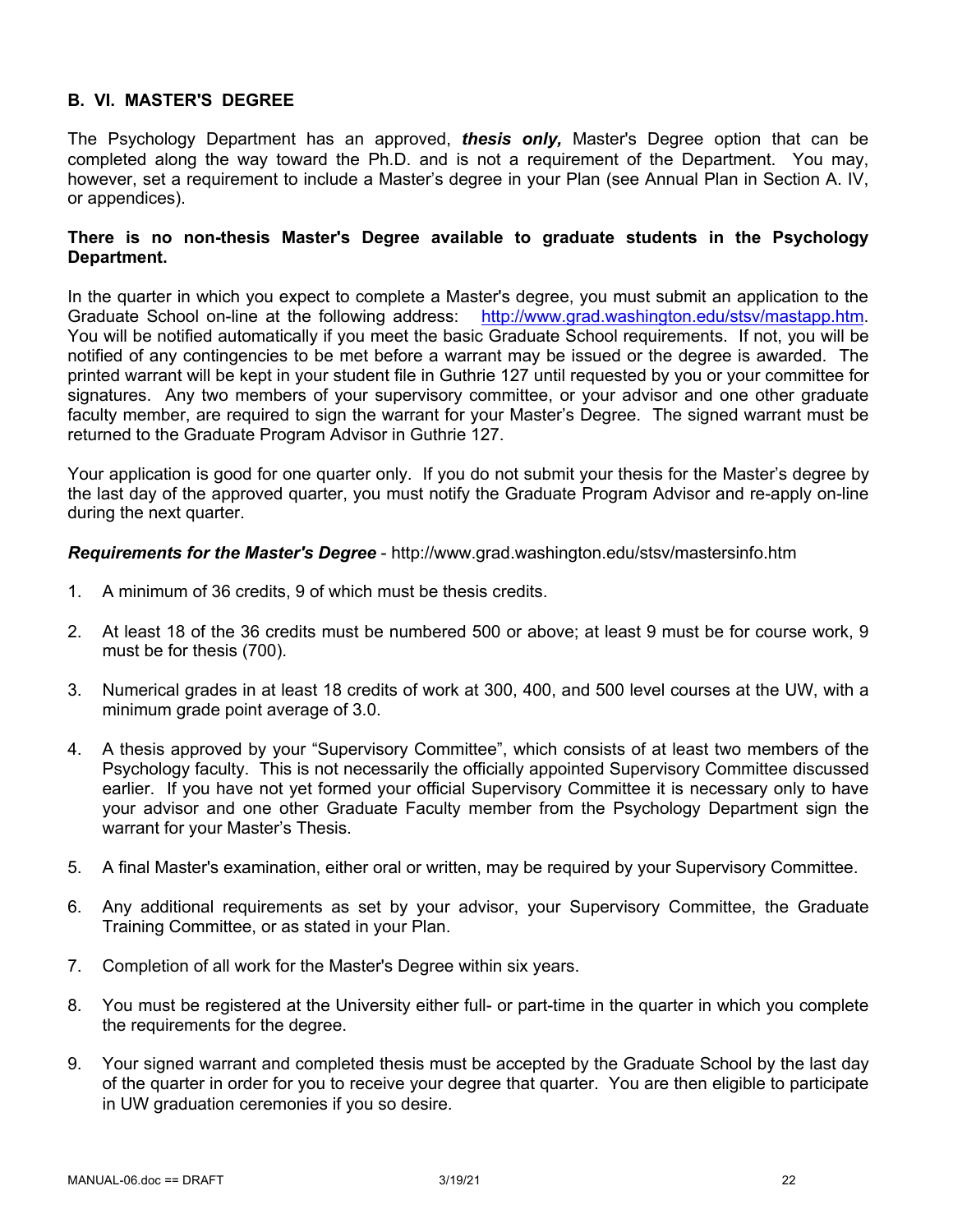# **B. VII. GENERAL EXAM**

- 1. The General Exam is a requirement of the Graduate School. The General Catalog states that you should take your General Exam when your background of study and preparation is sufficient to justify undertaking the examination. Although there may be more than one part to the examination, the only requirement from the Graduate School is an oral examination attended by at least four members of your committee, including the Chair and the GSR (see Section B. V. 4.). Your entire committee should be given the opportunity to participate in setting both the format and the content of your exam.
- 2. You must have completed two years of graduate study and be well along in your course requirements before you take the General Examination. The Graduate School requires that all coursework, including departmental requirements, be completed at this time. Exceptions may be granted with the signed approval of your advisor.
- 3. You must have formed a Supervisory Committee at least four months prior to taking your exam.
- 4. You must be registered at the UW for a minimum of 2 credits for the quarter in which you complete the General Examination.
- 5. You should plan to take the General Exam as early as feasible in the  $3<sup>rd</sup>$  year of study. Any student who has not passed the General Examination prior to the beginning of the fourth year of study may be recommended for Probation. If you have not passed the General Examination by the beginning of the third quarter of your fourth year, you may be recommended for Final Probation. (Exception: Students in the Clinical areas will have a nine-month extension of these deadlines.)
- 6. You must schedule the oral part of the examination. Rooms can be scheduled via PsyCal. Then, arrange a date and time for the exam that is agreeable with all your committee members. The request form is available in the Graduate Program Office (G-127). Present the request for the General Examination, signed by you, your chairperson, and all members of the committee, to the Graduate Program Advisor so that it may be forwarded to the Graduate School at least three weeks before the date of the meeting. Please do NOT deliver your request to the Graduate School before the GPA has seen it. A warrant is then prepared by the Graduate School and sent to the GPA. Requests to schedule the exam must be received by the Graduate School at least THREE WEEKS before your selected date.
- 7. The approved warrant arrives in the Psychology Graduate Program office approximately one week before the General Exam date. Either you or your Supervisory Committee Chair will arrange to obtain the warrant on or before the exam day. The warrant is signed by all committee members present (minimum of four required) at the exam and returned to the Psychology Graduate Program Office.
- 8. Upon satisfactory completion of the General Examination, the warrant will be signed by the Supervisory Committee, returned to the Graduate Program Office, and filed with the Graduate School. If this is filed by the last day of the quarter you will be designated as a doctoral Candidate (Ph.C.) for that quarter. Otherwise you become a Candidate at the end of the following quarter.
- 9. If you do not pass, the exam must be rescheduled.
- 10. The General Examination and Final Examination may not be taken in the same quarter. You may take the General Examination one quarter and take the Final Exam the next.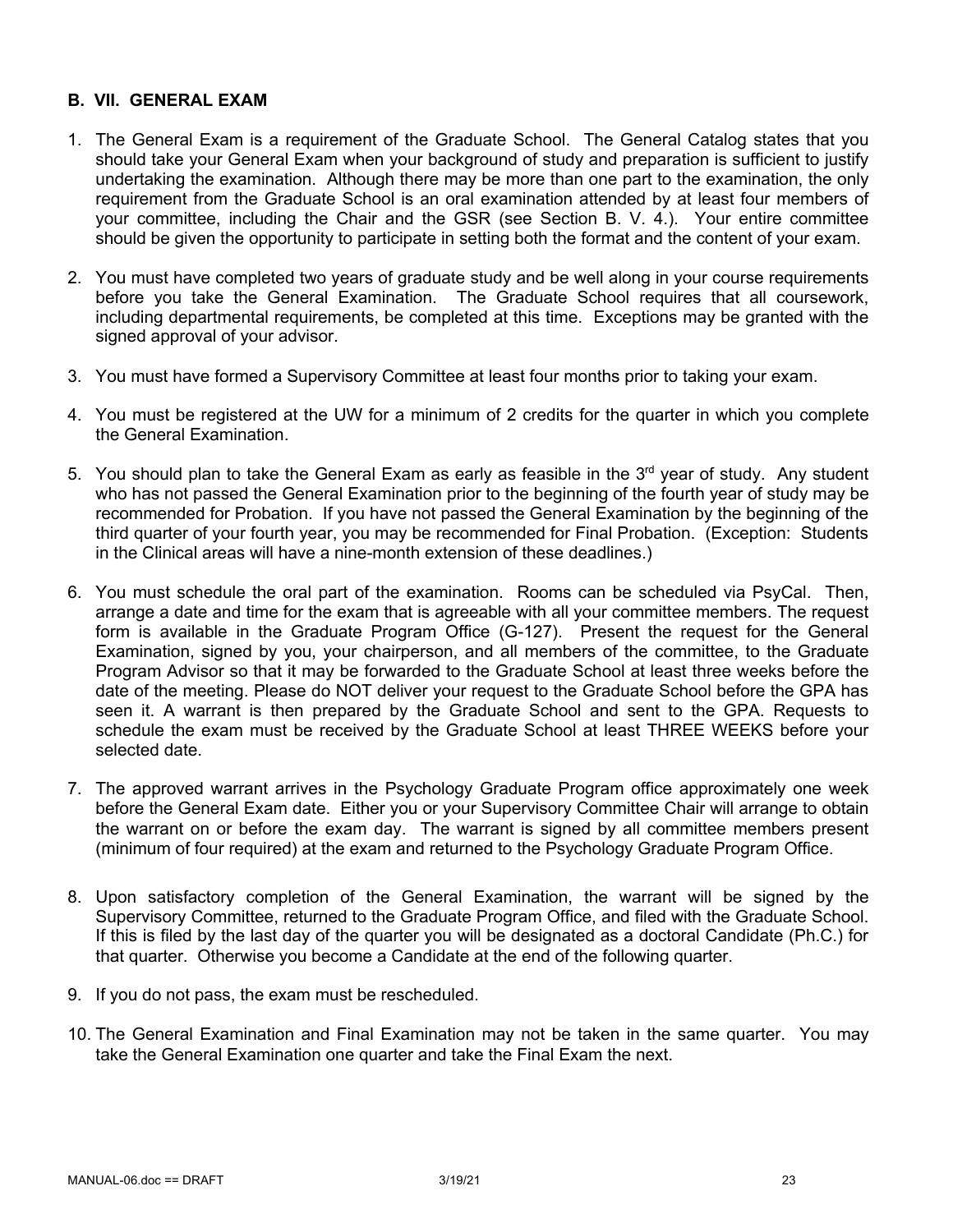# **Summary of Procedures for the General Examination**

- 1. Form your Supervisory Committee, preferably during Autumn Quarter of your second year of study at the UW. (See "Supervisory Committee" Section B. V.) Meet with your Supervisory Committee as early as feasible in your second year to plan the curriculum that will prepare you for your examination and to plan the format of the exam. The Graduate School requires at least four months between the time your committee is officially appointed by the Graduate School and the date of your oral General Examination.
- 2. General Exams take several forms. For example, a take-home essay exam or the preparation of a paper may precede the oral exam. Plan the format with your advisor and Supervisory Committee. See below.
- 3. Fulfill all requirements that precede the scheduling of an oral General Examination. Complete the coursework questionnaire, obtained from the Graduate Program Office (G-127), showing that you have met all course requirements or, with your advisor's approval, will soon do so. Return this form to the Graduate Program Office **before** you request the scheduling of your exam.
- 4. After the preliminary stages have been completed satisfactorily, arrange a date and time for the oral exam that is agreeable with all your committee members. Reserve the date and time and a room in PsyCal. Give the date and time arranged to the Graduate Program Advisor (Jeanny Mai, G-127) who will help you prepare and send the General Examination application to the Graduate School for official scheduling of the examination.

## **5. THE GENERAL EXAMINATION REQUEST MUST BE SIGNED BY YOU AND ALL YOUR COMMITTEE MEMBERS, AND RECEIVED AT THE GRADUATE SCHOOL AT LEAST 21 CALENDAR DAYS BEFORE THE EXAM DATE. Plan ahead accordingly.**

6. On the day of the oral General Examination, you or your Chairperson should get the warrant from the Graduate Program Advisor (G-127) to take to the meeting, if the warrant has not already been placed in your Supervisory Chair's mailbox. After your Supervisory Committee has signed it, return the warrant to the Guthrie 127.

# **Format of the General Examination**

The format of general exams varies among Areas and among individual students.

**Reading List/Written Exam/Oral Exam**: This is the most common format. If this format is chosen, the student should start by consulting all members of his/her Supervisory Committee about the breadth and depth of the exam, and the range of topics that will be covered. Several months before the exam, a reading list should be prepared, with inputs from the Advisor and all Committee members. When the student feels he/she has sufficient mastery of the subject matter on the reading list, the Advisor requests questions for the written part of the exam from all Committee members. The Advisor compiles the exam and gives it to the student on a pre-specified date, with a pre-specified due date. The student's answers are then distributed to all members of the Committee. If the Committee members agree that the answers are satisfactory, the student schedules the oral portion of the exam. Successful performance at the oral exam completes the General Examination.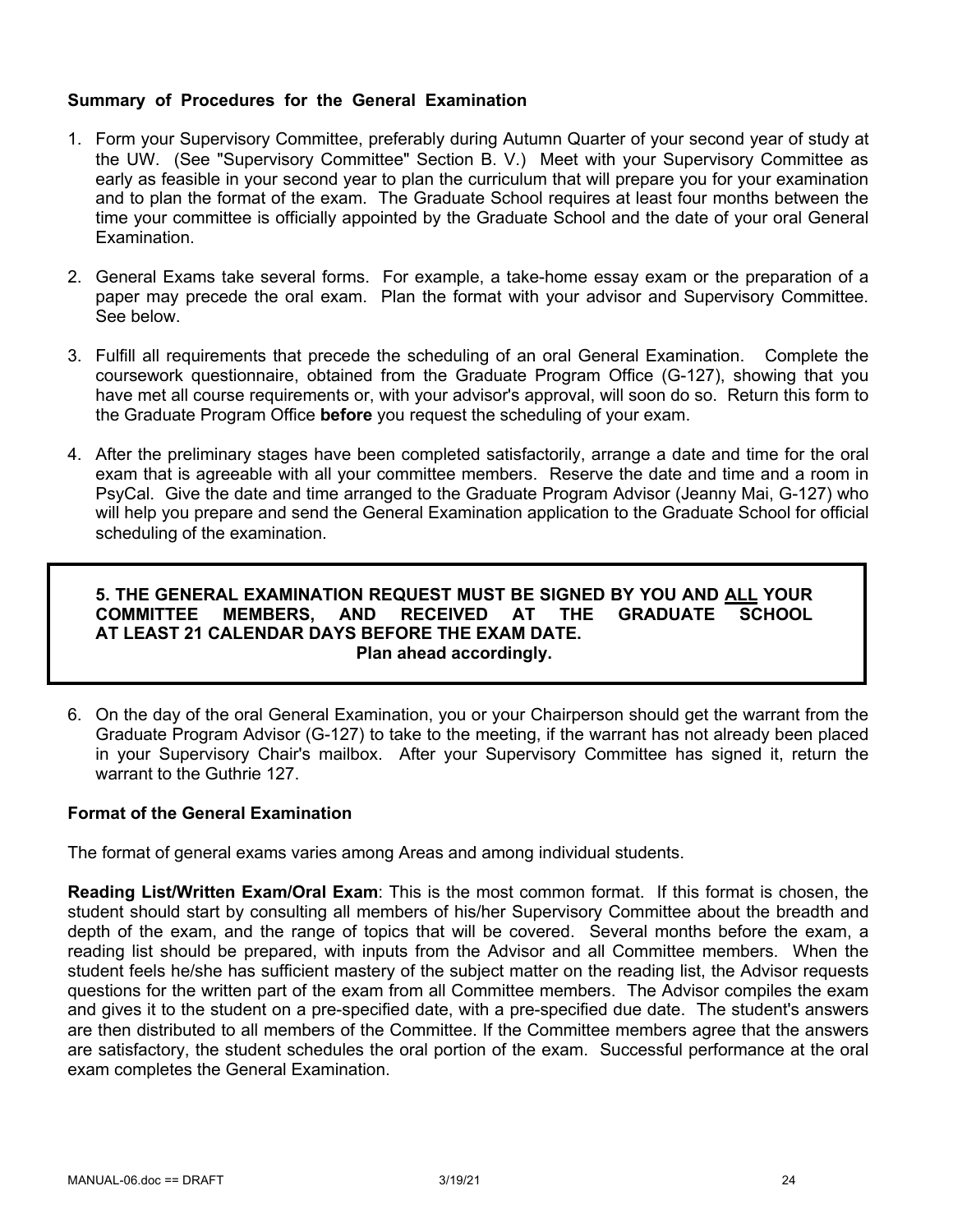**Clinical General Exam Requirements:** The Clinical and Child Clinical Areas have a fixed format and content for the general exam. Three things are required:

- 1. A written publication-quality empirical article conducted since beginning graduate school at the University of Washington on which the student has played a key role, both conceptually and analytically. This will usually be the student's second year project. However, in cases where the second year project is not publication worthy, another piece of work can be used to meet this requirement. The requirement is that students will have to actually send the article out to a peerreviewed journal.
- 2. A comprehensive written review of the literature on a topic relevant to clinical psychology of the student's choosing. This can either be presented as a Psychological Bulletin type paper or in the form of a dissertation proposal.
- 3. An oral defense of the literature review/dissertation proposal. This oral defense will usually include both a presentation by the student and a period of questioning from the committee.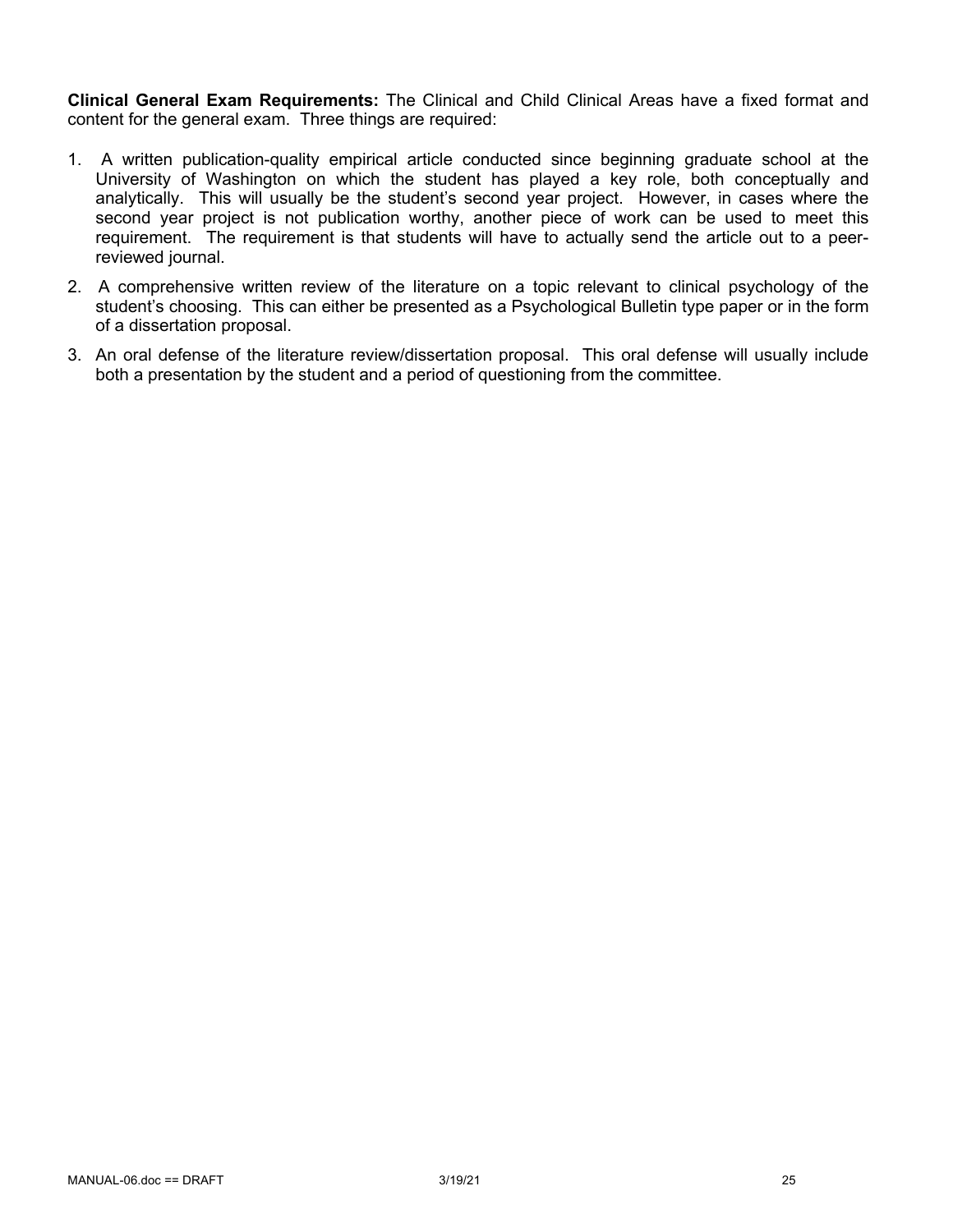## **B. VIII. DISSERTATION AND FINAL EXAMINATION**

The dissertation and defense of it, in the Final Examination, are the final requirements for the Doctoral Degree. These requirements are undertaken after you have received Candidate status, i.e., passed your oral General Examination at least one quarter previously. The dissertation should demonstrate "original and independent investigation and achievement [and]... should reflect not only mastery of research techniques, but also ability to select an important problem for investigation."

- 1. You must register and receive credit for a minimum of 27 credits of dissertation research (800) distributed over a minimum of three quarters. At least one of these quarters should be after you have passed your General Examination. Your Final Exam cannot take place in the same quarter as your General Exam.
- 2. As you near completion of your dissertation, obtain the signatures of three members of your Supervisory Committee whom you would like to be on your **Reading Committee**. Get the necessary form from the Graduate Program Advisor (G-127) and return the signed form to her. An official request will be prepared and sent to the Graduate School for approval. The Graduate School will then appoint an official Reading Committee. This should be done before you schedule your Final Examination. (See also Section B. V.)
- 3. To schedule your Final Examination, arrange a day and time agreeable with your committee members. Reserve a room via PsyCal. A minimum of 4 members, one of whom is the Graduate School Representative (GSR), and one of whom is the chair, must be present at the examination.
- 4. Obtain a "Request for Scheduling the Final Examination" form from the Graduate Program Office (G-127). ALL members of your Supervisory Committee including your Supervisory Chair must sign this after they have read a draft of your dissertation. Return the form to the Psychology Graduate Program Office. The scheduling request is then submitted to the Graduate School by the GPA *at least 21 calendar days* before the proposed examination date.
- 5. When the Graduate School Student Services Division approves the request, a Final Examination Warrant will be sent to the Psychology Graduate Program Advisor.
- 6. The approved warrant arrives in the Psychology Graduate Program office approximately one week before the Final Exam date. Either you or your Supervisory Committee Chair will arrange to obtain the warrant on or before the final exam day. The final warrant is signed by all committee members present (minimum of four required) at the exam and returned to the Psychology Graduate Program Office.
- 7. The signed Final Examination Warrant indicating satisfactory performance on your exam and two final copies of your approved dissertation must be accepted by the Graduate School's Student Services Division, Communications Bldg G-1, within 60 calendar days of the defense or you must re-defend. You must be registered at least part-time for the quarter in which you submit your dissertation. If the dissertation is turned in after the quarter ends, you must register for the following quarter. The Graduate School strictly enforces the deadline for dissertation submission and the enrollment requirement.
- 8. The Graduate School requires that the University publish your dissertation in adherence with strict formatting guidelines. A document entitled "Policy and Style Manual for Theses and Dissertations" (http://www.grad.washington.edu/stsv/stylman/00stylman.htm) is available on the Graduate School webpage and must be followed to the letter. Failure to meet the formatting requirements may mean retyping portions of the dissertation. If you wait until the last minute to have this checked, you may have to enroll for another quarter just to turn in your dissertation! Don't let this happen to you.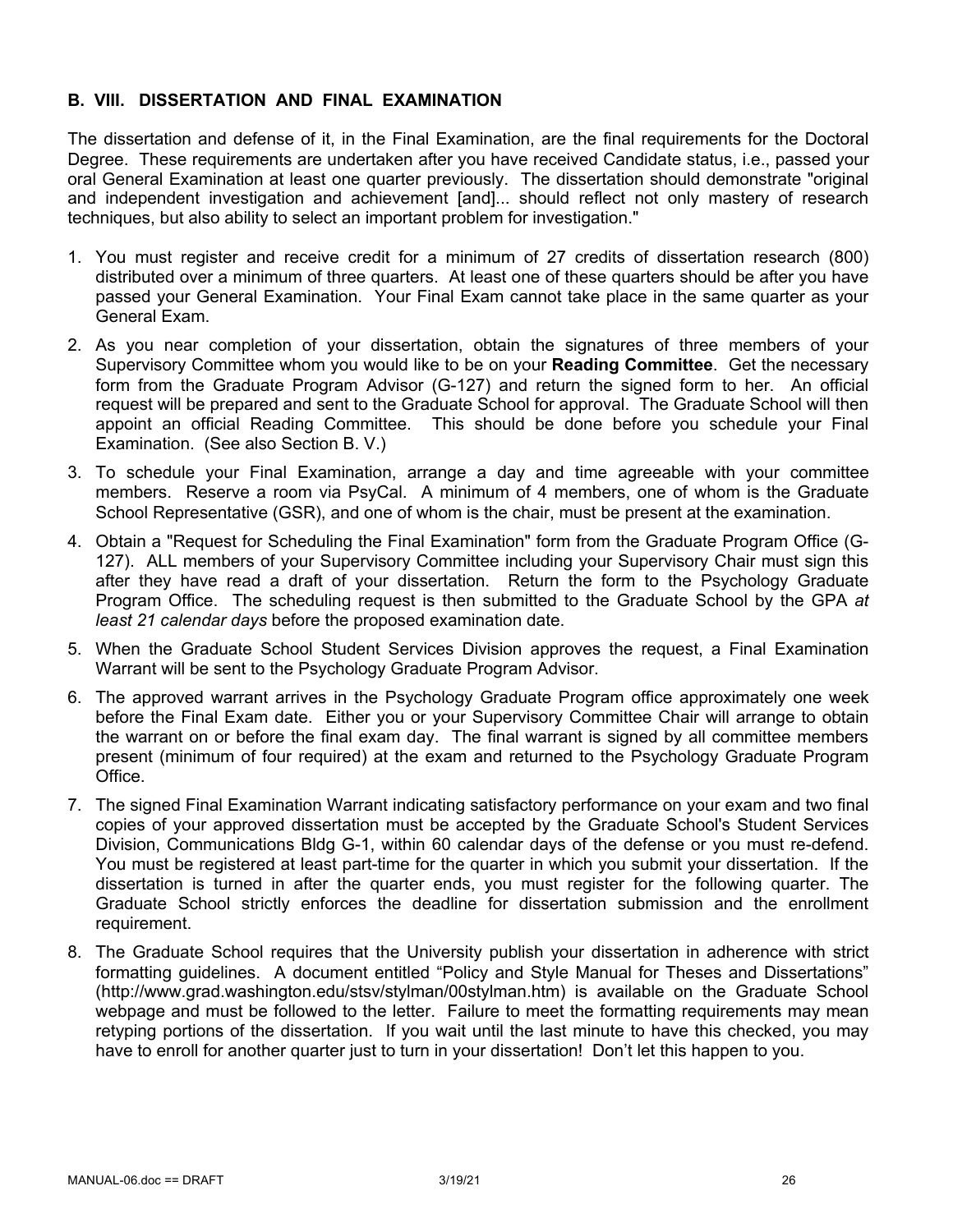9. The Graduate School also requires that the University microfilm publish your dissertation. **You are responsible for the cost**, which includes a \$25 binding fee. You must also pay for publishing your abstract (additional \$60) or the entire dissertation (additional \$60). If you choose to publish the entire dissertation, you may also copyright it for an additional charge (\$45). Plan to spend a minimum of \$85-130. All fees are subject to change.

#### **Requirements for Doctoral Degree which must be met before a Final Examination will be scheduled**

- 1. Completion of all required courses of the Psychology Department including statistics, Within-Area and Outside-of-Area requirements, plus any additional requirements imposed by your area or supervisory committee.
- 2. Presentation of 90 credits, at least 60 of which must be taken at the University of Washington.

At least half of your program must be in courses 500 or above.

- 3. You must have at least 18 graded credits of course work (300, 400, or 500 level courses only) at the UW which averaged to at least 3.0
- 4. Creditable passage of the General Examination at least one quarter before the Final Examination.
- 5. Minimum of 27 dissertation credits (800), taken over a period of at least three quarters, at least one of which follows the General Examination.
- 6. The Final Examination must be successfully completed, and the dissertation accepted by the Graduate School.
- 7. Completion of all work for the doctoral degree within ten years. This includes all time spent on-leave, on internship, etc.
- 8. You must be registered at the University either full- or part-time (minimum 2 credit hours) during the quarter in which you take your Final Examination. You have 60 days from the date of your Final Examination in which to submit your dissertation to the Graduate School. However, if you do not submit your dissertation in the same quarter in which you defended it, you must also be registered for the quarter in which you do submit your dissertation to the Graduate School. (Exception for Clinical Students only – see Final Exam before Internship below)

**Clinical Students:** The APA requires a PRE-DOCTORAL INTERNSHIP for a clinical degree. If your Ph.D. is conferred *prior* to completion of internship, that would violate APA regulations. When it comes time for licensing, you may find yourself ineligible. Please see below for your options to avoid this situation.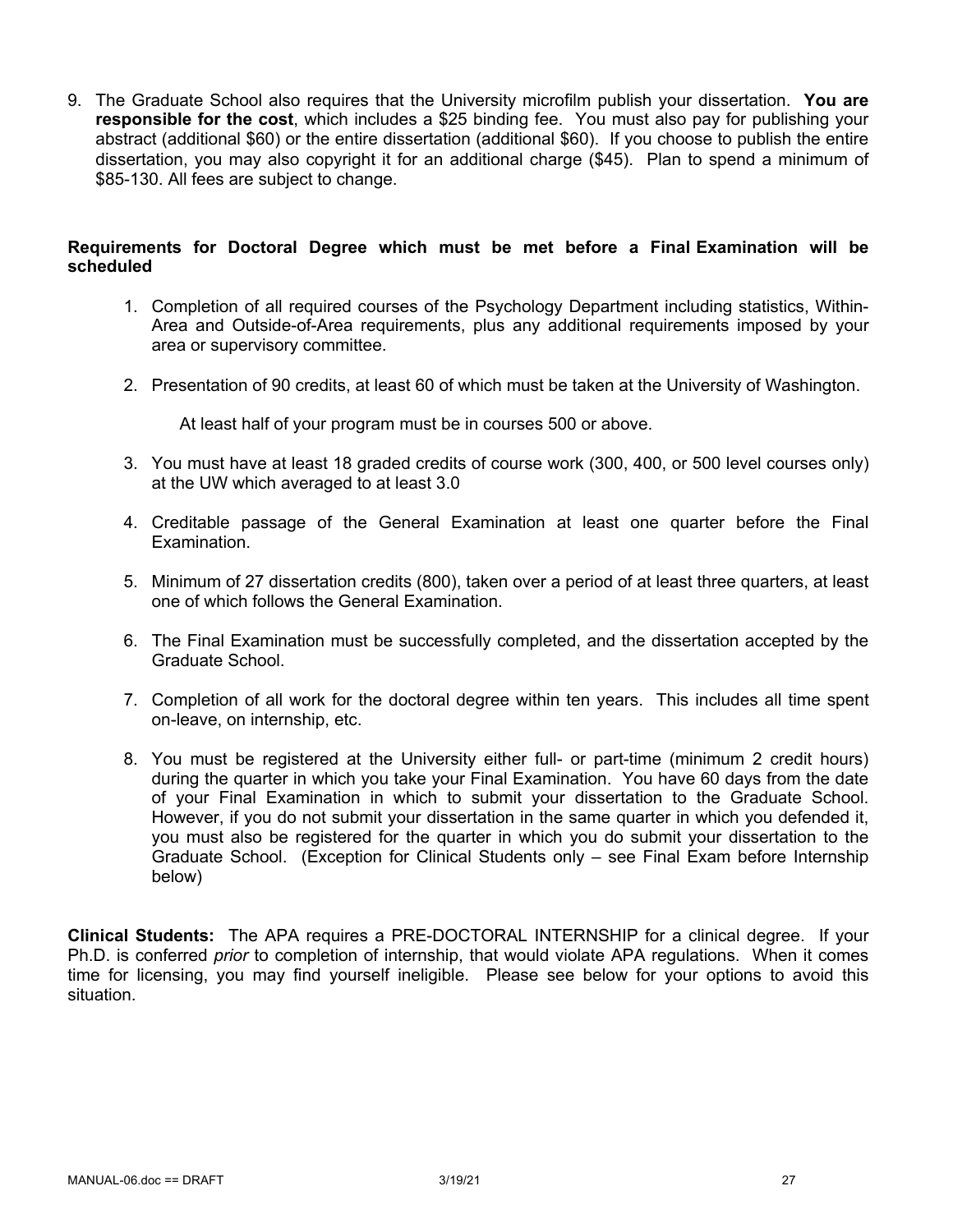## **FINAL EXAM (Dissertation Defense) BEFORE OR DURING INTERNSHIP OPTION**

If you take your final exam (defend your dissertation) before you go on internship, you have only one choice for turning in the final draft to the Graduate School:

You must submit a Petition to the Dean to extend the deadline for submitting your dissertation beyond the 60 days allowed. This petition must include a timetable for completion of the internship and submittal of the dissertation. Then you, your advisor, or a trusted friend holds everything – dissertation and signed warrant – until the final quarter of your internship, or the following quarter. Once your internship has been successfully completed, you should get a letter from your internship supervisor stating that this is the case and send copies to both the Clinical Director and the Graduate Program Advisor in the Psychology Department. You then return, submit the paperwork to the Graduate School, and get your degree. (Or have that trusted friend submit the paperwork for you in your absence.) Registration is NOT necessary.

#### **FINAL EXAM (Dissertation Defense) AFTER INTERNSHIP OPTION**

If you **do not** take your final exam (defend your dissertation) before you go on internship, you must be registered for a minimum of two credits in the quarter in which the degree is conferred (i.e., the internship is demonstrated to have been successfully completed, and the dissertation is submitted to the Graduate School). This requires reenrollment for a minimum of two credits, which can now be done on the web through MyUW.

The cost will be around \$840 (WA residents) for the minimum two credits.

#### **IMPORTANT**

You should also be aware that there are other fees involved in submitting the dissertation including copying, microfilming, and copyrighting costs, so plan on an extra \$85 - \$130.

Also note that the degree is awarded at the END of the quarter in which it is earned. This becomes crucial when you have a job that begins in September and requires the Ph.D., but your degree is not effective until December!

**These requirements and others, can be found at the Graduate School's Student Services website:** http://www.grad.washington.edu/area/area\_stud.htm**.**

**Please remember that in most cases departmental requirements take precedence over the minimal requirements listed by the Graduate School.**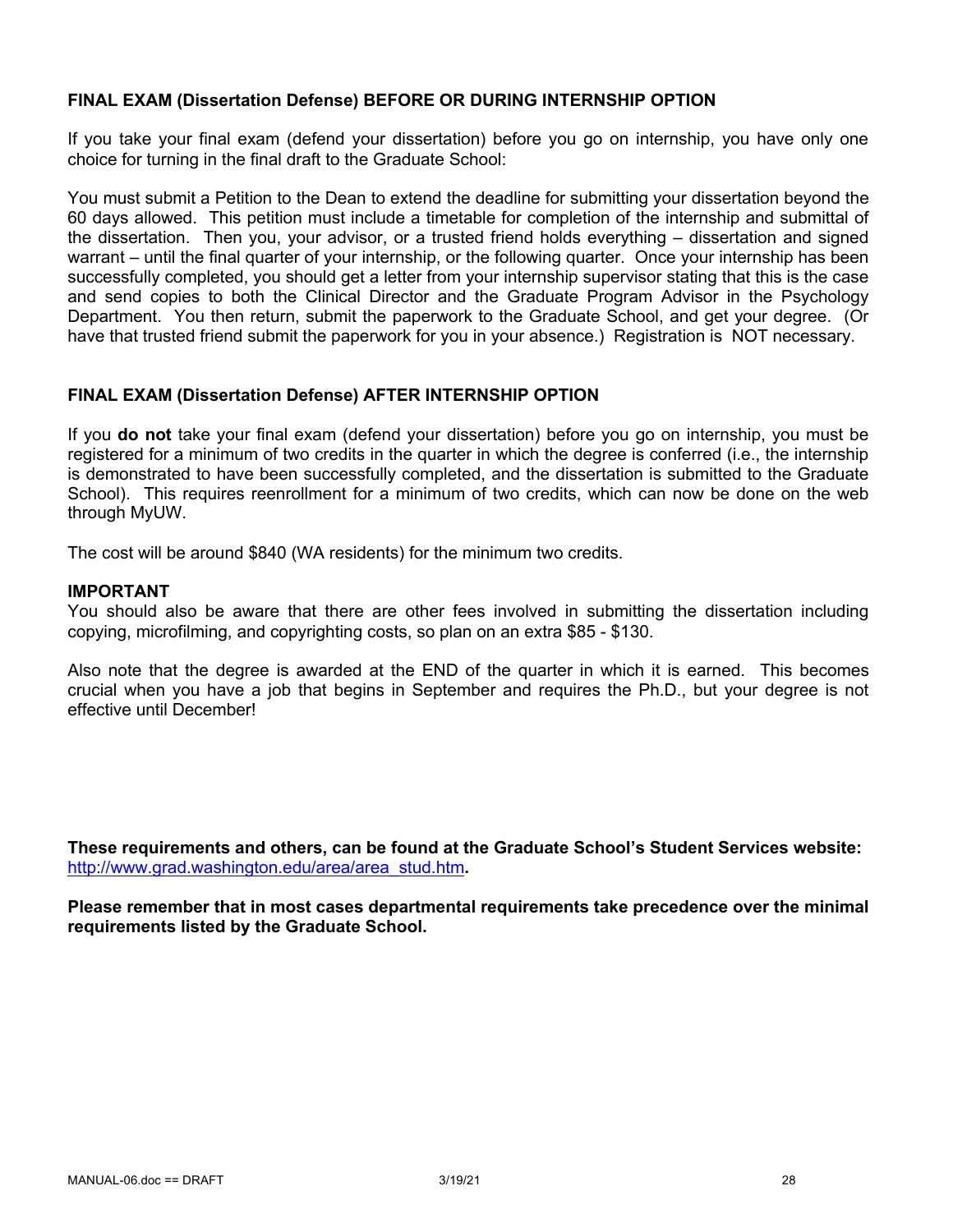# **B. IX. TEACHING AND RESEARCH EXPERIENCE**

Your graduate experience should involve training in research and in teaching. Adult and Child Clinical students also receive specific training in clinical methods and ethics. It is important to include all of these elements in your training program.

#### **Research Training:**

All students are expected to acquire research skills. Your advisor(s) will play a major role in guiding your research training. Talk with your advisor as soon as possible to develop a plan for your first year of research. Students (other than those in the clinical areas) must complete a research project and present it at the departmental Research Festival at the end of their first year of study. Clinical students present their research at the Research Festival at the end of their second year in the program. All research conducted by graduate students must have a faculty sponsor, typically your advisor. Your research training should be an ongoing activity throughout your graduate career.

## **Teaching Training:**

Developing a teaching portfolio reflecting a variety of teaching experiences will be invaluable to those students aiming for positions at institutions that emphasize undergraduate teaching and/or research/teaching based universities. Teaching skills are also beneficial for anyone who plans to present talks at research meetings and/or train graduate students in research. You should plan your teaching training in the same way you plan your research preparation.

Teaching experience is ideally gained by undertaking a progressive series of teaching experiences. The following graduated plan is the ideal:

- 1. TAing a course without sections, such as Psych101
- 2. TAing a course with section meetings for which the TA is responsible for facilitating discussions, planning and presenting some course material and/or conducting reviews of lecture material.
- 3. TAing a course in which the TA gives an extensive lecture to the entire class in addition to the usual responsibilities for section meetings.
- 4. TAing a course with multiple weekly section meetings developed and conducted by the TA, such as Psych 209
- 5. TAing a lab course within your area of study. While many of these labs have predetermined syllabi, the TA has a great deal of freedom in determining how the material is presented and how student progress is assessed.
- 6. Serving as an independent course instructor. This role can be undertaken as instructor of a course regularly taught within the department or it may involve the development of an entirely new course. Such positions require that a student have successfully passed their General Exam and have previous training in teaching most often gained by classroom experience and in a course in pedagogy. (Such a course -- Psych 537: Teaching of Psychology -- is offered each year by M. Passer, typically in Spring Quarter. The Graduate School also offers GRDSCH 610: Teaching Mentorship, http://www.grad.washington.edu/courses/grdsch\_610.htm)

Following this ideal plan is not always possible due to scheduling conflicts and funding uncertainties. But it is to your advantage to seek all types of teaching experiences especially those requiring greater involvement and independence.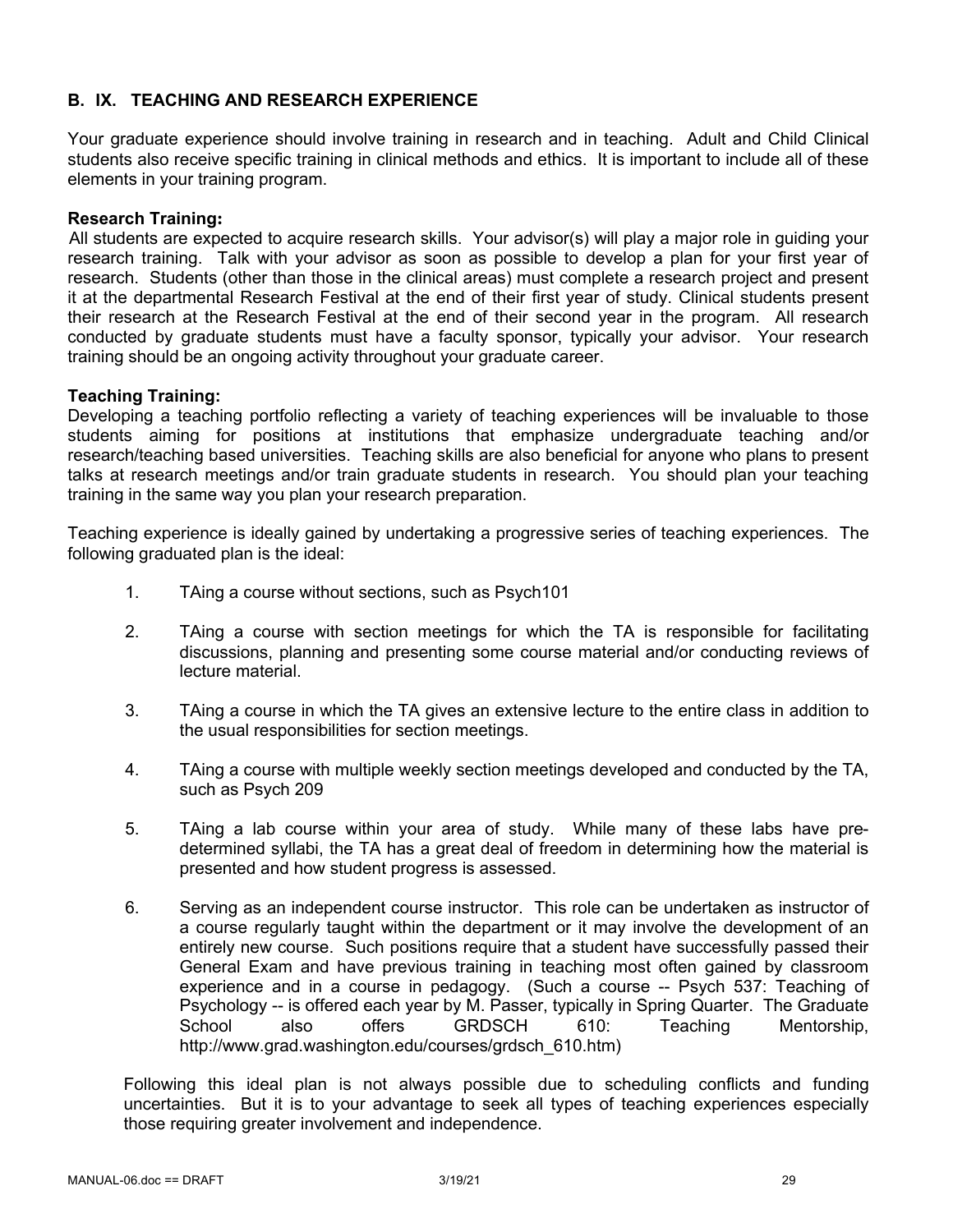**Teaching Portfolio:** You should keep careful records of all your teaching experiences noting the tasks you performed for each course. Syllabi for the courses and any course materials you develop (review sheets, exams, etc.) should be included in your portfolio. Student and instructor evaluations of your performance should be sought for each course and included in your portfolio. While this may seem like busy work as you begin the process, the portfolio will serve you well as you apply for jobs and move up the academic ladder.

Syllabi and reading lists of course you take but don't TA should be kept in a separate file. These will be useful if you are ever asked to develop a similar course. Clinical students will need such information if they apply for licensure.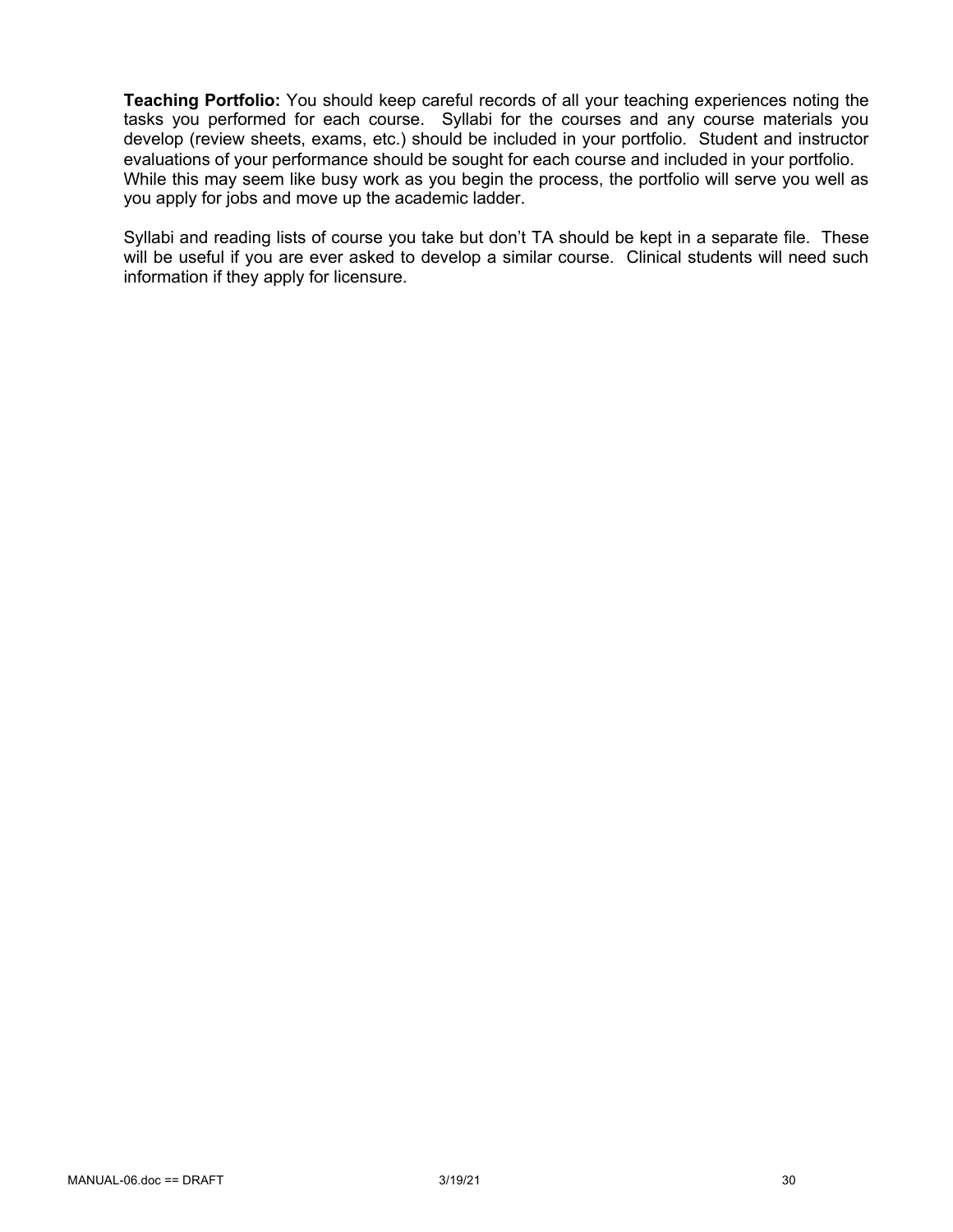# **C. AREAS OF STUDY AND AREA COURSE REQUIREMENTS**

# **C. I. DEPARTMENTAL REQUIREMENTS**

The Department of Psychology has course requirements for all graduate students. They are:

- **1.** *Orientation Week:* Psych 500 A (1 credit) & *Psychology Colloquium:* Psych 500 B (1 credit) First year students are required to take Psych 500A, Psychology Orientation. This course is held at the end of September, during the week prior to the official start of the academic year. All first and second year students are strongly encouraged to take Psych 500B, Proseminar in Psychology. These occur throughout the year at a regularly scheduled time.
- **2.** *Statistics and General Methodology: During the first year*, you must successfully complete (accomplished by achieving a grade of at least 2.7) or place out of two basic statistics courses and two laboratories:

| Psych 522 | Laboratory in Statistical Computation I      |
|-----------|----------------------------------------------|
| Psych 523 | Laboratory in Statistical Computation II     |
| Psych 524 | Introduction to Statistics and Data Analysis |
| Psych 525 | Linear Models and Data Analysis              |

In addition, students in most Areas are required to take one or more additional courses in statistics, mathematics, or computational science. These courses are specified by the individual Areas (see below).

**3.** *Area Course Requirements:* All students are required to take a set of 6 or more courses, as required by the individual Areas (see below). Some of these are specific courses, whereas others are left open. Any courses not pre-specified by the Area should be chosen, in consultation with your Advisor and Co-Advisor, to broaden and deepen your understanding of your chosen research field. These courses can be selected from anywhere on campus, within our outside the Psychology Department.

When appropriate, students are encouraged to use these courses to broaden their perspectives within Psychology by taking Core Concepts courses in Areas outside their own. Suggestions for appropriate out-of-Area Core Concepts courses are made by most of the individual Areas (see below SECTION C. II).

- **4.** *Seminars and Advanced Seminars*: All students are strongly encouraged to attend a Seminar (Psych 550-558) as specified by their Area, and some areas require attendance (see below). Students are also strongly encouraged to attend the Departmental Colloquium (Psych 550A).
- **5.** *Substitutions***:** In consultation with their Advisors and co-Advisors, students are encouraged to work out a coherent program of coursework that serves their goals. Substitutions for required courses can be requested by including the substitutions and a rationale for them in your Annual Plan. The signed Annual Plan should then be submitted to your Graduate Training Committee Representative for review.

Due to APA accreditation requirements, substitutions are more constrained in Clinical and Child Clinical than in other Areas. Requests for substitutions in these Areas should be vetted with the Director of Clinical Training.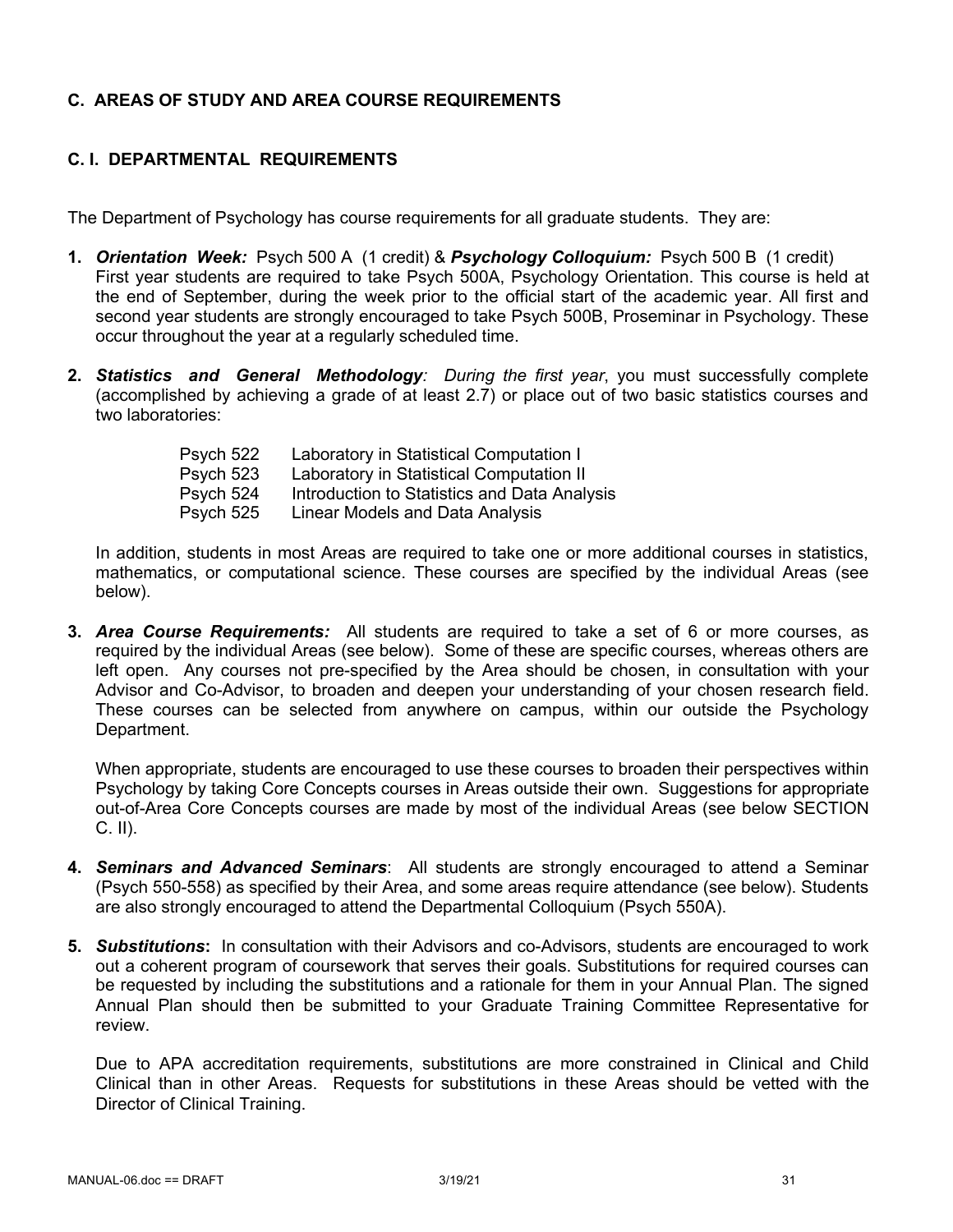**6.** *Supervisory Committee.* Your Supervisory Committee will review your coursework at the time of your General Exam, and may recommend or require additional courses.

#### *Additional Course Requirements***: Beyond these Departmental requirements, your Area, advisor, and Supervisory Committee will recommend or require additional coursework designed with your stated goals in mind.**

All required course work in these areas should be taken for a grade, unless the course itself is offered only on a credit/no credit (CR/NC) basis. **As stated by the Graduate School, at least half of your program must be in courses 500 or above.**

## *Area Representatives - Graduate Training Committee (GTC) members*

The Area/Program Representatives and Area Heads for 2006-2007 are shown below

| <b>Animal Behavior</b>                  | Area Rep (GTC)<br><b>Joe Sisneros</b> | Area Coordinator (Head)<br>Sean O'Donnell |
|-----------------------------------------|---------------------------------------|-------------------------------------------|
| <b>Adult Clinical</b>                   | Jane Simoni                           | Jane Simoni                               |
| <b>Behavioral Neuroscience</b>          | Jeansok Kim                           | Ilene Bernstein                           |
| <b>Child Clinical</b>                   | Liliana Lengua                        | <b>Bob McMahon</b>                        |
| <b>Cognition and Perception</b>         | Susan Joslyn                          | Lee Osterhout                             |
| Developmental                           | <b>Betty Repacholi</b>                | Andy Meltzoff                             |
| Social Psychology and Personality       | Yuichi Shoda                          | Yuichi Shoda                              |
| <b>Graduate Student Representatives</b> | Susan Faja, Greg Reaume               |                                           |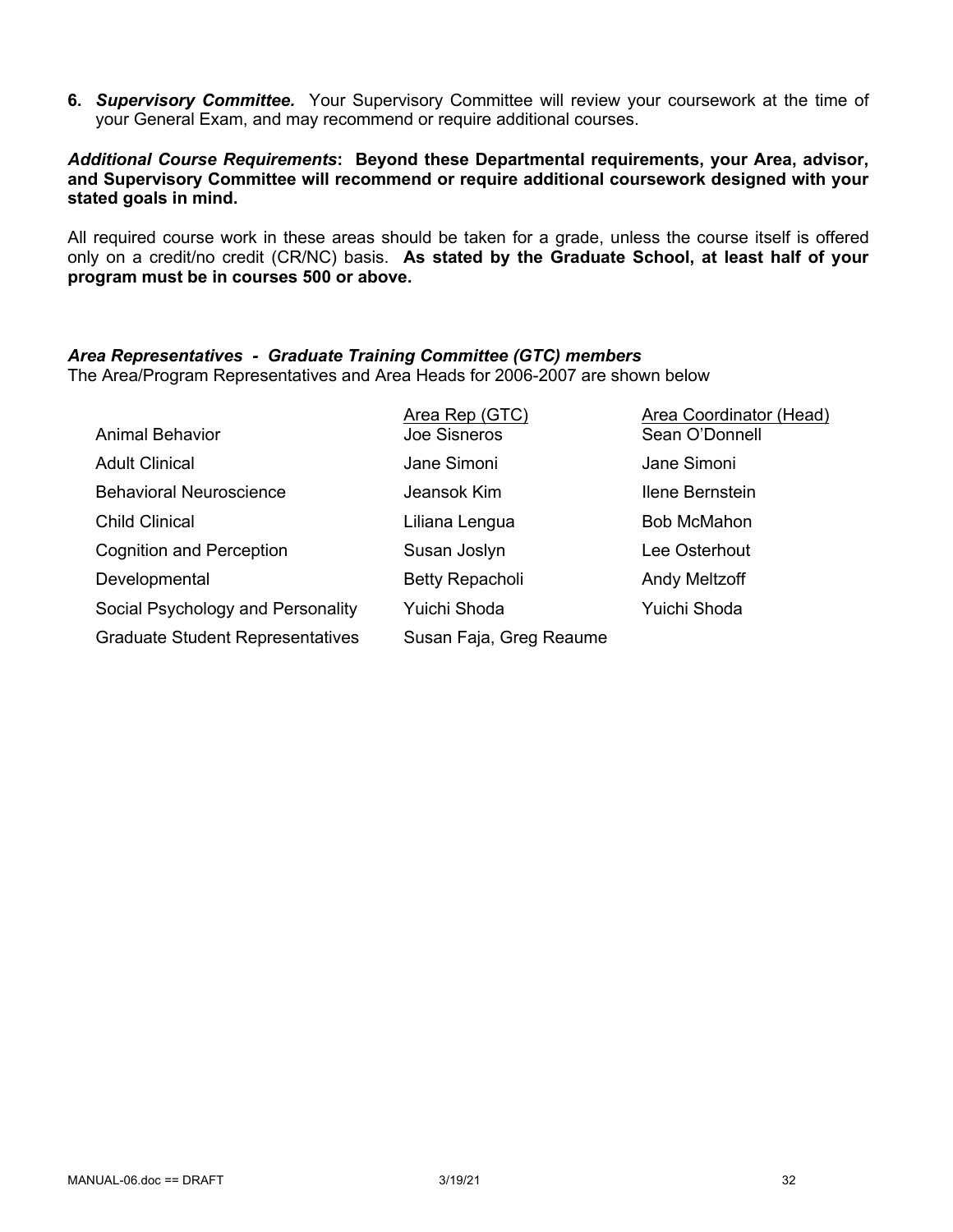# **C. II. AREA REQUIREMENTS**

In addition to the Departmental course requirements, the individual Areas may add requirements. Following are the current requirements by Area.

#### **Animal Behavior**

#### **For Animal Behavior students, Departmental requirements #2, #3, and #4 are augmented as follows:**

2. Statistics/Mathematics/Computational courses. No fifth quantitative course is required at the present time.

3. Area course requirements. All Animal Behavior students are required to take the following three courses:

- Psych 502 Core Concepts in Animal Behavior
- Psych 503 Core Concepts in Behavior Genetics
- Psych 562 Evolutionary Psychology

**The Area also requires three additional courses**, selected to broaden and deepen your understanding of your research specialty. These courses should be chosen in consultation with your Advisor and Co-Advisor. They can be additional Core Concepts courses in any Area, or other courses chosen from anywhere on campus, within or outside the Psychology Department.

The following Out-of Area Core Concepts courses may be particularly appropriate for Animal Behavior students:

504 - Core Concepts in Behavioral Neuroscience

- 506 Core Concepts in Cognitive Neuroscience
- 513 Core Concepts in Biological Basis of Development

4. Seminars and Advanced Seminars. All Animal Behavior students are required to take at least three quarters of Psych 551, Seminar in Animal Behavior.

All Animal Behavior students are strongly encouraged to participate in additional Seminars and Advanced Seminars, both within and outside their Area, throughout their graduate careers.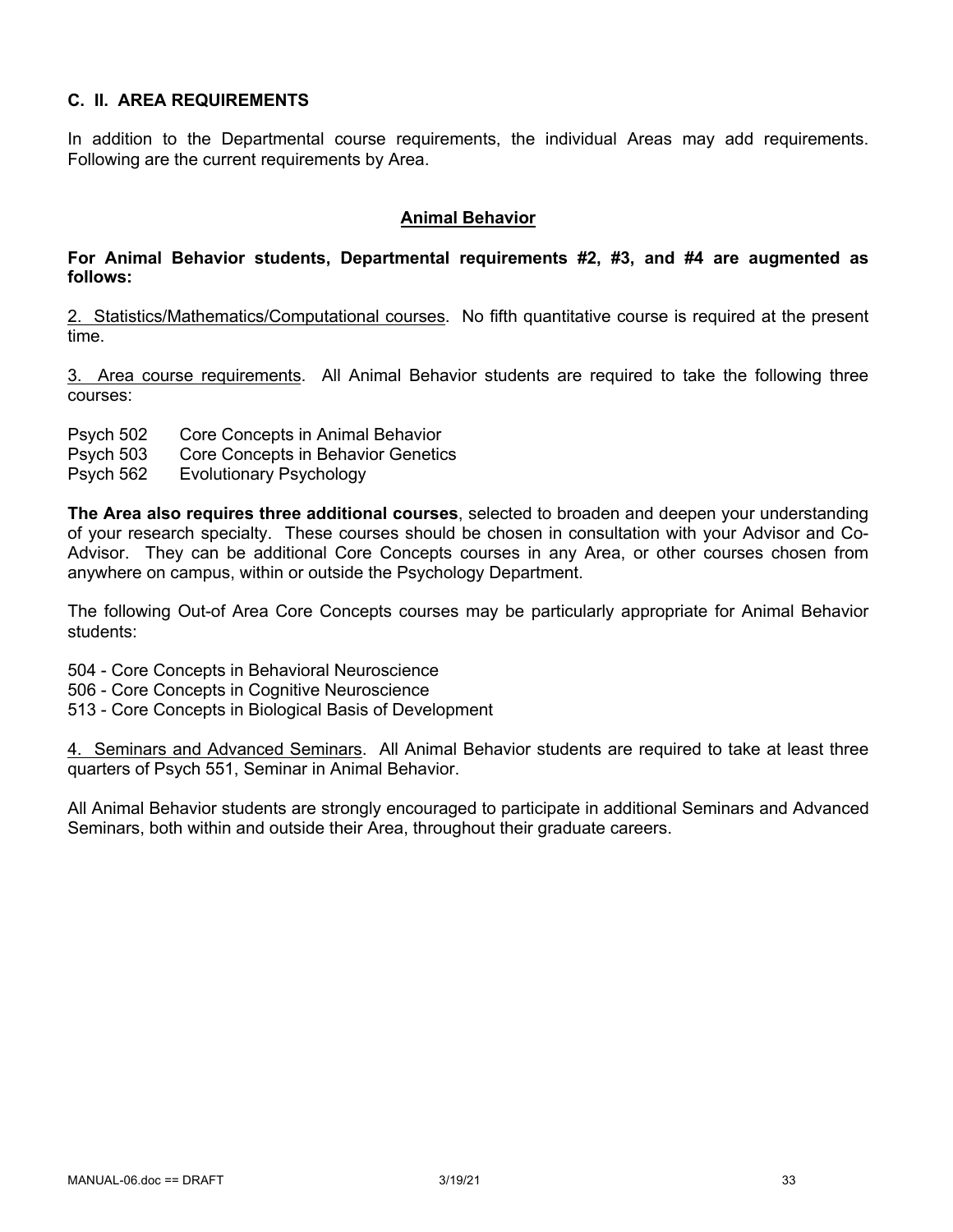# **Behavioral Neuroscience (BNS)**

#### **For BNS students, Departmental requirements #2, #3, and #4 are augmented as follows:**

2. Statistics/Mathematics/Computational course. No fifth quantitative course is required by BNS at the present time.

3. Area course requirements. All BNS students are required to take 8 courses, as follows:

#### **All three of the following courses:**

Psych 421 Neural Basis of Behavior (if needed for background) Psych 504 Core Concepts in Behavioral Neuroscience NeuBeh 502 Introduction to Neurobiology

#### **Plus two of the following three courses:**

NeuBeh 501 Introduction to Neurobiology NeuBeh 502 Introduction to Neurobiology Conj 531+532 Signaling Mechanisms in Excitable Cells & Signal Transduction from the Cell Membrane to the Nucleus

#### **Plus three additional Psychology courses selected from the following:**

Psych 565 Quantifying Brain Structure

And/or no more than one of the following undergraduate courses:

- Psych 423 Sensory Basis of Behavior
- Psych 424 Vision and Its Physiological Basis
- Psych 426 Neurobiology of Learning and Memory
- Psych 427 Behavioral Endocrinology
- Psych 430 Development of Brain Connections

And/or one or more of the following Core Concepts courses:

- Psych 502 Core Concepts in Animal Behavior
- Psych 503 Core Concepts in Behavior Genetics
- Psych 506 Core Concepts in Cognitive Neuroscience
- Psych 513 Core Concepts in Biological Basis of Development

4. Seminars and Advanced Seminars. All BNS students are required to take at least three quarters of Psych 552, Seminar in Behavioral Neuroscience: Research Presentations.

#### *In addition, all BNS students are required to take at least one Advanced Seminar (usually 542, Advances in Behavioral Neuroscience), chosen in consultation with your Advisor and Co-Advisor.*

All BNS students are strongly encouraged to participate in additional Seminars and Advanced Seminars, both within and outside their Area, throughout their graduate careers.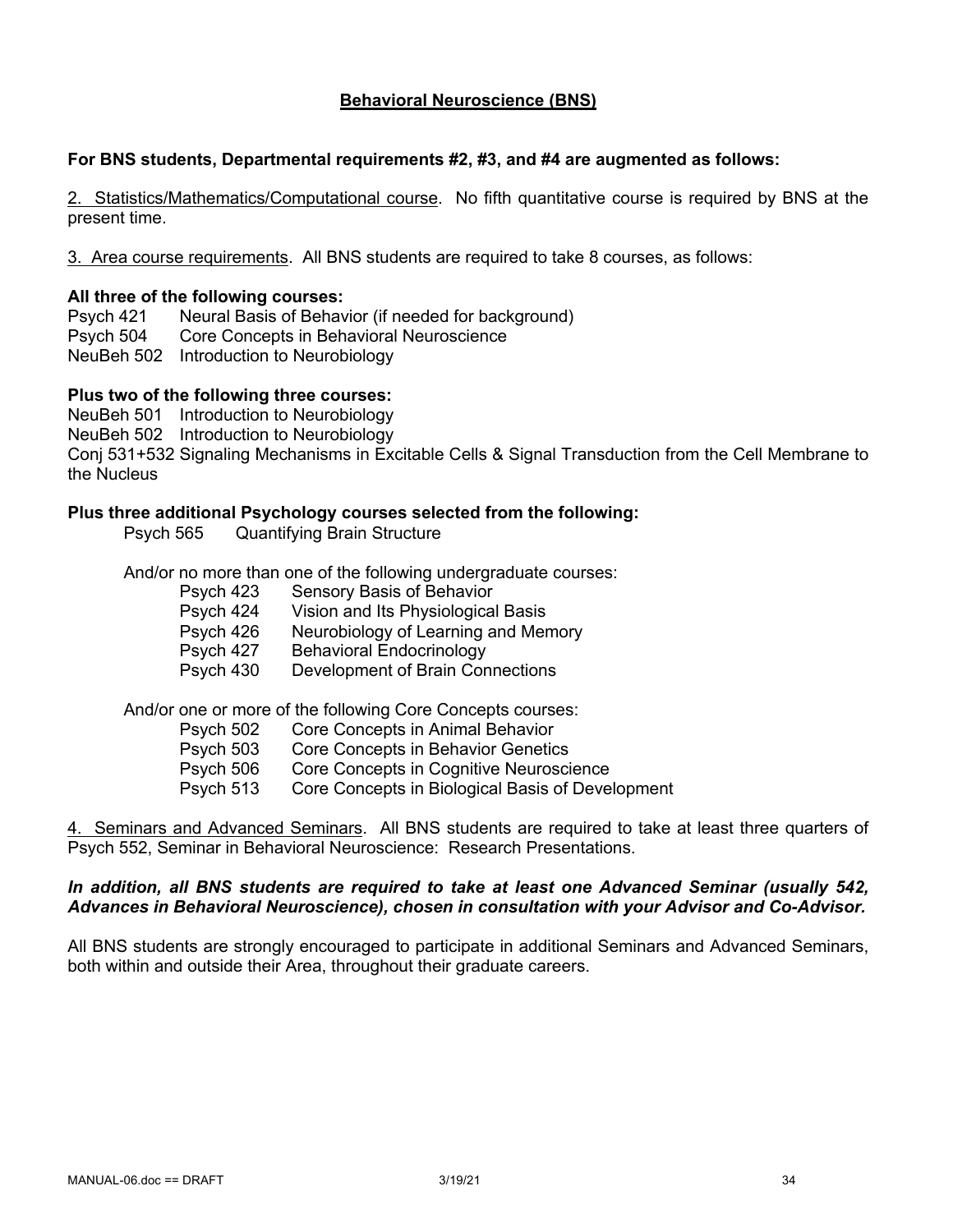# **Child Clinical**

# **For Child Clinical students, Departmental requirements #2, #3, and #4 are augmented as follows:**

2. Statistics/Mathematics/Computational courses. In addition to the four courses required by the Department, Child Clinical students are required to take Psych 529, Advanced Research Methods, and Psych 531, Research Methods in Clinical & Community Psychology.

3. Area course requirements. Child Clinical students are required to take extensive coursework, as follows:

# **Four courses in Child Clinical Psychology:**

Psych 571 Child Psychopathology

Psych 572 Approaches to Child Treatment

Psych 576/590 Assessment of Intelligence/Practicum in Psychological Assessment

Psych 573 Psychological Assessment of Children

## **Four Core Concepts courses:**

- Psych 513 Core Concepts in Biological Bases of Development
- Psych 514 Core Concepts in Early Cognitive and Linguistic Development
- Psych 515 Core Concepts in Personality and Social Development

Psych 517 Core Concepts in Systems of Psychotherapy

## **One course in Minority Mental Health:**

Psych 580 Minority Mental Health

# **Three courses in Clinical Issues and Methods:**

- Psych 591 Issues in Clinical Psychology
- Psych 587 Clinical Methods: Interviewing
- Psych 588 Clinical Methods: Ethics

# **Clinical Practica on a continuing basis:**

589 Psych 589 Clinical Supervision (2nd year students **must** register for AWSS, total of 8 credits) Psych 593A\* Clinical Practica and Colloquium<sup>\*</sup> (for 2<sup>nd</sup> yr students - 1-6 cr/qtr; Colloquium attendance regd) Psych 593B\* Clinical Practica and Colloquium\* (for 3<sup>rd</sup> yr and above; 1-6 cr/qtr) One Outside Practicum (**must** register for Psych 597: Fieldwork in Clinical Psychology)

\*Required for all students seeing clients in the clinic.

#### **One treatment seminar:**

Psych 543 Advances in Child Clinical Psychology: Behavioral Family Therapy

4. Seminars and Advanced Seminars. First year Child Clinical students are required to take three quarters of Psych 553, Seminar in Child Clinical Psychology, and encouraged to take Psych 550A, Seminar in Psychology (the Departmental Colloquium).

All Child Clinical students are strongly encouraged to participate in additional Seminars and Advanced Seminars, both within and outside their Area, and participate in courses outside the department, throughout their graduate careers.

#### **Other Requirements for Child Clinical Students**: *A One-year internship*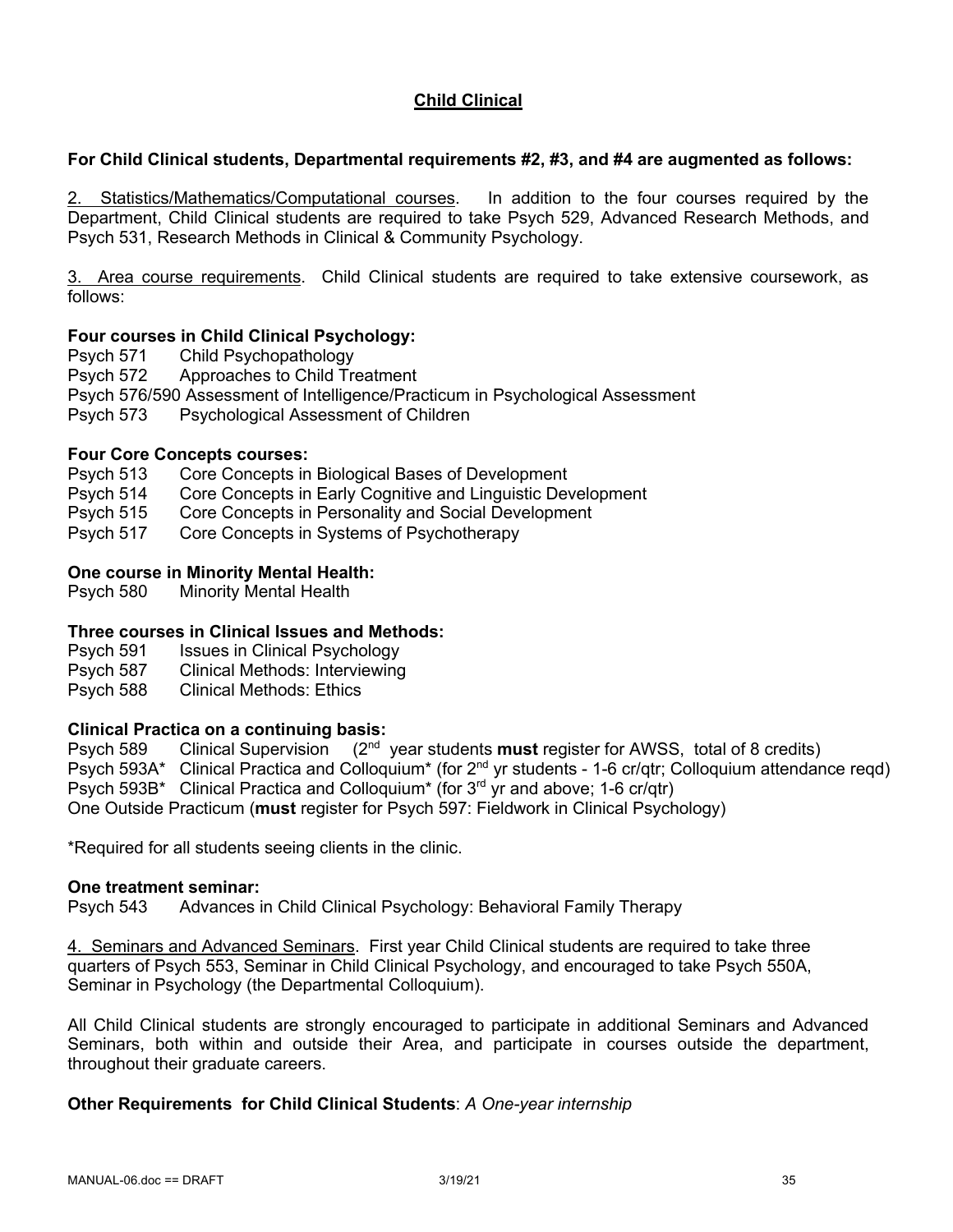# **Adult Clinical**

# **For Adult Clinical students, Departmental requirements #2, #3, and #4 are augmented as follows:**

2. Statistics/mathematics/computational courses. No fifth quantitative course is required at the present time.

3. Area course requirements. Clinical students are required to take extensive coursework, as follows.

# **Five Core Concepts Courses:**

Psych 517 Core Concepts in Systems of Psychotherapy

- Psych 518 Core Concepts in Behavior Disorders
- Psych 519 Core Concepts in Psychology of Behavior Change
- Psych 511 Core Concepts in Personality (594 may be substituted)
- Psych 515 Core Concepts in Personality and Social Development (571 or 572 may be substituted)

## **Six Additional Out-of-Area Courses:**

Six or more additional courses must be taken from curriculum offerings outside the clinical Area. These courses must meet the APA curriculum guidelines for "breadth of scientific psychology," covering biological, affective-cognitive, and social aspects of behavior. **Note: One course each in Social, Affective/Cognitive and Biological Psychology is required***.* These can be Core Concepts courses, or any other courses with appropriate content. They should be chosen in consultation with your Advisor and Co-Advisor.

Core Concepts courses that can be used to meet the APA breadth requirements are as follows:

Affective-Cognitive breadth:

507 Core Concepts in Cognitive Psychology

Social breadth:

510 Core Concepts in Social Psychology (meets breadth in Social)

Biological breadth:

- 502 Core Concepts in Animal Behavior
- 503 Core Concepts in Behavior Genetics
- 504 Core Concepts in Behavioral Neuroscience
- 506 Core Concepts in Cognitive Neuroscience

The balance of the six-or-more courses is to be determined by mutual agreement between the student and his/her Advisor and Co-advisor. These courses should be selected with an eye toward developing cohesive themes of subspecialty expertise pertinent to the student's future research and clinical endeavors. Note: Psych 594, 571, and 572 cannot be used as out-of-Area courses.

# **One Course in Minority Mental Health:**

Psych 580 Minority Mental Health **or** other **approved** courses

# **Three courses in Clinical Issues and Methods:**

- Psych 591 Issues in Clinical Psychology (register A&W gtrs during 1<sup>st</sup> year)
- Psych 587 Clinical Methods: Interviewing
- Psych 588 Clinical Methods: Ethics

# **Two Courses in Assessment**: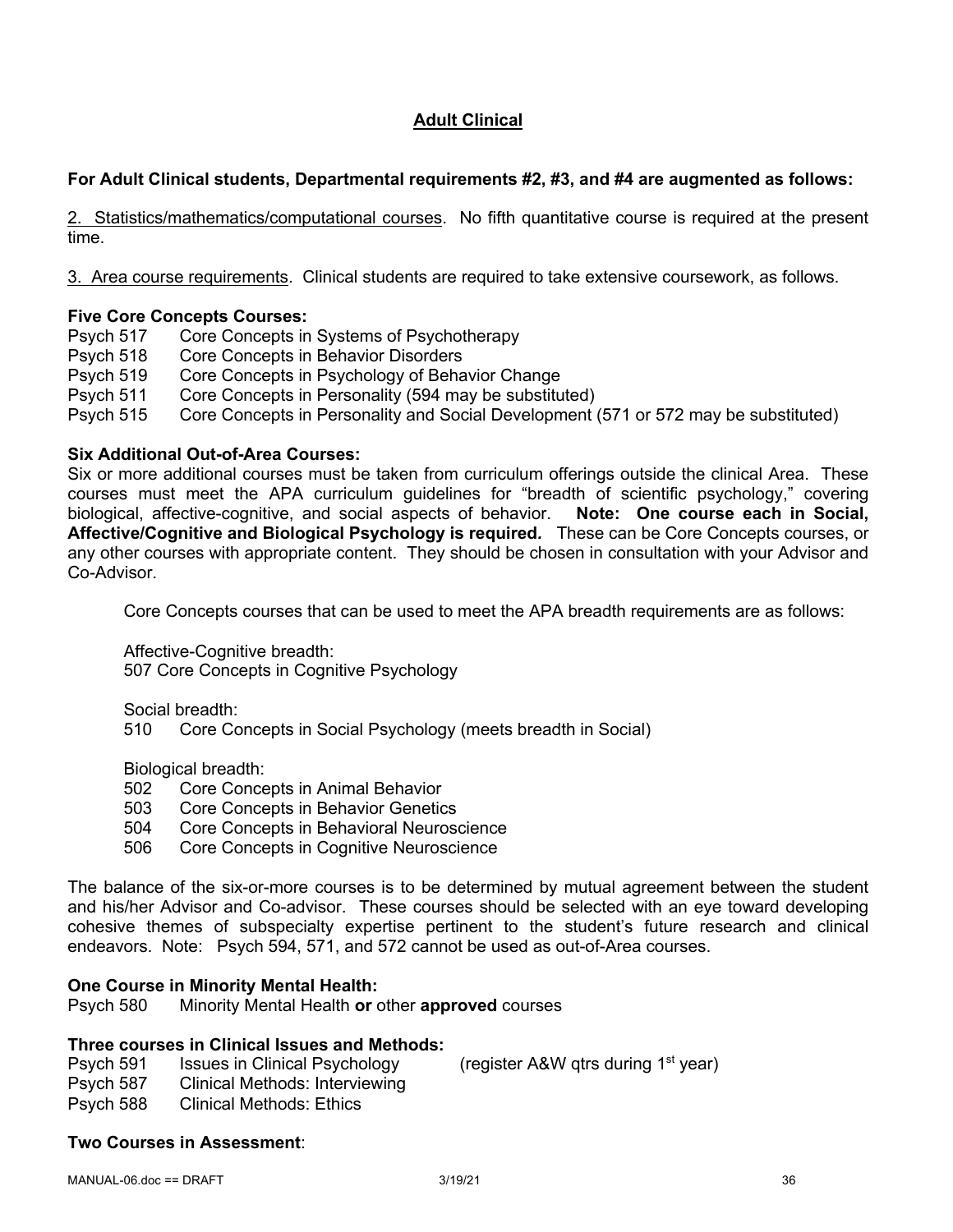Psych 586 Clinical Personality Assessment Plus one of the following three courses**:**  576 (w/ 590 practicum), 578 (w/ 590 practicum), **or** 579 (Behavioral Assessment)

# **Clinical Practica on a continuing basis:**

Psych 589 Clinical Supervision (2nd year students **must** register for AWSS, total of 8 credits) Psych 593A\* Clinical Practica and Colloquium\* (for 2nd yr students - 1-6 cr/qtr; Colloquium attendance reqd) Psych 593B\* Clinical Practica and Colloquium<sup>\*</sup> (for 3<sup>rd</sup> yr and above; 1-6 cr/qtr) One Outside Practicum (**must** register for Psych 597)

\*Required for all students seeing clients in the clinic.

4. Seminars and Advanced Seminars. First year Clinical students are required to take three quarters of Psych 550A, Seminar in Psychology (the Departmental Colloquium).

All Clinical students are strongly encouraged to participate in Seminars and Advanced Seminars, both within and outside their Area, throughout their graduate careers.

**Other Requirements for Adult Clinical Students:** *A One-year internship*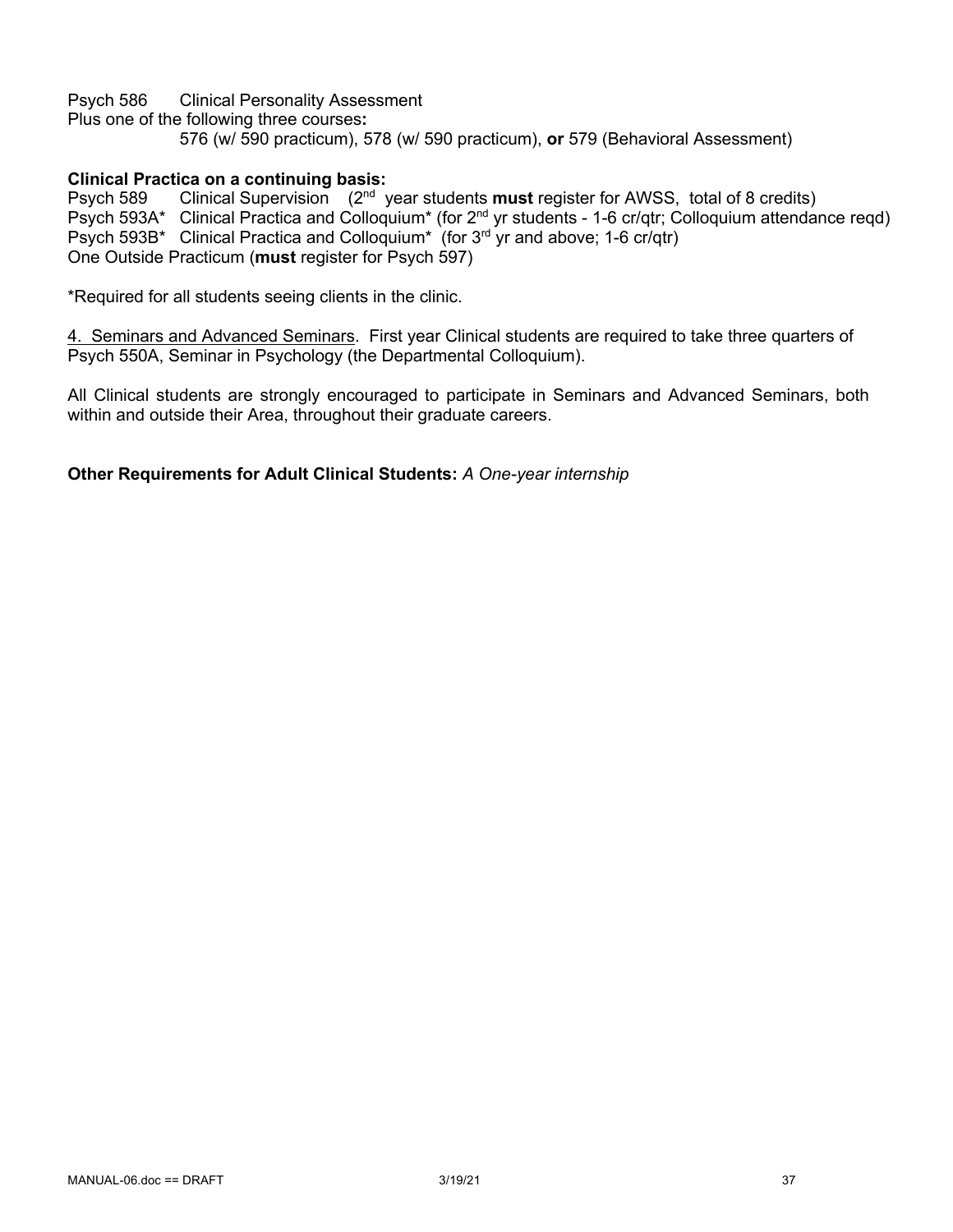# **Cognition/Perception**

#### **For Cognition/Perception students, Departmental requirements #2, #3, and #4 are augmented as follows:**

2. Statistics/Mathematics/Computational courses. In addition to the four courses required by the department, Cognition/Perception students are required to take one additional quantitative course, within our outside the Department. This course should be selected in consultation with your Advisor and Co-Advisor.

3. Area course requirements. Cognition/Perception students are required to take the three Cognition/Perception Core Concepts courses:

- Psych 506 Core Concepts in Cognitive Neuroscience
- Psych 507 Core Concepts in Cognitive Psychology
- Psych 508 Core Concepts in Perception

**The Area also requires three additional courses**, selected to broaden and deepen your understanding of your research specialty. These courses should be chosen in consultation with your Advisor and Co-Advisor. They can be additional Core Concepts courses in any Area, or other courses chosen from anywhere on campus, within or outside the Psychology Department.

The following out-of Area Core Concepts courses may be particularly appropriate for Cognition/ Perception students:

- Psych 504 Core Concepts in Behavioral Neuroscience
- Psych 510 Core Concepts in Social Psychology
- Psych 514 Core Concepts in Early Cognitive and Linguistic Development
- Psych 515 Core Concepts in Personality and Social Development

4. Seminars and Advanced Seminars. First year Cognition/Perception students are required to take three quarters of Psych 555, Seminar in Cognition/Perception.

All Cognition/Perception students are strongly encouraged to participate in additional Seminars and Advanced Seminars, both within and outside their Area, throughout their graduate careers.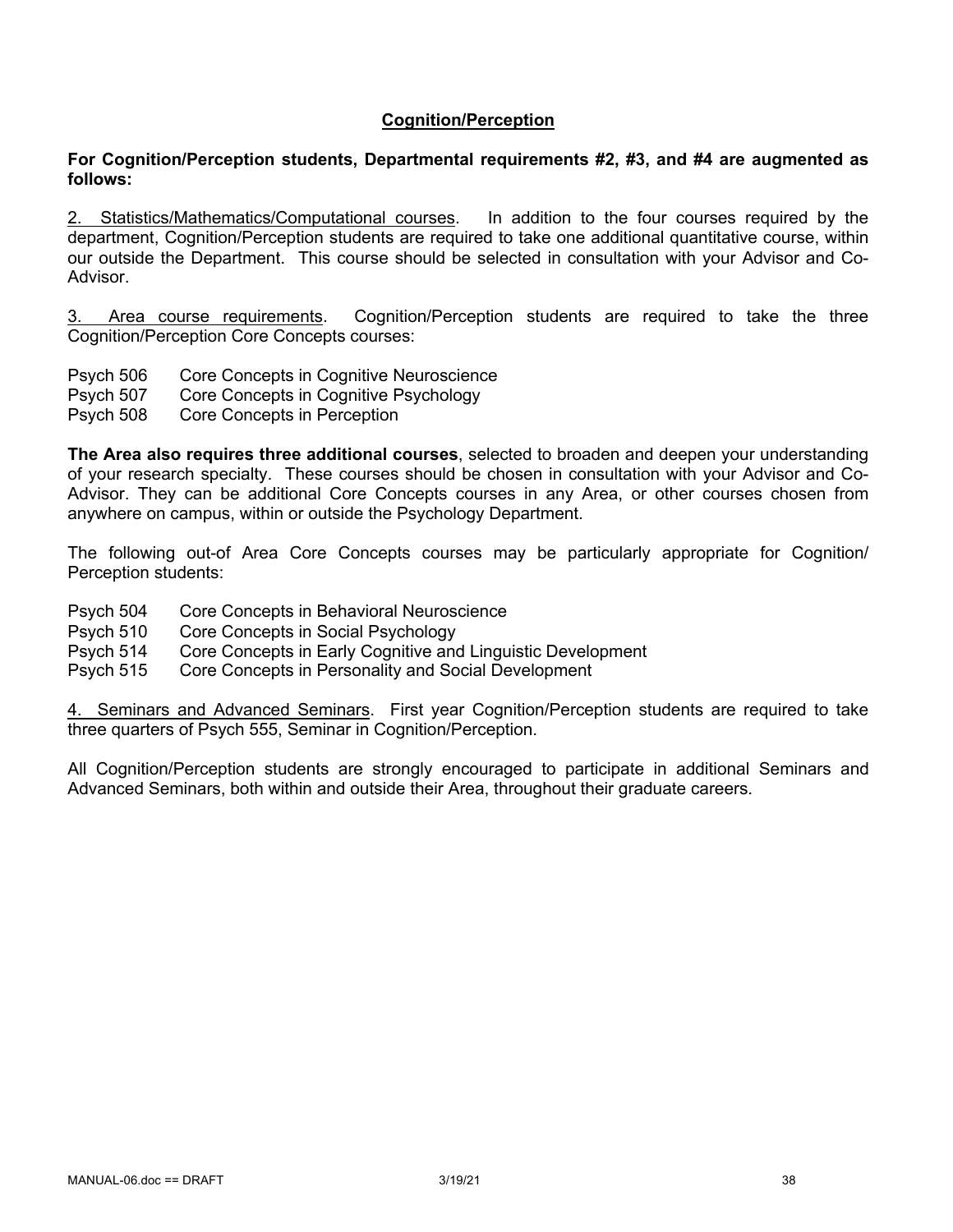# **Developmental**

### **For Developmental students, Departmental requirements #2, #3, and #4 are augmented as follows:**

2. Statistics/Mathematics/Computational courses. In addition to the four courses required by the Department, Developmental students are required to take Psych 529, Advanced Research Methods.

3. Area course requirements. Developmental students are required to take the three Developmental Area Core Concepts courses:

- Psych 513 Core Concepts in Biological Basis of Development
- Psych 514 Core Concepts in Early Cognitive and Linguistic Development
- Psych 515 Core Concepts in Personality and Social Development

The Area also requires three additional courses, selected to broaden and deepen your understanding of your research specialty. These courses should be chosen in consultation with your Advisor and Co-Advisor. They can be additional Core Concepts courses in any Area, or other courses chosen from anywhere on campus, within or outside the Psychology Department.

The following out-of-Area Core Concepts courses may be particularly appropriate for Developmental students, depending on the student's research specialty:

- Psych 503 Core Concepts in Behavior Genetics
- Psych 504 Core Concepts in Behavioral Neuroscience
- Psych 507 Core Concepts in Cognitive Psychology
- Psych 510 Core Concepts in Social Psychology
- Psych 511 Core Concepts in Personality

## *In lieu of a Core Concepts course in Child Clinical Psychology, Psych 553, Seminar in Child Clinical Psychology, is also recommended for Developmental graduate students.*

4. Seminars. First year and all Pre-Generals Developmental students are required to take Psych 556, Seminar in Developmental Psychology on a quarterly basis. *Also see the note about Psych 553 above.* 

All Developmental students are strongly encouraged to participate in additional Seminars and Advanced Seminars, both within and outside their Area, throughout their graduate careers.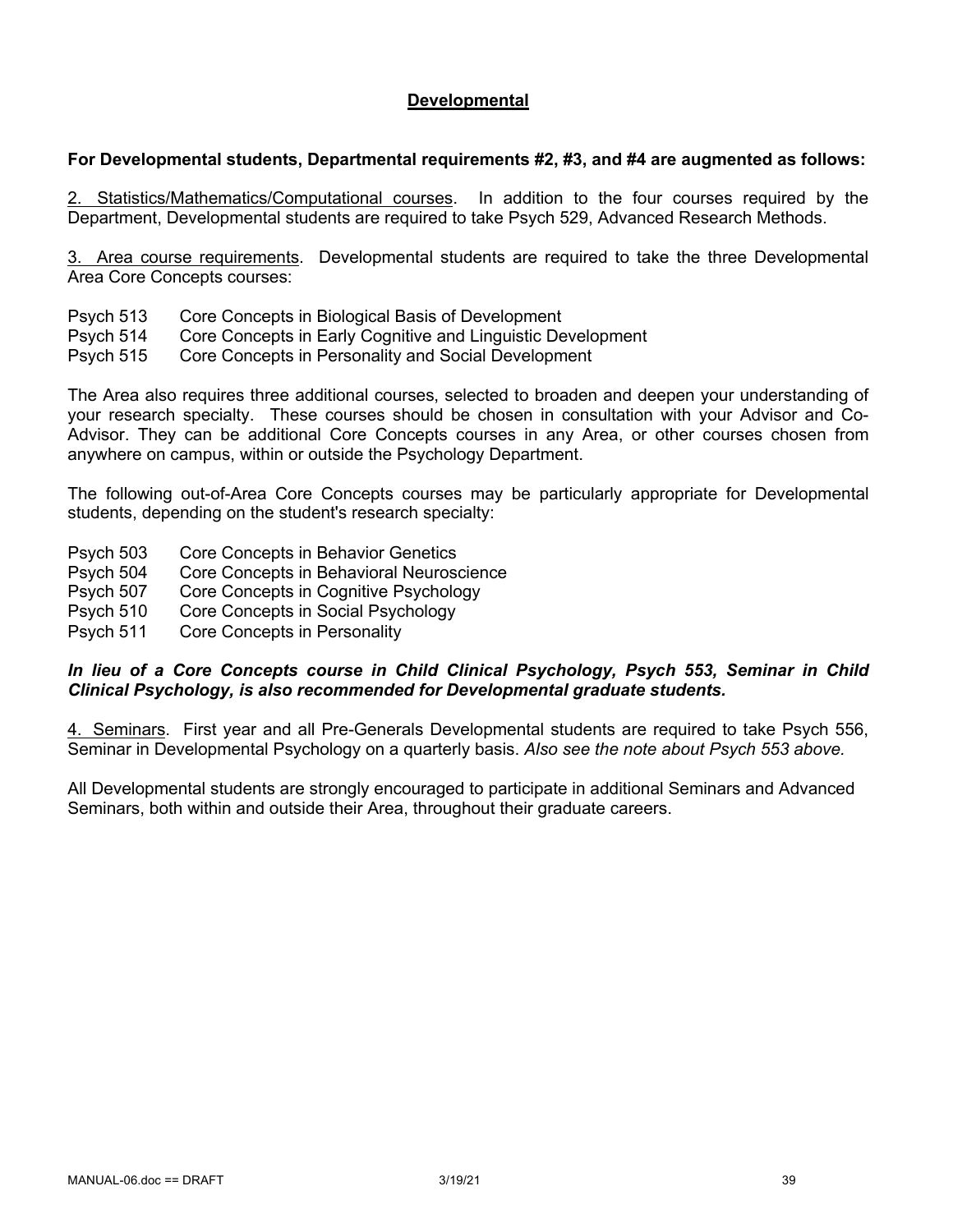#### **Social/Personality**

#### **For Social/Personality students, Departmental requirements #2, #3, and #4 are augmented as follows:**

2. Statistics/Mathematics/Computational courses. In addition to the four courses required by the Psychology Department, Social/Personality students are required to take one additional quantitative course, within or outside the Department.

3. Area course requirements. Social/Personality students are required to take the two Social/Personality Core Concepts courses:

- Psych 510 Core Concepts in Social Psychology
- Psych 511 Core Concepts in Personality

**The Area also requires four additional courses,** selected to broaden and deepen your understanding of your research specialty. These courses should be chosen in consultation with your Advisor and Co-Advisor. They can be additional Core Concepts courses in any Area, or other courses chosen from anywhere on campus, within or outside the Psychology Department.

4. Seminars. Social/Personality students are required to take one departmental Seminar (Psych 550 - 558) every quarter throughout their graduate careers. Psych 557, Seminar in Social/Personality, is required at least once per year.

Students are strongly encouraged to participate in additional Seminars and Advanced Seminars, both within and outside their Area, throughout their graduate careers.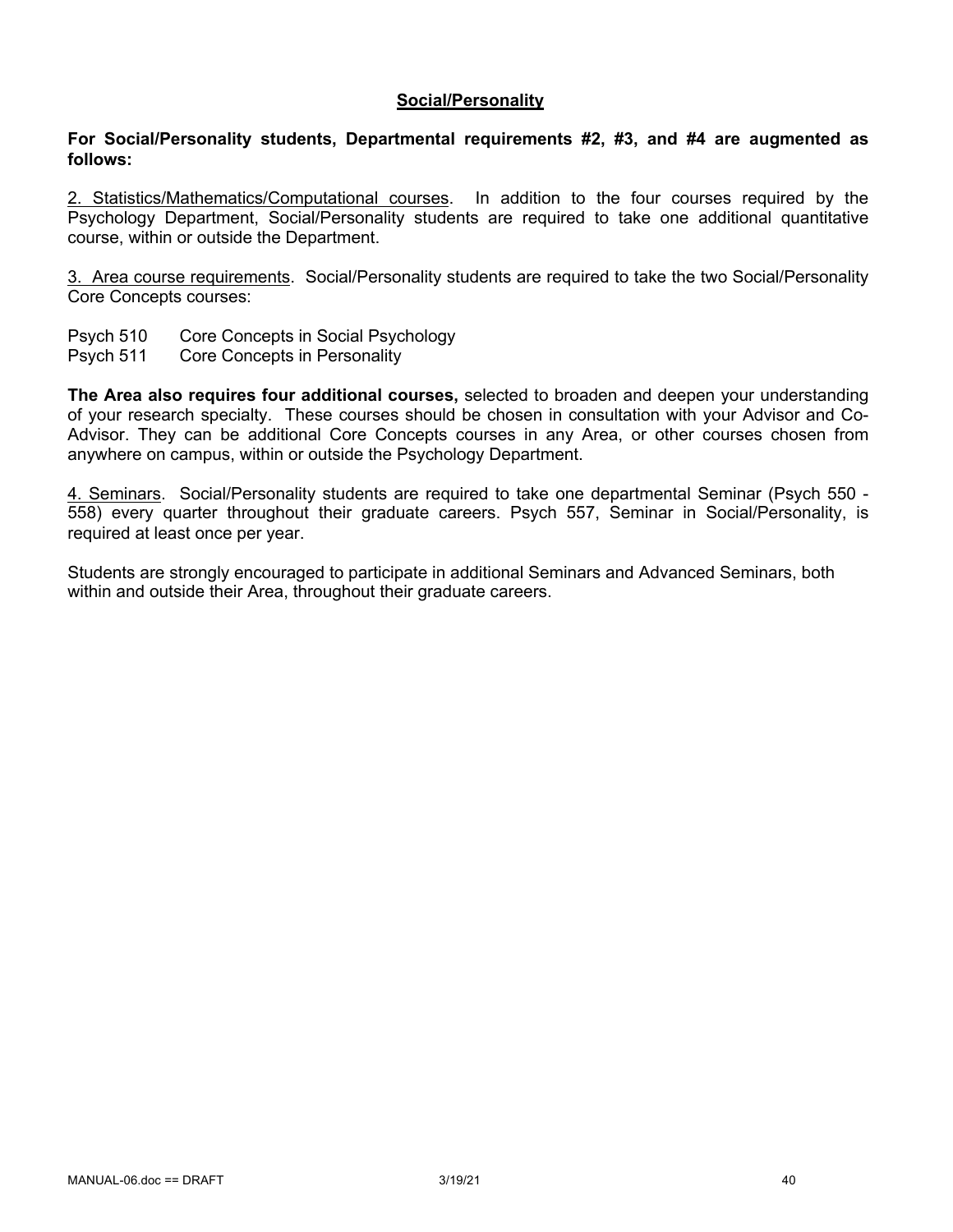# **C. III. OTHER SPECIALTY PROGRAMS**

In some cases, concentrations of work have been developed outside of the Department's Area structure. Three current specialty programs are listed below. Consult the coordinator if you are interested in these programs.

# **Quantitative (coordinated by John Miyamoto)**

A student wishing to pursue a concentration in Quantitative Psychology should incorporate several of the following courses into his/her program.

| Psych 527 | Mathematical Modeling for Psychol & the Neurosciences | (3) |
|-----------|-------------------------------------------------------|-----|
| Psych 528 | <b>Practical Methods for Behavioral Research</b>      | (4) |
| Psych 526 | <b>Multivariate Statistics</b>                        | (4) |
| Psych 532 | Single Subject Design and Research                    | (3) |
| Psych 560 | <b>Research Strategies</b>                            | (2) |
| Psych 565 | <b>Quantifying Brain Analysis</b>                     | (3) |
| Psych 531 | Research Methods in Clinical & Community Psychology   | (4) |

Courses from other departments may be used to satisfy this concentration with approval of the Quantitative Area Representative and/or the Director of Graduate Training. The courses selected must be rigorous and contain substantial mathematical, statistical, or computational content. You are encouraged to examine the course offerings in Psychology and other departments such as Statistics, Educational Psychology, Biostatistics, Computer Science, Mathematics, and Applied Mathematics.

#### **Sport Psychology (coordinated by Frank Smoll and Ron Smith)**

Although the applied sport psychology program has been eliminated, students admitted to the traditional areas of Adult or Child Clinical may still receive research training and supervision in sport psychology. Students in Social-Personality and Developmental can also receive supervised research training in sport psychology. A student wishing to pursue a concentration in Sport Psychology should incorporate several of the following courses into his/her program.

| Psych 426 | Neurobiology of Learning and Memory        | (4) |
|-----------|--------------------------------------------|-----|
| Psych 428 | Human Motor Control and Learning           | (5) |
| Psych 436 | Developmental Aspects of Sport Competition | (4) |
| Psych 437 | <b>Motor Development</b>                   | (4) |
| Psych 438 | Social Psychology of Sport                 | (4) |

#### **Psychology of Diversity Group (coordinated by Jane Simoni)**

A student wishing to pursue a concentration in the Psychology of Diversity should contact the faculty listed below for advice on incorporating appropriate courses into his/her program.

Psychology of Diversity Faculty: Jane Simoni (Coordinator) see Adult Clinical area Ana Mari Cauce, see Child Clinical area William George, see Adult Clinical area Anthony Greenwald, see Cognition and Perception area Yuichi Shoda, see Social and Personality area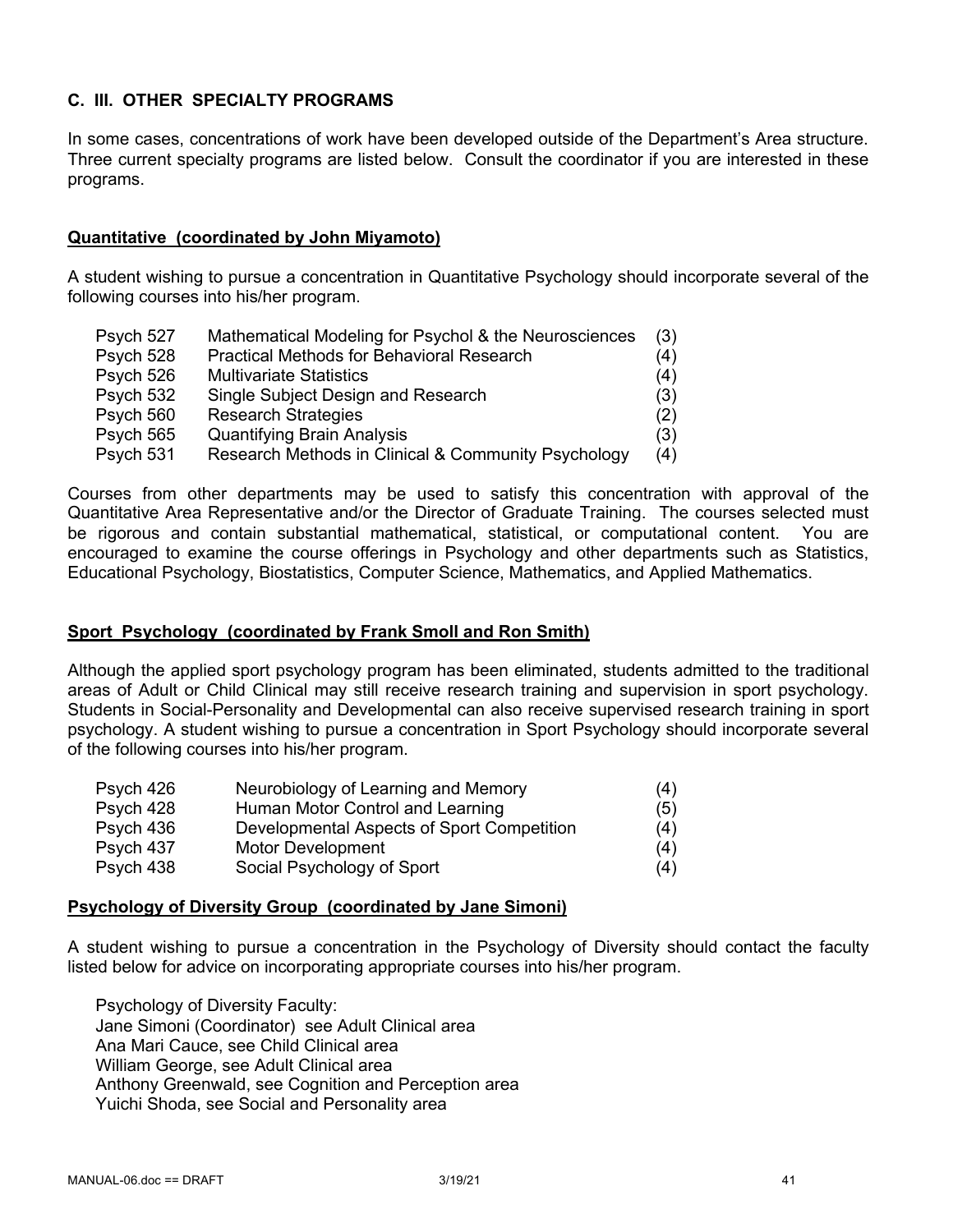## **Self-Regulation Specialty Group (coordinated by Liliana Lengua)**

Self-regulation is broadly defined as the set of processes involved in an individual's modulation of one's own cognitions, emotions, and behaviors; that is, how people control what they think, feel, and do. This specialty program emphasizes a multidisciplinary approach to the understanding of self-regulation. It offers graduate students training in a range of theoretical and methodological approaches to examining self-regulation through exposure to the research of faculty in several different areas of psychology including clinical, developmental, and social psychology.

Our research includes the following approaches to self-regulation: Executive Function; Appraisals and Attributions; Theory of Mind; Coping Strategies; Temperament; Psychophysiology; Social Cognitive; and Metacognition

A student wishing to pursue a concentration in Self Regulation should contact the faculty listed below for advice on incorporating appropriate courses into his/her program.

Self-Regulation Specialty Group Faculty: Liliana Lengua (Coordinator), see Child Clinical area Ted Beauchaine, see Child Clinical area Stephanie Carlson, see Developmental area Yuichi Shoda, see Social and Personality area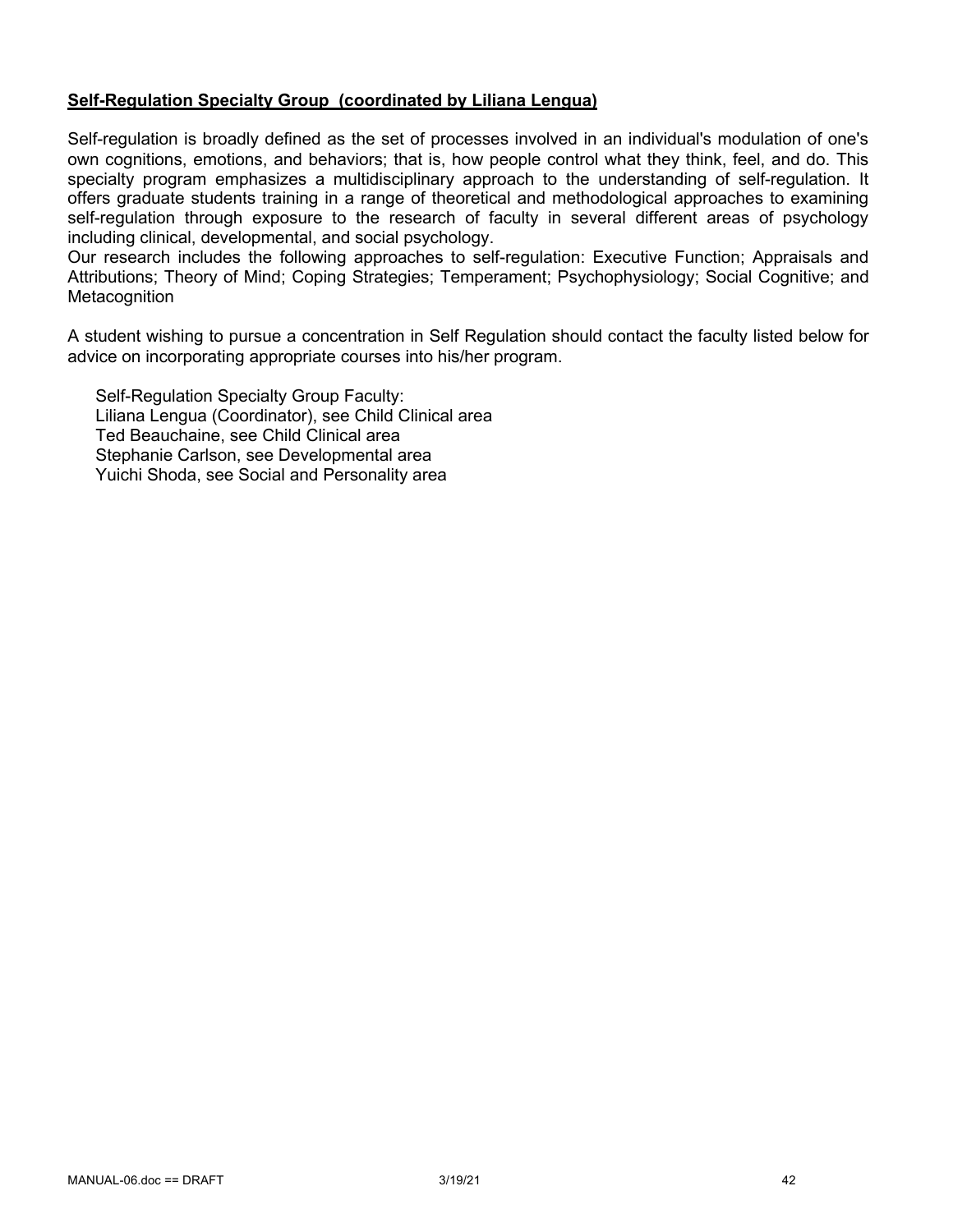# **D. POLICIES AND PROCEDURES**

# **D. I. WHOM TO SEE FOR WHAT YOU NEED**

During your graduate career you will occasionally have the need to draw upon the services and facilities offered by the Psychology Department. The faculty and other graduate students usually help you discover the ins and outs of locating these potential services. The following list of the staff and their responsibilities is included to give you an idea of whom to talk to as your needs as a graduate student change and develop.

**Steven L. Buck**, Chair (G-121, 5-9660) e-mail: sbuck@u.washington.edu

- $\bullet$  For problems not solvable, or solved by anyone else.
- ◆ Schedule an appointment through Beth Rutherford (G-121, 5-8035, bethr@u.washington.edu)

**Nancy Kenney**, Associate Chair and Director of Graduate Training, Graduate Program Coordinator (GPC) (G-306, 3-2563) Please see Section A. II. e-mail: nkenney@u.washington.edu

**Jeanny Mai**, Graduate Program Advisor, GPA (G-127, 3-9329) Please see Section A. II. e-mail: jeanny@u.washington.edu

**Michele Jacobs**, Administrator (G-119, 5-2027) e-mail: mjacobs@u.washington.edu (If Michele is on vacation, see Phillip Burger)

- Maintenance or repairs needed in Guthrie Hall and the Annexes
- $\triangle$  Security problems in Guthrie Hall and the Annexes
- Questions concerning space allocations (academic, research, and operations)
- Liaison with Personnel Office
- ◆ Telecommunications/Ethernet questions
- $\bullet$  Issues building permits
- $\bullet$  If you can't find someone to answer your questions, she can usually help

**Phillip Burger**, Associate Administrator (G-129, 3-8879)

e-mail: pburger@u.washington.edu

(If Phil is on vacation, see Susan Carpenter-Brandt)

- ◆ Monitors state funded budgets and does projections
- $\bullet$  Maintains detailed files on departmental expenditures
- Monitors Fellowship Awards, Endowment accounts and departmental gift accounts. Answers questions concerning institutional allowance funds (i.e., small amounts of money for dissertation research)
- $\bullet$  Travel some money for airfare is available for graduate students once per biennium
- Assistant to the Administrator: handles immediate problems in her absence

#### **Susan Carpenter-Brandt**, Grants Manager (G-137, 6-4574)

e-mail: sbrandt2@u.washington.edu

- Checks budgets on all outgoing proposals, maintains files on all proposals submitted
- Information regarding grant proposals re: fringe benefits, indirect costs, proposal application materials
- Monitors majority of externally and UW funded research grants and contracts
- Questions concerning purchasing supplies/equipment for grant use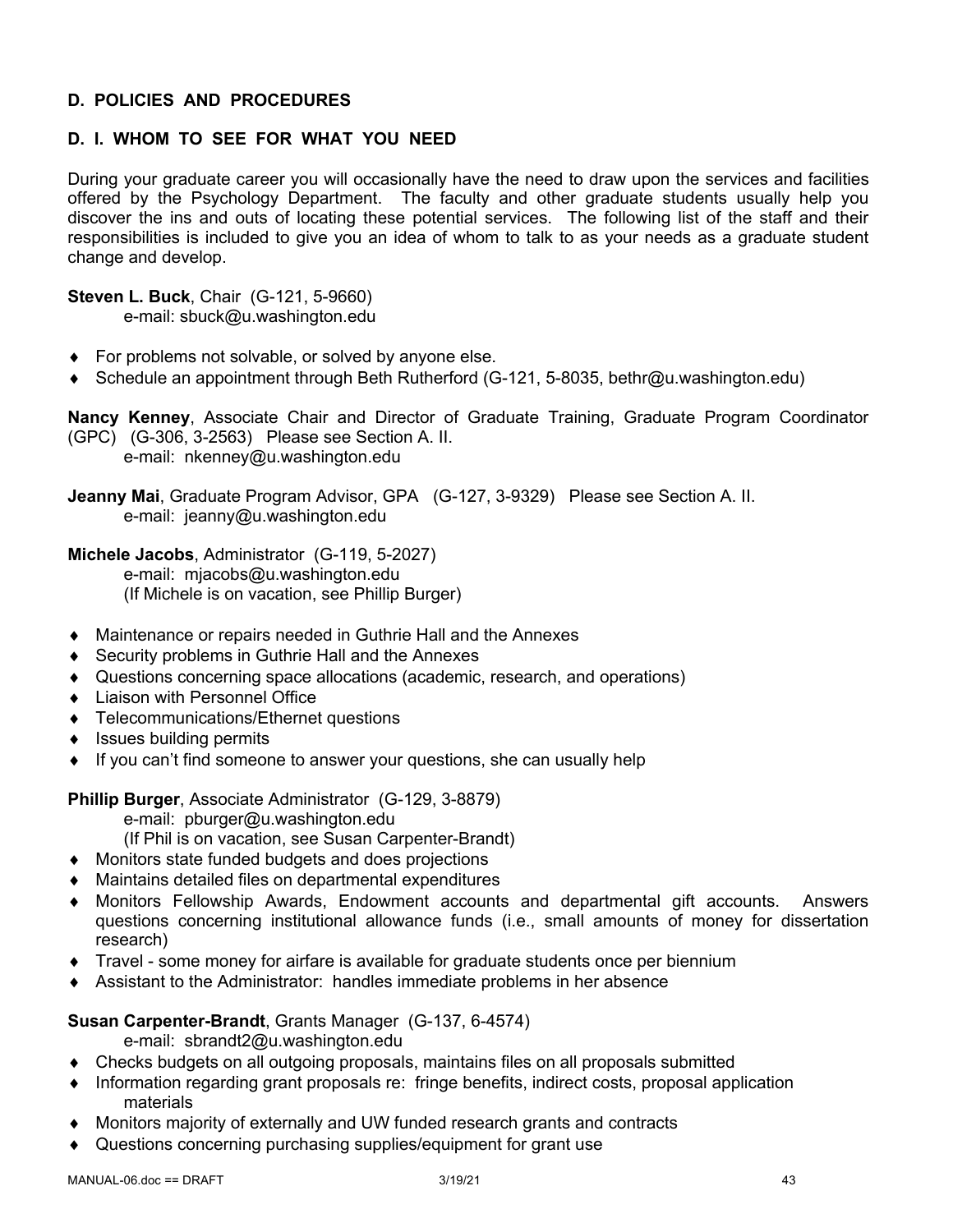- Questions on travel covered by grants (if you are employed as an RA on a grant)
- $\triangleleft$  General questions or problems related to grants

**Margaret Cheng**, Fiscal Specialist (G-130, 6-5275)

e-mail: marcheng@u.washington.edu

- ◆ Assistant to Phillip Burger
- $\triangle$  Prepares travel paperwork
- $\triangleleft$  Handles all purchase order requests, including stores orders
- ◆ Petty Cash Custodian: handles Petty Cash reimbursements: advises whether purchases may be reimbursed under Petty Cash. (Margaret Cheng and Mike Hollinger share Petty Cash responsibilities)

**Mike Hollinger**, Fiscal Specialist (G-130, 3-6121)

e-mail: mikeph@u.washington.edu

- ◆ Assistant to Phillip Burger
- $\triangle$  Prepares travel paperwork
- ◆ Handles all purchase order requests, including stores orders
- ◆ Petty Cash Custodian: handles Petty Cash reimbursements: advises whether purchases may be reimbursed under Petty Cash. (Margaret Cheng and Mike Hollinger share Petty Cash responsibilities)

## **Merly Jones**, Payroll Coordinator (G-126, 3-3366)

e-mail: merlej@u.washington.edu

- Prepares payroll forms and has a complete listing of your departmental employment and service records
- Answers questions concerning payroll checks for TAs and RAs
- $\triangleleft$  Supervises distribution of payroll checks
- ◆ Reference Station (University policies and procedures)
- Copy System Administrator: issues copy accounts, including personal accounts, and updates copy user numbers for access to departmental copy machines

**Beth Rutherford**, Assistant to the Chair (G-121, 5-8035)

e-mail: bethr@u.washington.edu

- $\bullet$  Schedules appointments for the Chair (Steven Buck)
- ◆ Supervises the Curriculum Scheduling Coordinator
- ◆ University and Departmental policies
- $\bullet$  Bearer of a wealth of information on all aspects of the department

**William Kaplan** (G-119A, main office, 3-2640)

- e-mail: wkaplan@u.washington.edu
- ◆ Questions concerning mail delivery to Guthrie
- $\bullet$  Exam and other class material processing for TAs
- $\bullet$  Office machine servicing (Xerox, Fax)
- $\bullet$  Problems with the copy machines
- ◆ Keys to rooms in Guthrie and Annexes
- ◆ Overnight Express mail service
- Colloquium advertisements
- ◆ Messenger service (on campus)

# **Kim Arbios,** Course Scheduling Coordinator (G-122, 3-1469)

- e-mail: karbios@u.washington.edu
- Text book orders and desk copies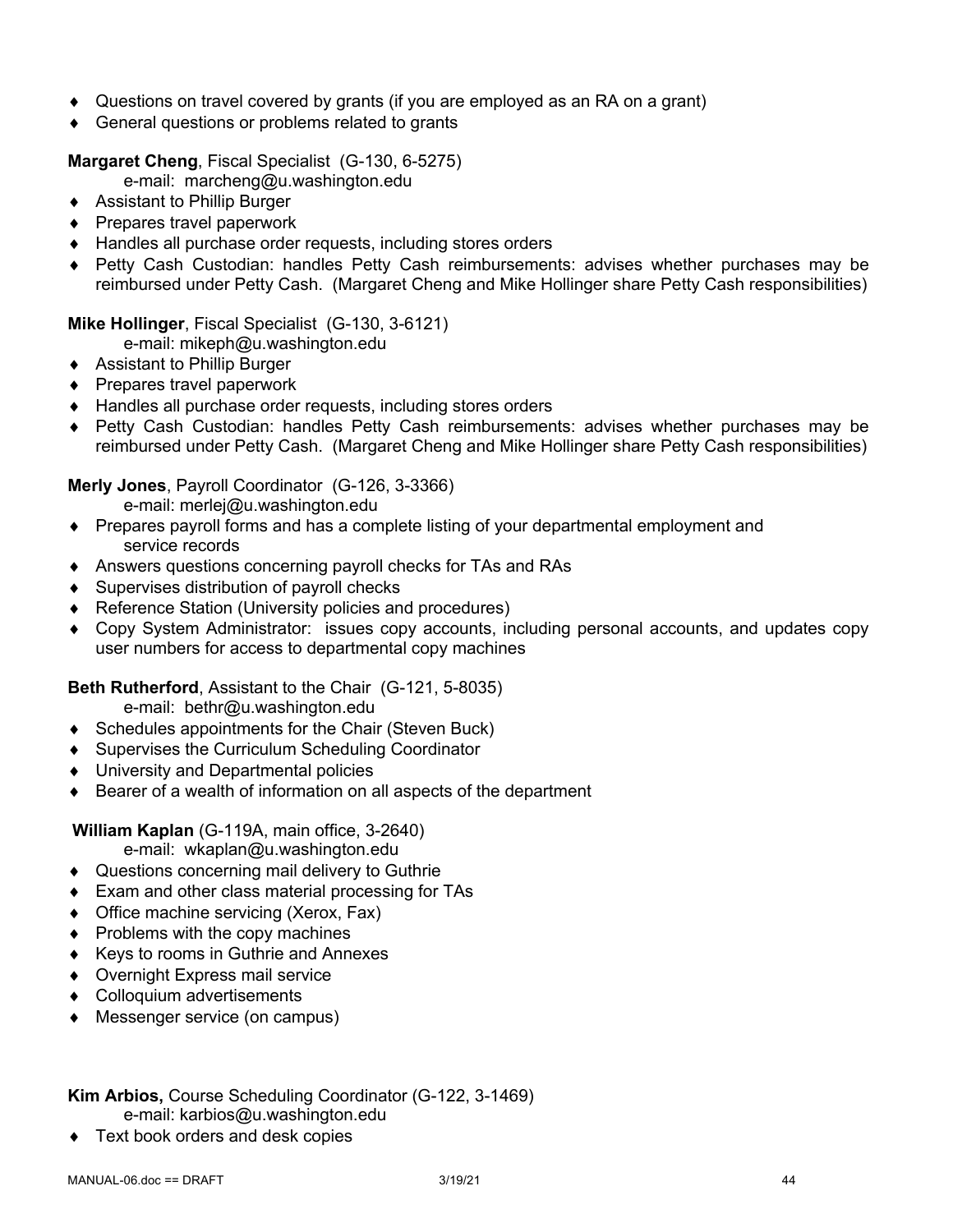- $\bullet$  Change of grades or removal of incompletes
- $\triangleleft$  Office hours publication
- $\bullet$  Course entry codes for variable credit classes (Y600, Y700, Y800)
- ◆ Seminar Description Editor
- $\triangleleft$  Grade sheet distribution

# **Undergraduate Advising Staff** (G-114A, 3-2698)

**Carrie Perrin,** Director, Counseling Services e-mail: cyoung@u.washington.edu

- $\triangle$  Recruit potential undergraduate research assistants
- ◆ Advise undergraduate Psychology majors
- ◆ Undergraduate academic policies
- $\bullet$  Tutor training and recruitment
- ◆ Student ratings of courses, professors, and TAs
- ◆ Statistics tutoring pool
- $\bullet$  Unusual registration problems for undergraduates

## **Technical Support Services Staff** (G-28, Basement, 3-8281)

**Doug Kalk, Ph.D.** Senior Computer Specialist (G-28, 3-8281) e-mail: dougkalk@u.washington.edu

- Computer hardware and software support
- ◆ Hardware/software integration

# **Rich Ball,** Senior Computer Specialist (G-28, 3-8281)

e-mail: richb@u.washington.edu

- ◆ Computer hardware and software support
- $\bullet$  Departmental equipment checkout and return
- $\bullet$  Departmental shipping and receiving
- ◆ Questions concerning A/V and other equipment owned by the department
- $\bullet$  Departmental equipment inventory

**Jon Hauser,** Senior Computer Specialist (G-53, 5-2079)

e-mail: jhauser@u.washington.edu

- $\bullet$  Directs operations in the department's Media Lab (Rm 53), which supports teaching in the department
- ◆ Coordinates checkout of departmental laptops & other presentation equipment
- ◆ Provides instruction in presentation, multimedia, and web editing software
- ¨ System administrator and Consultant for Rat Lab (Rm 51), Human Performance Lab (Rm 55), and Presentation & Lecture Lab (Rm 57)
- $\triangleleft$  Assists with first year presentations
- $\bullet$  Departmental consultant for web-related issues
- ◆ Departmental Webmaster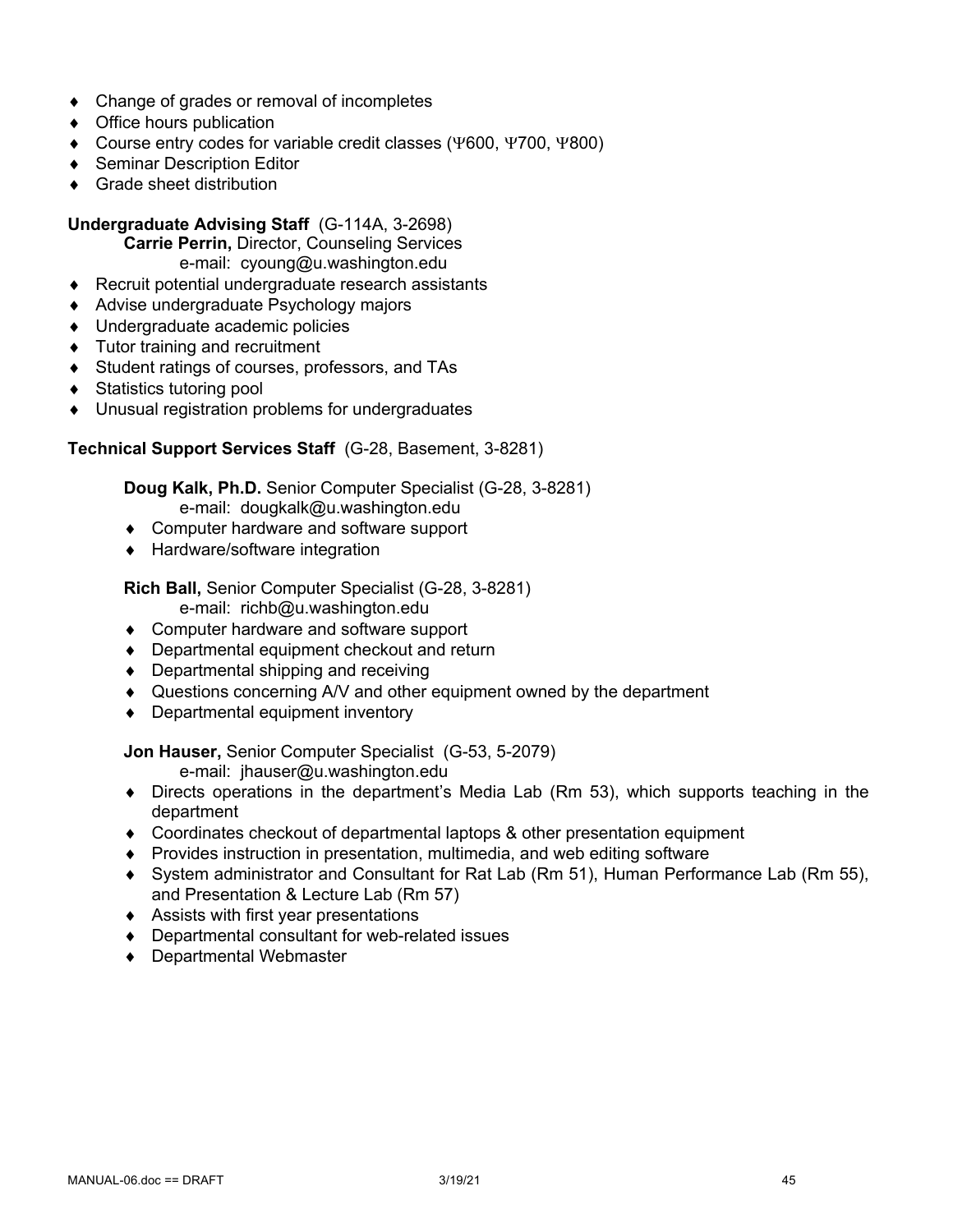**Graduate Training Committee:** Jane Simoni (Adult Clinical) Liliana Lengua (Child Clinical) Susan Joslyn (Cognition & Perception) Betty Repacholi (Developmental)

Nancy Kenney (Chair) Nancy Kenney (Director of Graduate Training) Joe Sisneros (Animal Behavior) Jeansok Kim (Behavioral Neuroscience) Yuichi Shoda (Social and Personality) Jeanny Mai (Graduate Program Advisor)

Susan Faja, Greg Reaume (Student Representatives)

## **D. II. MINORITY CONCERNS COMMITTEE**

#### **Minority Concerns Committee**

This student-organized group is composed of graduate students and faculty of all racial and ethnic backgrounds from the Department of Psychology who wish to provide a supportive network for ethnic minority students and their allies. The members work to promote awareness of and scientific understanding of culture and ethnicity in psychology and advocate for cultural diversity in the training and teaching of psychology.

If you are interested in speaking with a minority student from the Psychology Department, you may contact:

MECA: Multi-Ethnic & Cultural Association (206) 616-1018 E-mail: meca@u.washington.edu Faculty Advisor: Bill George: bgeorge@u.washington.edu Graduate Student contact person: Jean Yi, jeanyi@u.washington.edu

There is also a Psychology of Diversity Interest Group Faculty contact: Jane Simoni, jsimoni@u.washington.edu Graduate Student contact person: Hilary Mead, mead@u.washington.edu Join their listserve at: https://mailman1.u.washington.edu/mailman/listinfo/psychdiversity

#### **Minority Student Representation**

#### **Minority Faculty Representation**

Ana Mari Cauce, Ph.D. John Miyamoto, Ph.D Jaime Diaz, Ph.D. Sheri Mizumori, Ph.D. William H. George, Ph.D. Jaime F. Olavarria, M.D., Ph.D. Jeansok Kim, Ph.D. Yuichi Shoda, Ph.D. Janxin Leu, Ph.D. Joseph Sisneros, Ph.D.

# **D. III. CHANGING AREAS**

Occasionally, after some time in our graduate program, a student decides that he or she wishes to transfer to another Area or program within the Department of Psychology. Transfers into the Clinical Area are discouraged and virtually impossible. In any case, such a transfer requires an application process and is subject to the following conditions:

1. The student finds a new faculty advisor within the Area or program to which he or she wishes to transfer. This faculty member must be willing to serve as the student's advisor and to supervise the student's research in the new Area or program.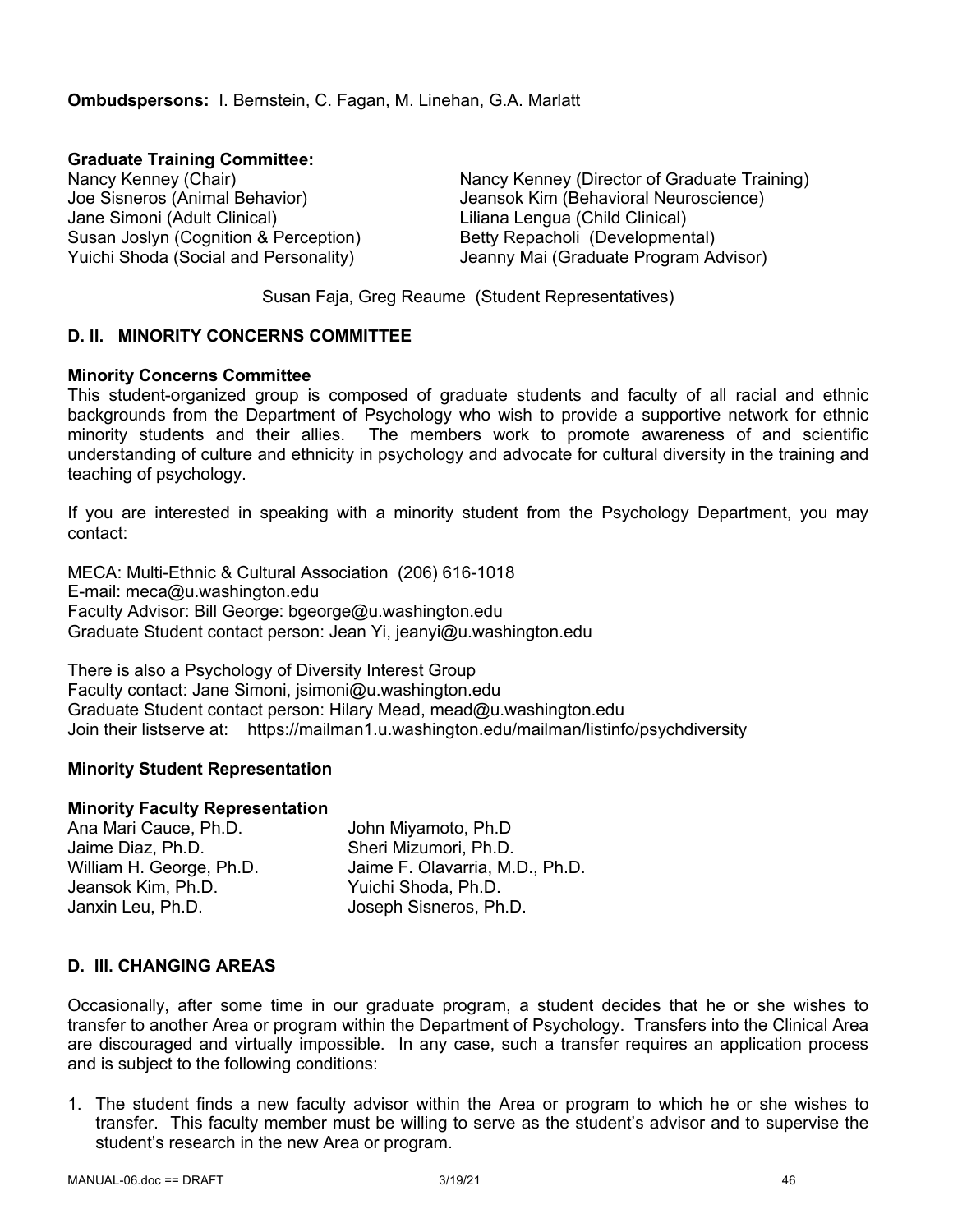- 2. If the student requesting the transfer was admitted to the department with a promise of financial support and is within the first four years of graduate training, *the Area to which the student is transferring* assumes responsibility for providing TA or RA support through the remainder of the student's first four years in the department. However, it is assumed that the transfer is in the student's best interest, and the Department as a whole can be asked to assist in solving a support problem if it arises.
- 3. The faculty of the Area or program into which the student wishes to transfer approve the transfer. In most cases, applications for such transfers will be considered by the faculty of an Area or program during January of each year, in the same meetings in which preliminary discussions of admissions for the following year are held. Financial support for the transferring student becomes part of the admissions plan for the Area.

A student who wishes to make such a transfer should apply no later than January 1 to the new Area or program. Applications received after that date will not normally be acted upon until January of the following year.

# **D. IV. ON-LEAVE STATUS**

**Each quarter (except summer) you must either register for classes or petition for on-leave status.** On-leave petition cards may be obtained from the Graduate Program Office, Guthrie 127. Your advisor must approve the on-leave request unless it is for going on internship. The on-leave petition must by returned to the Graduate Office in Guthrie for signing by the Director of Graduate Training, Nancy Kenney. You then submit the card together with the \$35 fee to the Registration Office, 225 Schmitz Hall, by the 5th calendar day of the quarter in which you begin your leave period. If you have already registered for that quarter, you must officially withdraw at 225 Schmitz to avoid liability for tuition and fees. You cannot go on leave for that quarter unless you withdraw prior to the first day of the quarter. See http://www.washington.edu/students/reg/0304cal.html for more details or call 206-543-4000.

# *Procedure for re-enrollment*

UPON EXPIRATION OF YOUR LEAVE period, you may either petition to extend your leave or, if you wish to enroll, simply register for courses before the beginning of the quarter in which you wish to return.

# YOU MUST EITHER BE **REGISTERED** OR **OFFICIALLY ON-LEAVE** EACH ACADEMIC QUARTER.

Failure to register or extend your leave of absence will result in dropping you from University enrollment. You must then re-apply to the Graduate School and submit a \$45 application fee before the application deadline. Moreover, readmission is not automatic, but must be approved.

If you were registered or officially on-leave during the 3 previous academic quarters, then you need not register or go on-leave for summer quarter. (If you were on-leave the previous summer and all 3 academic quarters as well, then you DO need to register or extend your on-leave status.) However, it is recommended that you notify the Registration Office of your status.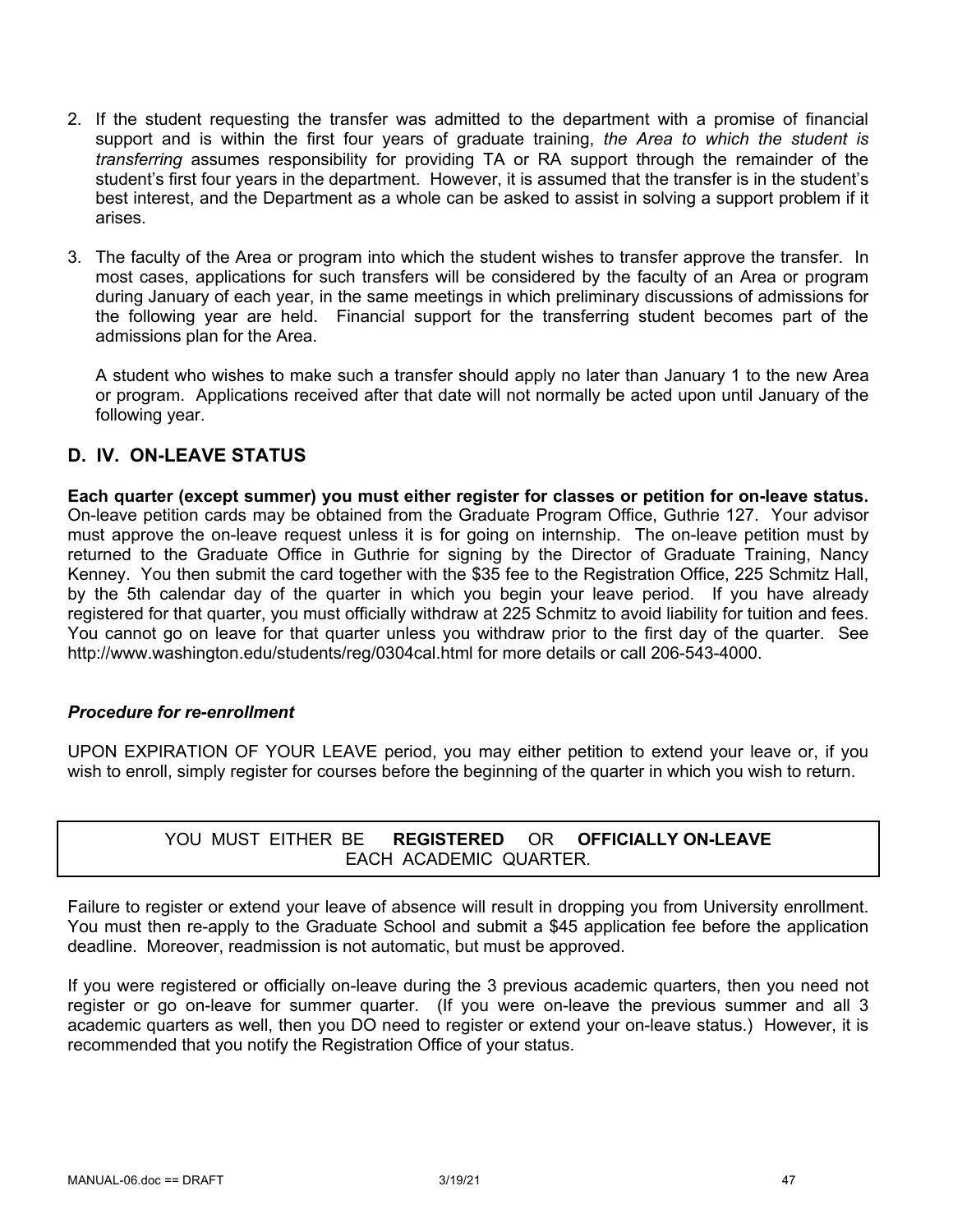# **D. V. GRIEVANCE PROCEDURE**

The Psychology Department is committed to supporting graduate students and working to resolve any problems and/or conflicts that may arise. Students are encouraged to address situations proactively. It is recommended that you attempt to resolve any problems or conflicts informally. At this level, the subject remains confidential.

Depending upon the nature of your concern, the appropriate avenue for addressing the situation may vary. Within the department it may be best to confer with your advisor(s) first. If this is not appropriate, or you do not reach a satisfactory resolution, see your Area Representative, your Area Coordinator (Area Head) or the Graduate Training Coordinator, and finally, the Department Chair. At any time, you may also contact the Departmental Ombudspersons for advice. I. Bernstein, C. Fagan, M. Linehan, and G.A. Marlatt are the appointed Ombudspersons for 2006-2007.

If necessary, however, a formal complaint may be made in writing. Once a statement is put in writing it becomes part of the record and at that point is available to anyone with an interest in the subject, including those involved in the situation. This can be done either within or outside the department.

If you fail to resolve the difficulties within the department, there are avenues available to you outside the department as well; for example, the Human Rights Education and Research Network (425-352-5421) and the Ombudsman for Sexual Harassment (206-543-0283). Consult with these outside offices after you have failed to resolve your difficulties within the department.

There is also a detailed grievance procedure in your union contract. Please consult with your local representative if the measures above do not result in satisfaction.

#### **D. VI. UNIVERSITY POLICY REGARDING SCHOLARLY INTEGRITY**

Because of the importance of issues of scholarly or scientific misconduct to the operations of the University and because significant expertise is required to address such issues, the University has established an Office of Scholarly Integrity (OSI) under the Vice Provost (206-543-6616). This Office assumes primary responsibility for investigating and resolving allegations of scientific and scholarly misconduct by its faculty, staff, and students. Please refer to Executive Order #61 and to the University Handbook, Volume IV, Part 9, Chapter 1 and your union contract for further information.

Inappropriate activities include:

Intentional misrepresentation of credentials Falsification of data **Plagiarism** Abuse of confidentiality Deliberate violation of regulations applicable to research Other practices that seriously deviate from those commonly accepted by the scientific community in proposing, carrying out, or reporting results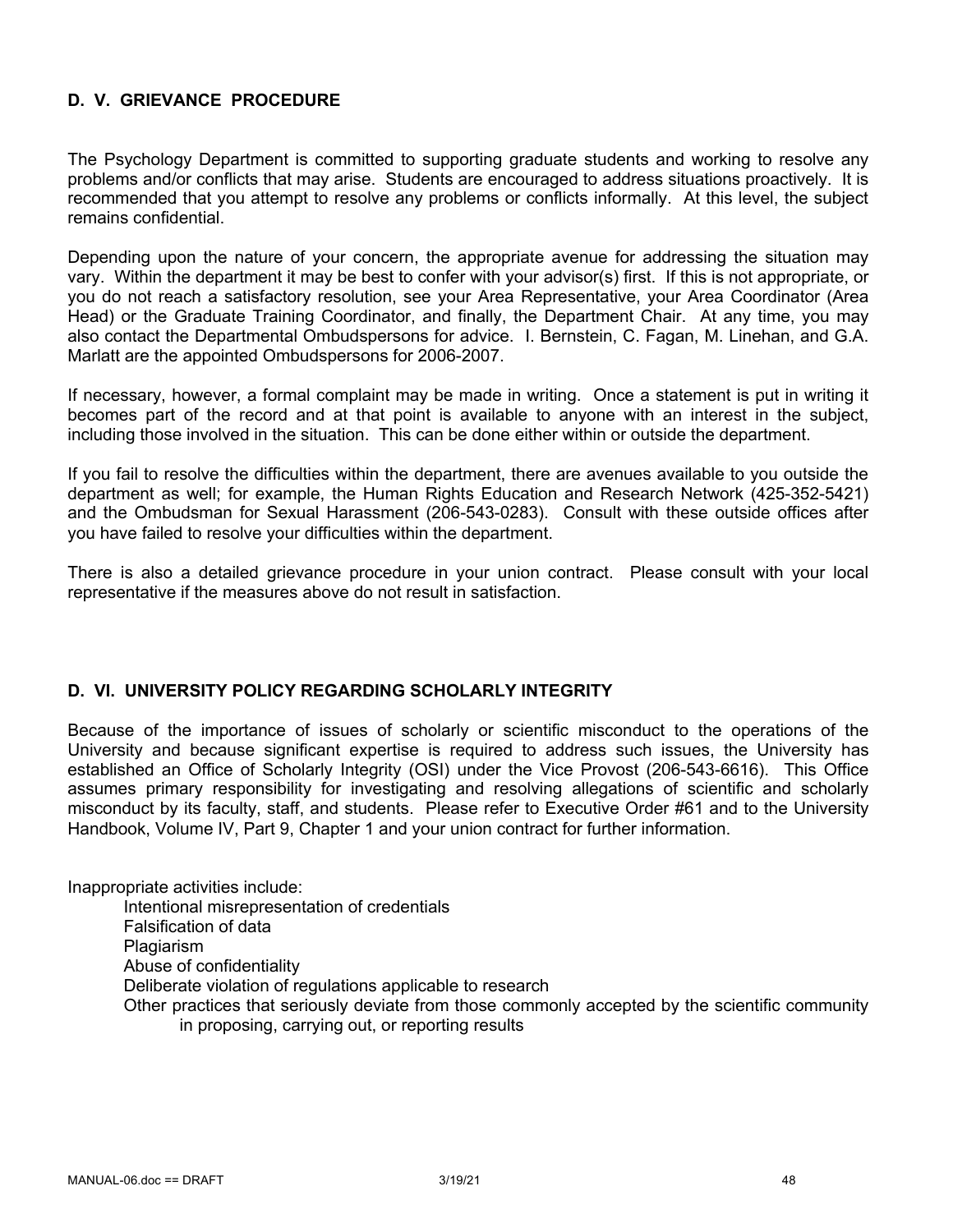# **E. FUNDING AND MONEY MATTERS**

# **E. I. TA and RA Policy**

## **a. TA Assignment Procedures**

Many of these procedures are now governed by the union contract between the UW and the graduate students' representative UAW. For details see: http://www.washington.edu/admin/hr/laborrel/contracts/uaw/addons/

- 1. In the fall of each year, the Psychology Department surveys the courses to be taught in the following year and the grants pending and makes an estimate of the number of TA and RA slots likely to be available. This estimate is used, in conjunction with commitments already made to continuing students, in deciding how many new graduate students will be accepted for the following year. Definite offers of support are not made to new students until the funds for each position are assured.
- 2. Each quarter, all current graduate students and faculty are asked to state preferences for funding and assistance for the following quarter. Preferences for Autumn Quarter are collected during Summer Quarter. New first year students serving as TAs are automatically assigned a course.
- 3. Make sure to submit the TA Catalyst survey by the deadline listed in the initial email request.
- 4. Based on stated preferences, and funding priorities (see Priorities section below), formal appointment offers are made for both TA and RA positions just prior to the beginning of the quarter for which they are effective. It is not possible to make these any further in advance primarily due to the uncertainty of course registration and research funds.
- 5. *Students on Probation.* If a student is on External Warn, Probation, or Final Probation status with the Graduate School, he or she cannot be a candidate for a TA Fellow or Lead TA position. If a student is on internal warn status, he or she can only be appointed to the Lead TA or TA Fellow positions after consultation with, and approval of, the student's advisor(s) and the Director of Graduate Training. After each meeting of the Graduate Training Committee (GTC), the faculty member in charge of recruiting and assigning the Lead TA and TA Fellow positions will be informed about students who are currently not in good standing (or are in questionable standing) in our program.

**SUMMER QUARTER WARNING**: The promise of support given to incoming students is for the regular academic year. Summer Quarter operates on a separate budget and is outside of this promise. Therefore, most students have to look elsewhere for summer support. It follows that the TA priority system, being based on the promise of a support letter, does NOT apply to Summer Quarter. The most important criteria in selecting for summer TAs are, competence, instructor preference, and student preference.

There are only one-fourth as many Teaching Assistantships available during Summer Quarter as there are during each of the three quarters of the academic year. This does not include several courses taught entirely by senior graduate students. Hence, we can NOT give TAs to all those graduate students who request them for Summer Quarter. You should consult your advisor and the faculty member who heads your area for other possible sources of Summer Quarter financial support.

Graduate students who rely on TAs should, from the beginning of the year, work on alternative sources of summer support. If, for example, you are offered a Research Assistantship that supports you in some but not all of the four quarters, if possible, try to arrange for the RAship during summer quarter as one of those quarters. (See also, Summer Employment, Section E.IV.)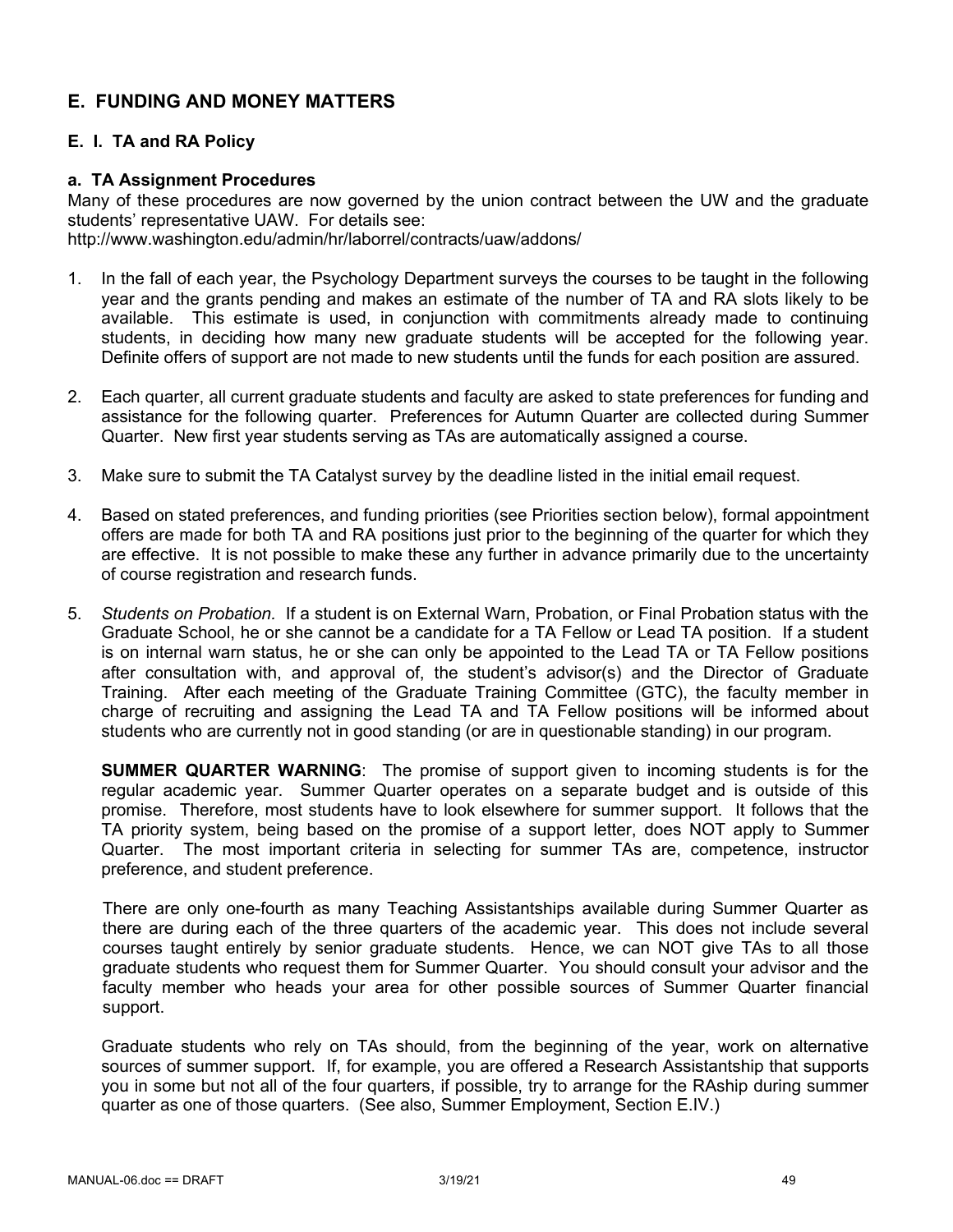# **E. I. b. TA Assignment Priorities**

Teaching Assistantship assignments are made near the end of the quarter prior to the actual appointment. This process requires students to complete a Catalyst survey on which they specify their requests for TA positions for the following quarter. TAs are then assigned courses by the Director of Graduate Training in collaboration with the Graduate Program Advisor and the Associate Chair, according to the following criteria: a) the student's qualifications to teach the course, b) the student's priority ranking (see below), c) the preferences of the instructor (from among qualified potential TAs) and of the graduate students (from among available courses), and d) the student's demonstrated teaching ability. The overriding consideration in assigning TAs is the quality and enhancement of instruction.

The following priority system is applied in the TA assignment process:

- Priority I First-year students who were given an explicit promise of support during that year as an inducement to enter the program. These students are top priority for TAs only in the Autumn, Winter, and Spring Quarters of their first year. In Summer Quarter, they are on a par with students in Priority levels II and III. Only Priority I students are guaranteed a TAship during the academic year.
- Priority II Second-, Third-, and Fourth-year students who were admitted with explicit promises of support or, who were later placed at this priority level by the faculty in their area or program, and who are not on Probation or Final Probation with the Graduate School.

In some cases, Priority III students may be given preference over Priority II students in making TA assignments, e.g., courses requiring special knowledge or skills such as statistics or clinical seminars.

Priority III Students who were admitted with no promise of support, students in their  $5<sup>th</sup>$  year or higher of study, and students on Probation or Final Probation.

#### *An internal action, i.e., department watch or warn status, does not affect a student's priority level.*

As far as possible, student and instructor requests for positions will be matched within the guidelines shown above. Instructors and students are given up to six choices of requests for appointments. If the first choice request is not possible, attempt is made to provide the second or third choice. As instructors are held responsible for the conduct of courses, every effort is made to provide them with the personnel they request. Any student who is assigned to a class that he or she did not request can contact the Director of Graduate Training to discuss the assignment or request a review of the assignment.

*TA Evaluations and Priorities for Future TA Assignments*: As the assignment of TAs is primarily to provide undergraduate teaching services, formal evaluation of students in terms of their competence as TAs will be considered in the making of future assignments. All TAs teaching quiz sections **must** be evaluated by the students in their classes. In addition, instructors will be requested to evaluate their TAs each quarter. Evaluations, along with formal letters of appointment for each TA, will be placed in a separate folder for each student and will be made available for review upon request.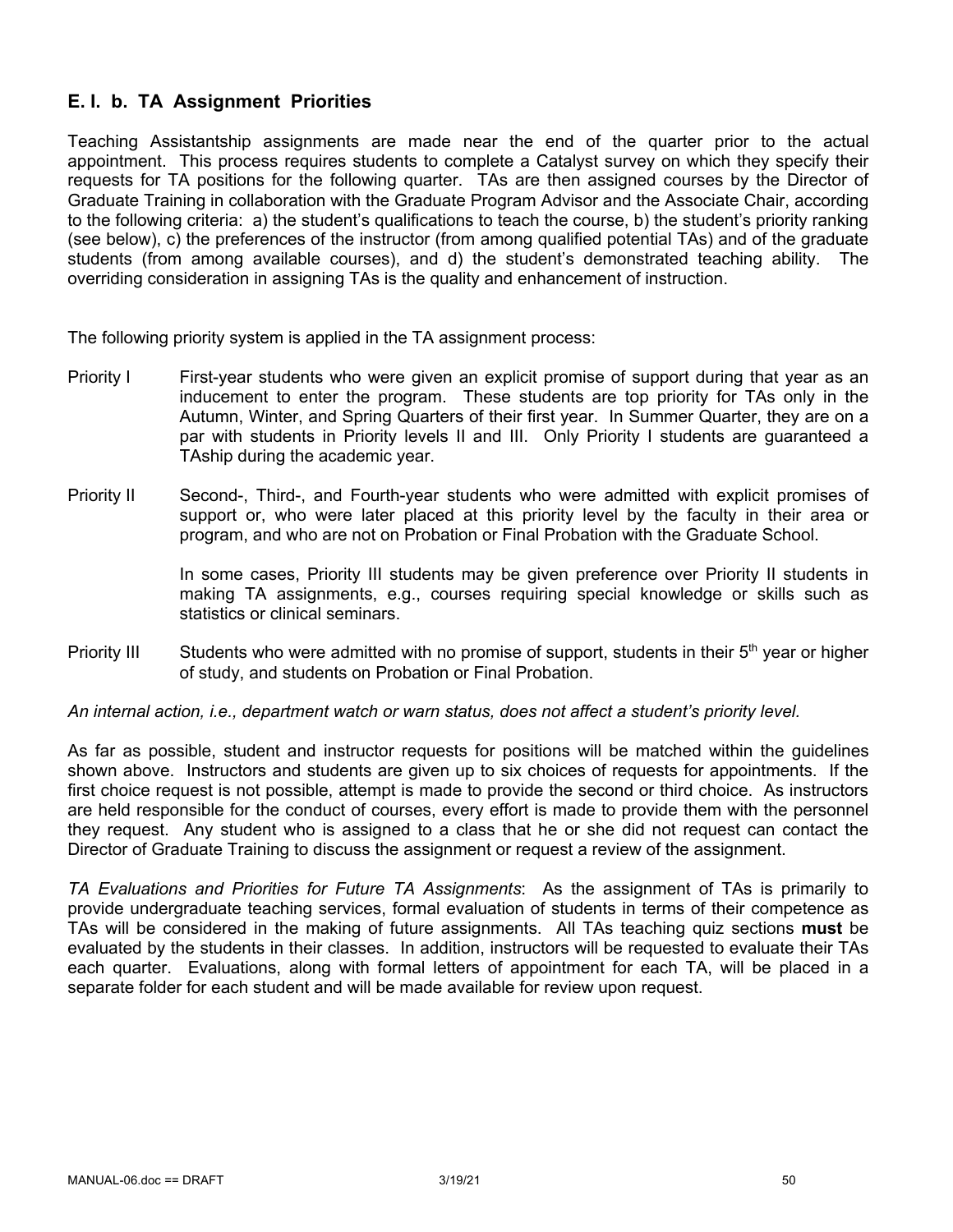## **E.I. c. Teaching Experience Requirement**

Since the Psychology Department has required that students obtain teaching experience if they wish recommendations for teaching jobs, students requesting TA positions who have not previously held such a position will have some priority over students who have been teaching regularly. This, of course, will be weighed with other factors, including the needs of the course in question.

Evening and summer appointments are of two general kinds: assistant to the instructor of the course in large classes or laboratories; or instructor of the course. In the former case, we restrict the level to the payroll rate determined by the student's progress in the program (see salary levels below). In the latter instance, we appoint the graduate student at the Predoctoral Teaching Associate II regardless of program status. For budgetary reasons, we are limited to a very small number of such positions to cover both kinds of appointments.

#### **E.I. d. Research Assistantships**

If a student is requested by the Principal Investigator (PI) and wishes to accept the appointment, that student will be awarded the RA position. This is done because PIs are responsible for the conduct of the research. If the PI does not have a particular request, students are sent by the Director of Graduate Training to interview for the position, based on the same priorities that are stated for assigning Teaching Assistantships.

The RAs' responsibilities are to the PI and the respective research project providing the salary (which may or may not coincide with the student's own personal research interests). **These appointments should never be confused with fellowships which allow the student research freedom**.

# **E.I. e. Fellowships and Traineeships**

Clinical Psychology traineeships typically are given to first year students to help them handle a heavy first year course load. Other fellowships and traineeships which may be under Departmental control are awarded by the Chair, after consultation with appropriate faculty and as dictated by the conditions of the fellowship in question.

Graduate students are encouraged to apply for any other advertised fellowship or traineeships for which they are eligible. Watch the Departmental newsletter (newsletter archives are located on the intrawebsite), or your e-mail, for announcements of awards, internships, etc., being offered by other agencies. See information on-line at: http://www.lib.washington.edu/gfis

In many instances, all or part of the student's tuition and fees are paid by the fellowship or training grant. *Questions concerning payment of tuition should be clarified before the onset of the appointment.*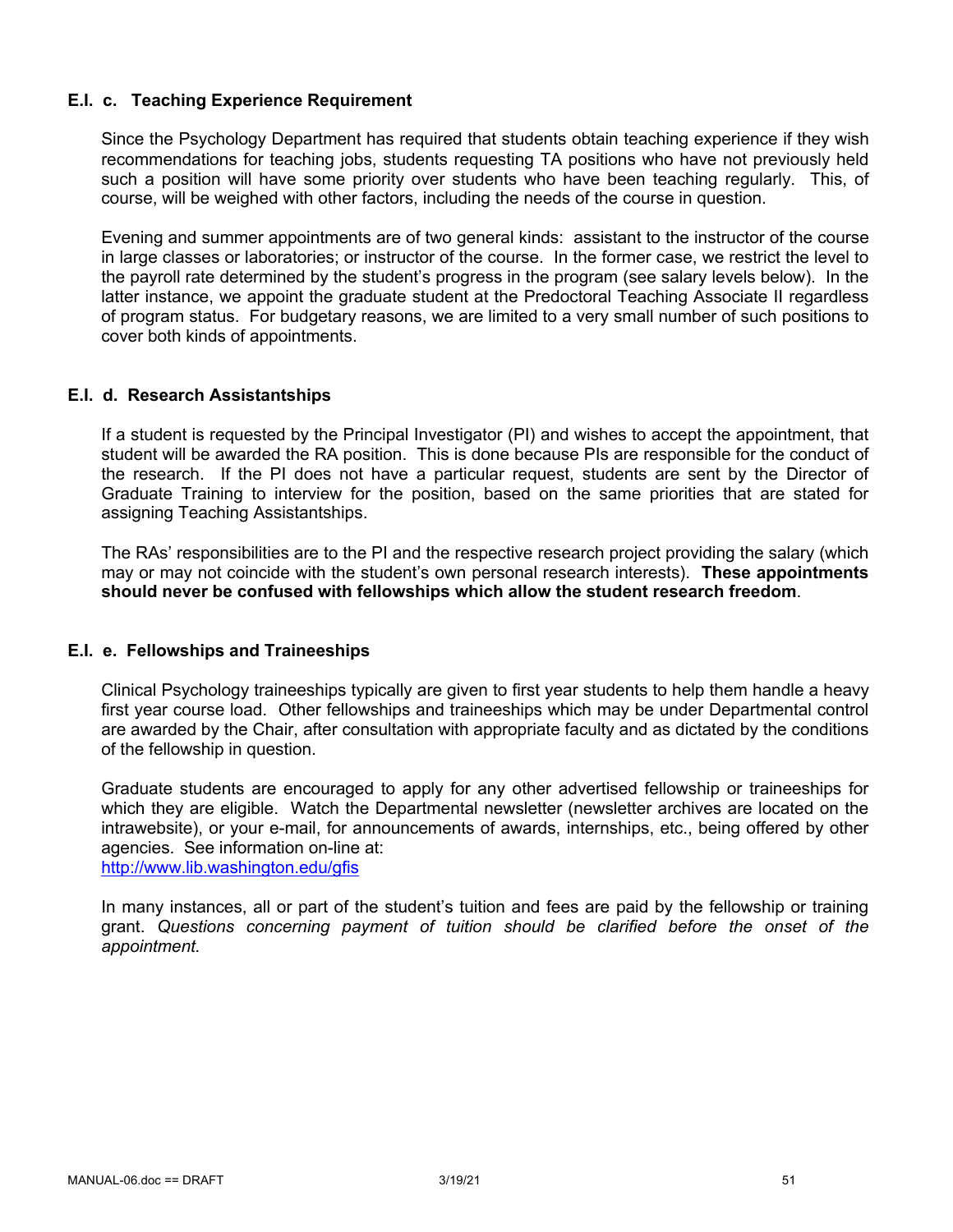# **E. II. PAYROLL PROCEDURES**

# **E. II. a. Payroll**

Assignments to TA positions are made on a quarterly basis only. After the TA or RA assignment has been made and the level established, employment forms are prepared by Merly Jones (G-126). The payroll form (Personnel Action Form, PAF) must be completed for all employees. Students for whom this is a new appointment must complete and sign the Employee Personnel Data / Campus Contact Data Form, a W-4 form, a Conviction / Criminal History form, and INS form I-9 (Employment Eligibility Verification).

**Income Tax Information.** You will receive a W-2 form (statement of income and taxes withheld) in January following the calendar year worked. If you were on the payroll during the months of November or December, your W-2 will be distributed to your mailbox in Guthrie. If you are off the payroll during the last couple months of the calendar year through the time that the W-2's are issued, then your W-2 would be sent to your permanent address. **Please be sure to keep your mailing information current via MyUW.**

## **E. II. b. Paydays and Paychecks**

Paychecks for salaried, monthly, and hourly appointees (TAs, RAs, Fellows, Trainees) are issued on the 10th and 25th of each month. Time sheets for hourly employees are to be submitted on the 11th day of the month, with payday following on the 25th; and on the 26th of the month, with payday following on the 10th of the next month. Checks are picked up by the "home department," reviewed for accuracy and completeness, and are usually available in the Psychology Department by 11:00 a.m. on the respective payday. Confirmation for those who have direct deposit are available on the UW website at MyUW. Actual paychecks are mailed to the employees home address on file.

Each employee has a "home department" where the individual's composite check, money from all sources and issued each payroll, is sent. Sometimes things go awry and expected paychecks are missing or incorrect. Reasons range from late submission of payroll papers or time sheets, to balkiness of a sickly computer. Any question concerning your paycheck should be directed to the Payroll Coordinator, Merly Jones (G-126). Emergency checks can be arranged, and in most cases take about a week.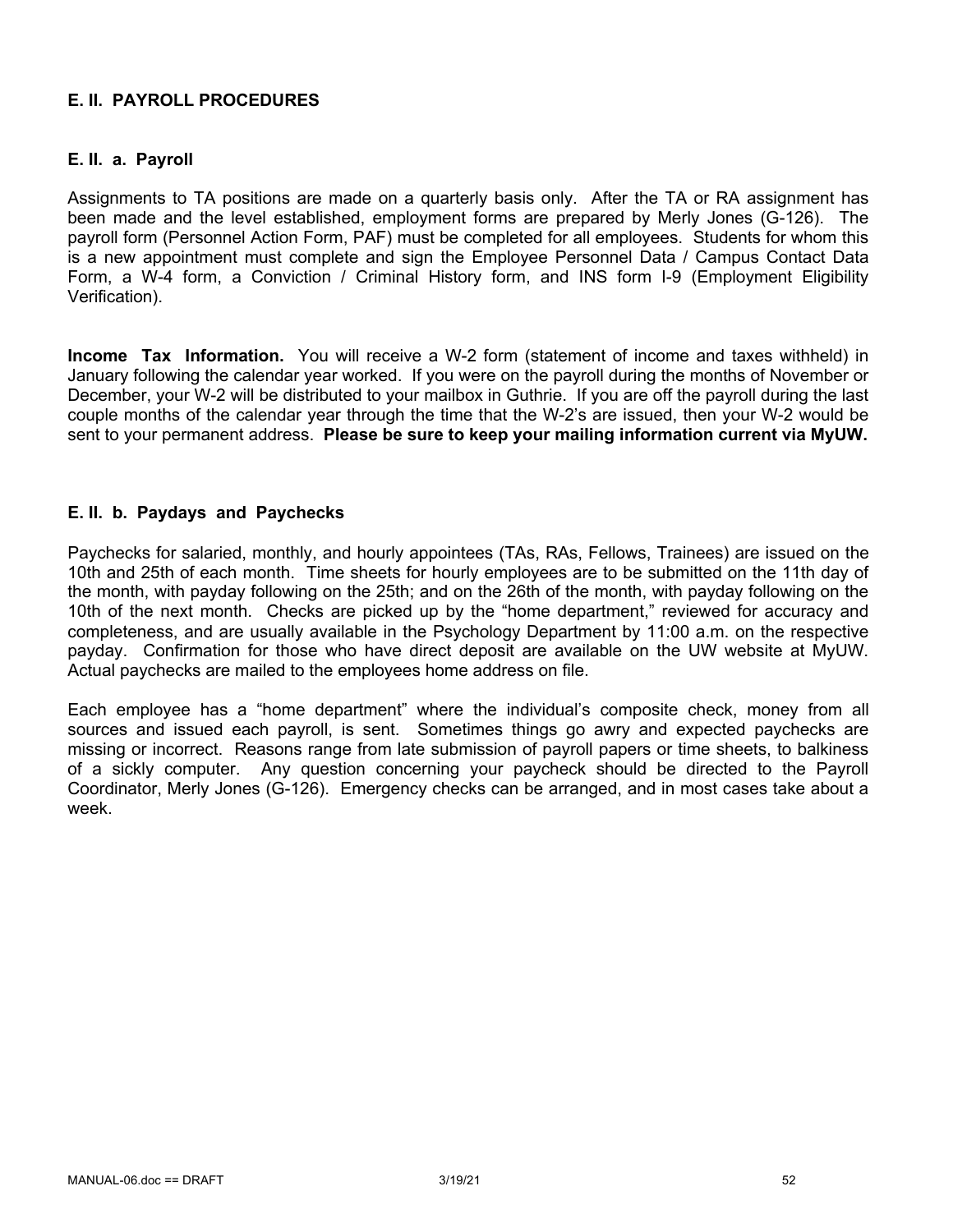# **E. II. c. Appointment Ranks**

The University has two main types of pay scales for TAs and RAs. They can be found in the general catalog under the graduate school appointment section or see: www.grad.washington.edu/fellow/salary schedule.htm for a list of monthly salaries. Below is a summary of our most common appointment ranks.

| TAs                                                  | RAs                                              | <b>Status</b>                                         |
|------------------------------------------------------|--------------------------------------------------|-------------------------------------------------------|
| <b>Predoctoral Teaching</b><br>generals              | Predoctoral Research                             | 1 <sup>st</sup><br>year and up, until you<br>pass     |
| Associate I<br>(PDTAI)                               | Associate I<br>(PDRAI)                           |                                                       |
| <b>Predoctoral Teaching</b><br>Associate II (PDTAII) | Predoctoral Research<br>Associate II<br>(PDRAII) | Ph.C. (Candidate) Status<br>i.e., General Exam Passed |
| Predoctoral Instructor                               | <b>Predoctoral Researcher</b>                    | to be determined                                      |

The Psychology Department petitioned and received permission to pay our students at a higher level that that of other departments on campus. This is called the variable rate scale and can be found at: http://www.grad.washington.edu/fellow/salaryschedule.htm. As a result, we now have only two (higher) pay levels. The first level will be paid to all students until such time as they pass their general exam. The second level will be paid to all students who have successfully passed the general exam to attain Ph.C. status.

Your salary level as an RA is determined by the Principal Investigator (PI) of the grant budget funding your RAship. Factors affecting your salary level include your graduate student classification (see TA appointment ranks above), your duties on the project, and the amount of money available in the grant. Usually, faculty project directors budget sufficient funds to provide for the higher pay levels. You cannot, however, be paid more than your level justifies; you could be paid less. Discuss your salary level with the Principal Investigator of the grant.

The funding level at which you are hired at the beginning of the quarter is in effect for the entire quarter of your appointment. If you become eligible for the second pay level during the quarter, you will not be promoted to the higher salary until the next quarter you hold a TA/RA appointment.

# **E. II. d. Standard Deductions from TA/RA Paychecks**

- 1. Federal Withholding Tax on salary
- 2. "Medical Aid" (state accident/health insurance termed "Workingman's Compensation" to provide for on-the-job injuries.) This deduction is quite small so it is the least painful of these deductions. In cases of injury during the period of your service appointment, contact the Administrator (G-119), who has the appropriate claim forms.
- 3. Union Dues: All TA/RAs are obligated to pay union dues. These are automatically deducted for employees upon written authorization by the individual employee. Recognized payroll deduction authorization cards may be submitted to the Employer's Payroll Office. Importantly, students who are being paid hourly rates rather than RA/TA appointments may be eligible to stop making dues payments, but it is the sole responsibility of the employee to file a written notice with the Employer's Payroll Office and also to file written notice with the Union (Washington Federation of State Employees, 1212 Jefferson Street, Suite 300, Olympia, Washington 98501) thirty (30) calendar days prior to the effective day of the month following the 30-day period above. See the union contract for more details.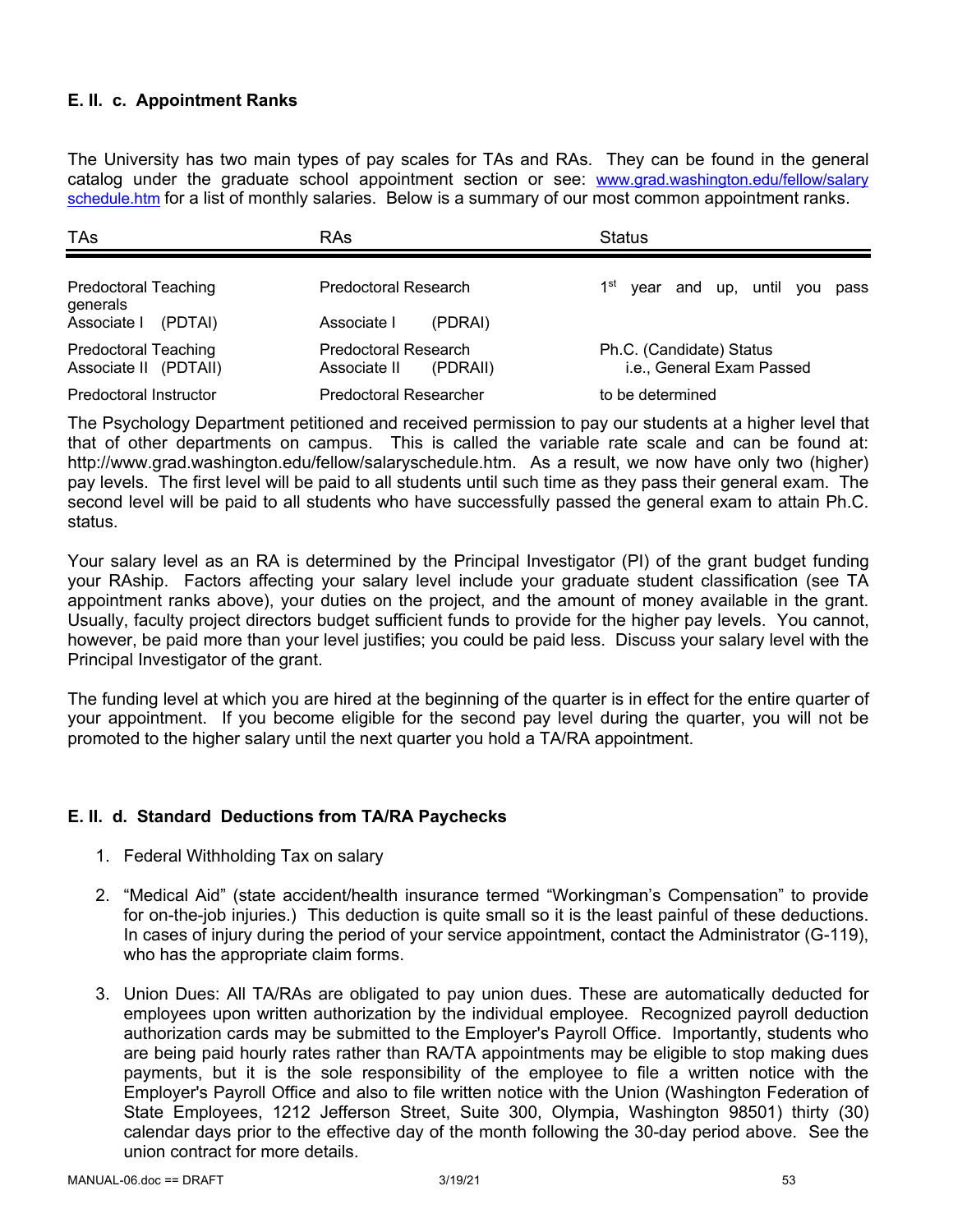# **E. II. e. Standard Appointment Periods**

1. Teaching assistantships, as stated earlier, are made on a quarterly basis only, and have arbitrary payroll dates which do not coincide with the actual instructional period of the quarter. These payroll periods are as follows:

| Autumn | Sept. 16 - Dec. 15 (3 months)                 |
|--------|-----------------------------------------------|
| Winter | Dec. 16 - Mar. 15 (3 months)                  |
| Spring | Mar. $16$ - June 15 $(3$ months)              |
| Summer | June $16$ - Aug. 15 $(2 \text{ months only})$ |

The TA's responsibility is to the course and the instructor to whom he/she is assigned for the entire quarter which the above appointment periods represent, not to exceed 220 hours during the pay period hours and excluding the one week of vacation per payroll period as authorized in the union contract. There is now a provision for vacation which should generally be taken during quarter breaks. This does not carry over into future years.

2. Research assistantships can be for any period, but usually follow the quarterly dates as in the TA appointments. The standard practice is to make RA appointments for full or half months, although there is no regulation prohibiting the appointment for irregular periods, in which cases payment is computed on a daily basis from the monthly rate. However, the RA, unlike the TA, is expected to be on duty during the actual period of the appointment, not to exceed 220 hours and excluding the one week of vacation per payroll period as authorized in the union contract.

For further information please consult your union contract at http://www.washington.edu/admin/hr/laborrel/contracts/uaw/addons/

*Qualifying for a Tuition Waiver*: During Autumn, Winter, and Spring Quarters (the academic year) both RAs and TAs must be employed full time (20 hours per week) and be on the active payroll for at least five of the six pay periods in order to qualify for a tuition waiver. You must also be registered for a minimum of 10 credits per quarter to qualify – see below.

# **E. III. TUITION AND RESIDENCY**

#### **E. III. a. Tuition**

Full-time graduate tuition effective 2006-2007 is as follows: resident - \$ 2,940 / quarter; non-resident - \$6,881 / quarter.

#### **E. III. b. Residency**

If you are currently a non-resident who expects to be eligible for resident status after living here for at least one year, *please apply for residency during Spring Quarter of your first year*. This is essential for students appointed as teaching or research assistants during their graduate training. Each year the Department is allocated a limited number of non-resident tuition waivers, almost half of which go to firstyear students. If the number of non-resident students with TA/RA support exceeds the number of waivers allotted, some graduate students will be required to pay full non-resident tuition.

To obtain resident status, you must submit a formal application. This process takes time and should be started early. The application is available on-line at http://depts.washington.edu/registra/forms. Many criteria must be met (such as registering to vote, obtaining a Washington State driver's license and registering your car.) A list of all the documents needed is available at: the following website: http://www.washington.edu/students/reg/residency.html#q1. Residence applications and further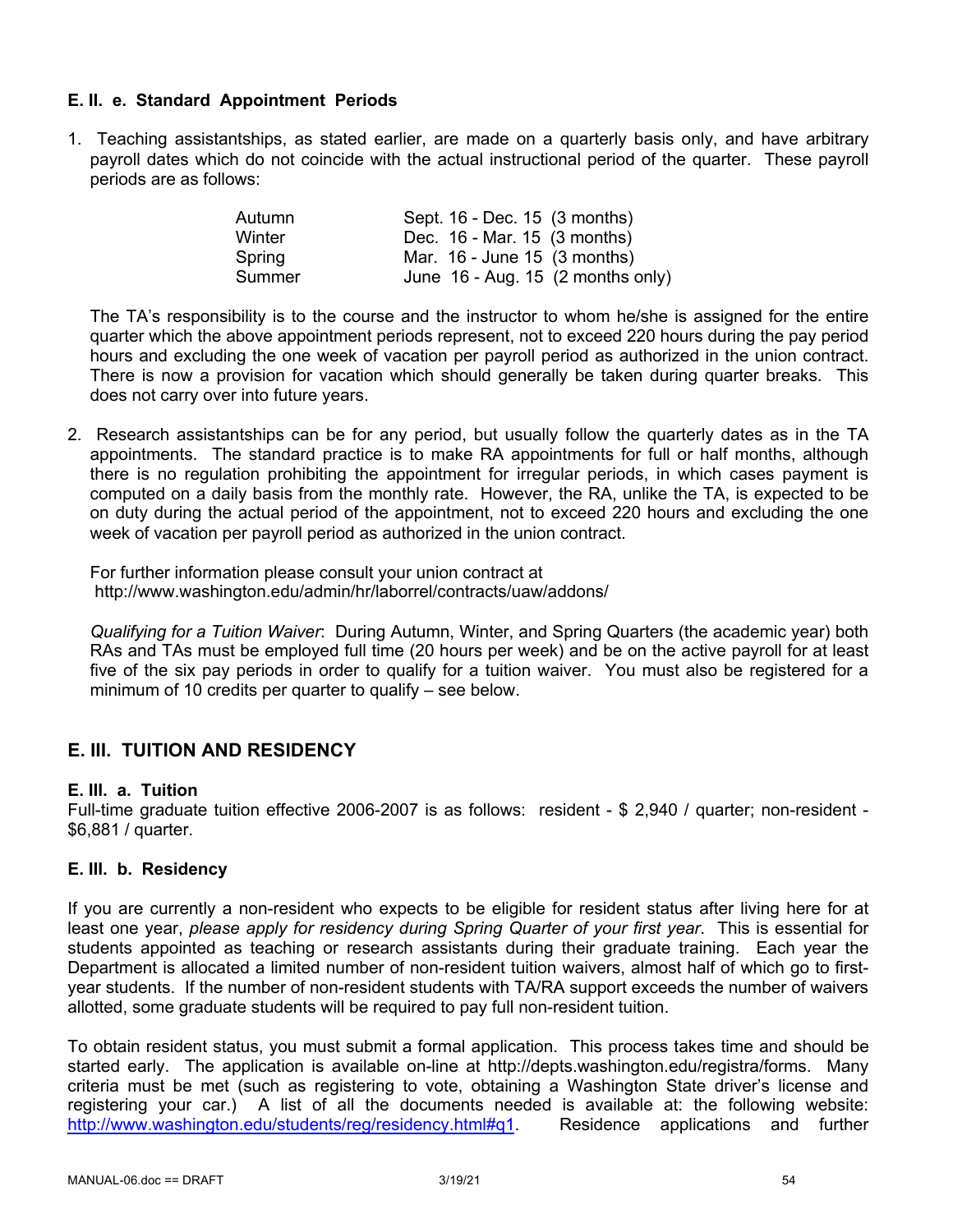information are also available at the Residence Classification Office, 264 Schmitz Hall (phone: 206-543- 5932).

Due to restrictions in granting of residency to out of state "students" by the state of Washington, please pay careful attention to the distinction between stating that you reside in Washington solely for school versus with the intent to live in Washington for other purposes.

# **E. III. c. Payment of Tuition and Fees**

One of the eligibility requirements for holding TA/RA positions is full-time registration of a minimum of 10 graduate credits per quarter. Exception: For Summer Quarter only, the minimum is 2 graduate credits. See: Registration Requirements chart in section A. If you have a student loan you may be required to register for the full 10 credits during the Summer Quarter as well. If you are unsure, please check with Student Financial Aid (Darcy G. Keller, Assistant Director, 206-616-8543).

Most of the tuition and fees will be automatically paid for any RA or TA who is appointed to a 50% or greater position (i.e., 20 hours or more per week). However, you will receive a bill for certain fees that must be paid by Friday of the third week of the quarter. Failure to pay these fees by the deadline will result in an additional "late payment fee" being assessed to your account. See the UW Time Schedule or the General Catalog for deadlines and rates.

# **EVEN IF YOUR TUITION BILL IS INCORRECT, BE SURE TO PAY THE REQUIRED STUDENT FEES PRIOR TO THE DUE DATE.**

# **E. IV. SUMMER EMPLOYMENT AND SUPPLEMENTAL INCOME**

# **E. IV. a. Summer Employment**

The number of summer TA positions available is nearly one fourth of those available during the academic year. It is, therefore, important for graduate students to plan ahead for alternative funding in the form of RA, fellowship, or traineeship appointments, and even to prepare small research grant applications to such on-campus facilities as the Alcohol and Drug Abuse Institute, the Graduate School Research Fund, etc., by contacting their faculty advisors, training grant directors, and, in the case of grant applications, Phillip Burger, the Associate Administrator. (See also Section B.II. 6, for more information on funding opportunities.)

# **E. IV. b. Appointments in Excess of 50%**

All graduate student service appointments are normally limited to 20 hours per week (50% time). This includes hourly supplementation and other forms of University employment when performed in addition to a regular graduate student service appointment. Equated with these half-time appointments are fellowships and traineeships. A petition to the Graduate School must be completed and signed for all cases of employment or appointment which exceed the specified 50% (or its equivalent). Petitions for appointments in excess of 50%, including TAs, RAs, GSAs, will be approved only in special circumstances. The justification should include a description of work to be performed and the reason for a work assignment (either hourly or monthly) in excess of 50%. All petitions must be signed by the Director of Graduate Training, Nancy Kenney. No petitions are required for fellowship supplements to the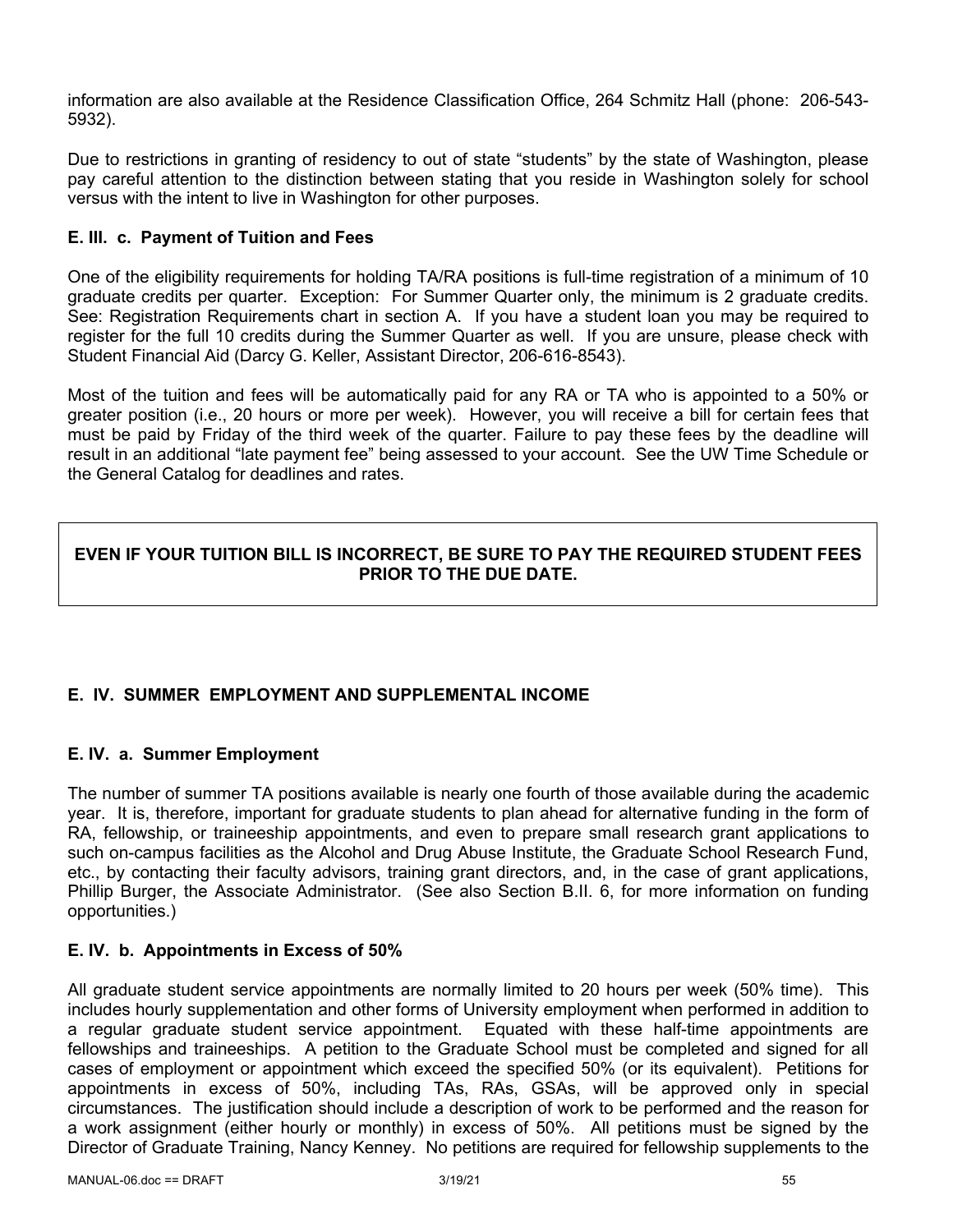appointments. Contact the Graduate Program Advisor (G-127) who has the appropriate forms and processes these petitions.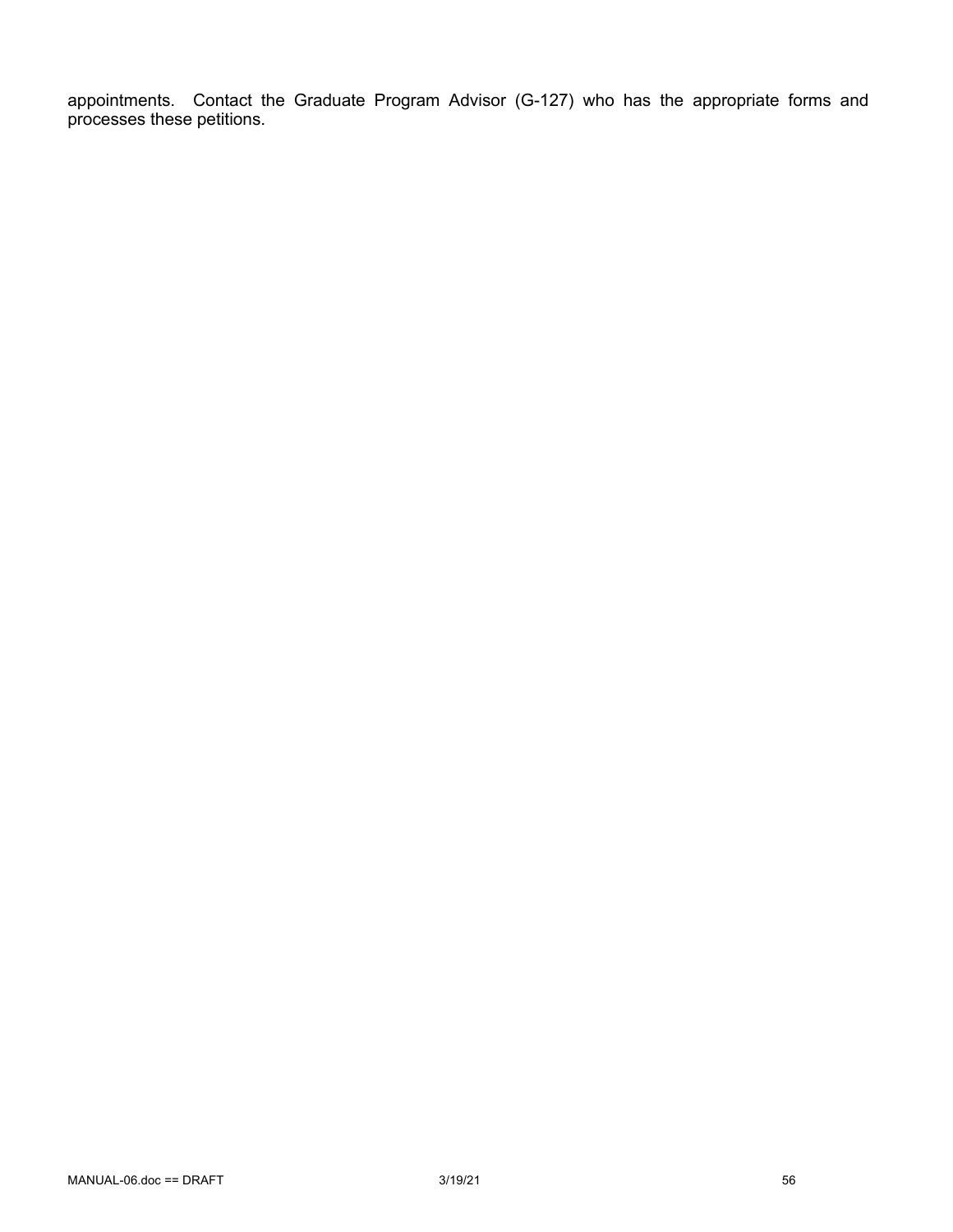# **Template for annual planning/evaluation meeting**

The purpose of this template is to help graduate students and advisors prepare for their annual planning/evaluation meeting. We suggest that the student use this template to jot down notes before the meeting. Not all parts of the template will be relevant for all students -- just use the parts that are relevant for you.

| University of Washington    |                  |       |
|-----------------------------|------------------|-------|
| Department of Psychology    |                  |       |
| Student Name typed here:    | (signature here) | Date: |
| Advisor Name typed here:    | (signature here) | Date: |
| Co-Advisor Name typed here: | (signature here) | Date: |

#### **1. Long-term goals**

A. What are the student's goals for the coming 5-10 year period (e.g. do you want to teach? What range of courses? Do research? A postdoc? On what topics? Work in industry? Other? Undecided, keep XX range of options open?)

B. Prepare an updated CV (curriculum vitae). Include courses taken, courses TA'd or taught, service, awards, publications, etc. Advanced students might also develop a statement of research and teaching interests.

C. What new skills/accomplishments/knowledge are most needed to take you toward your goals? How can they be acquired/worked on this year?

#### **2. Accomplishments during the past year - (***Comparison to last year's Plan can be very instructive!***)**

#### A. Research

Research projects planned/underway/completed

Writing underway/completed/submitted/accepted for publication

Research presentations (e.g. Research Festival; journal clubs; colloquia; national meetings)

B. Coursework/milestones

Required courses taken

Other courses/seminars taken

Milestones (e.g. Committee formed; required coursework completed; Generals scheduled/taken; dissertation proposal accepted; dissertation completed)

C. Development of teaching skills Courses TA'd

Courses taught

Other teaching practice (e.g. journal club presentations, guest lectures, etc.)

#### D. Departmental, University, Community, or National service

E. Awards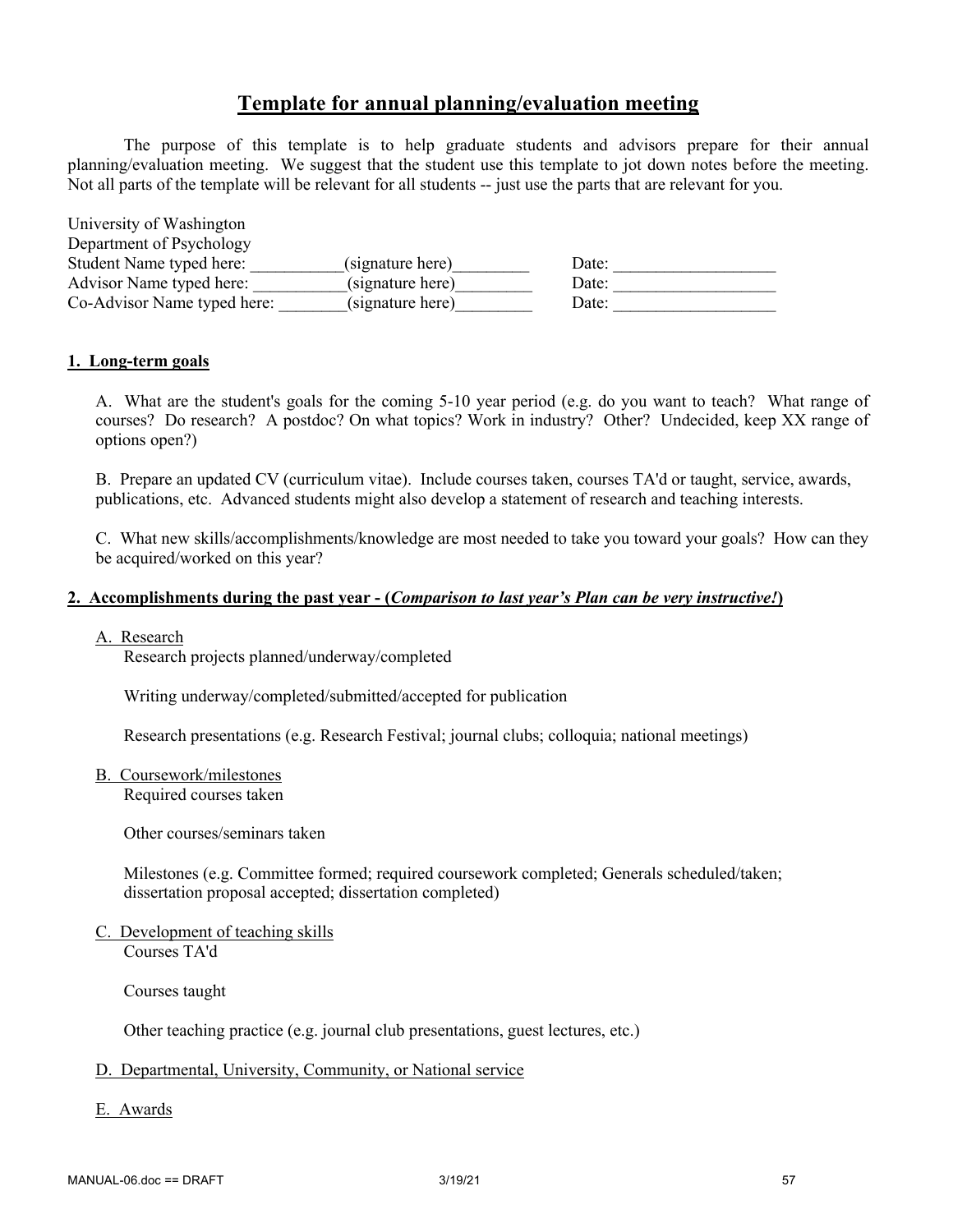#### **3. Plans for the coming year**

#### A. Research

Research projects to be initiated/completed

Writing to be initiated/completed

Research presentations planned (e.g. colloquia; talks at national meetings)

#### B. Coursework/milestones

Required courses to be taken

Other courses/seminars to be taken

Milestones and dates (e.g. form Committee; complete required coursework; take Generals; develop dissertation proposal; complete dissertation)

- C. Application for outside funding? (see attached list)
- D. Development of teaching skills Courses you hope to TA

Courses you hope to teach

Other teaching practice (e.g. journal club presentations, guest lectures, etc.)

E. Departmental, University or National service (optional, but start thinking about this)

#### **4. Advisor/co-advisor/committee**

Given your goals, are you in the right research group with the right advisor? If you need to change, how and when could it be done gracefully?

(Before you have a Committee) What about your co-advisor? Any change needed?

(When you have a Committee): Is your Committee still functional given your goals? Any changes needed?

Will any faculty sabbaticals/leaves interfere with your time plan?

#### **5. Writing up the annual plan**

**After consultation with your advisor and co-advisor, you should write up your annual plan. You should review it with your advisor and co-advisor, and come to agreement on a final draft. The final draft should be signed by all three of you. It needs to go forward with your advisor's draft of your feedback/evaluation letter, in time to be reviewed by the Area in early June. So please get it to your Advisor by May 23.**

Summary: Deadline – May 23 – Annual Plan to Advisor Signatures required on Annual Plan – THREE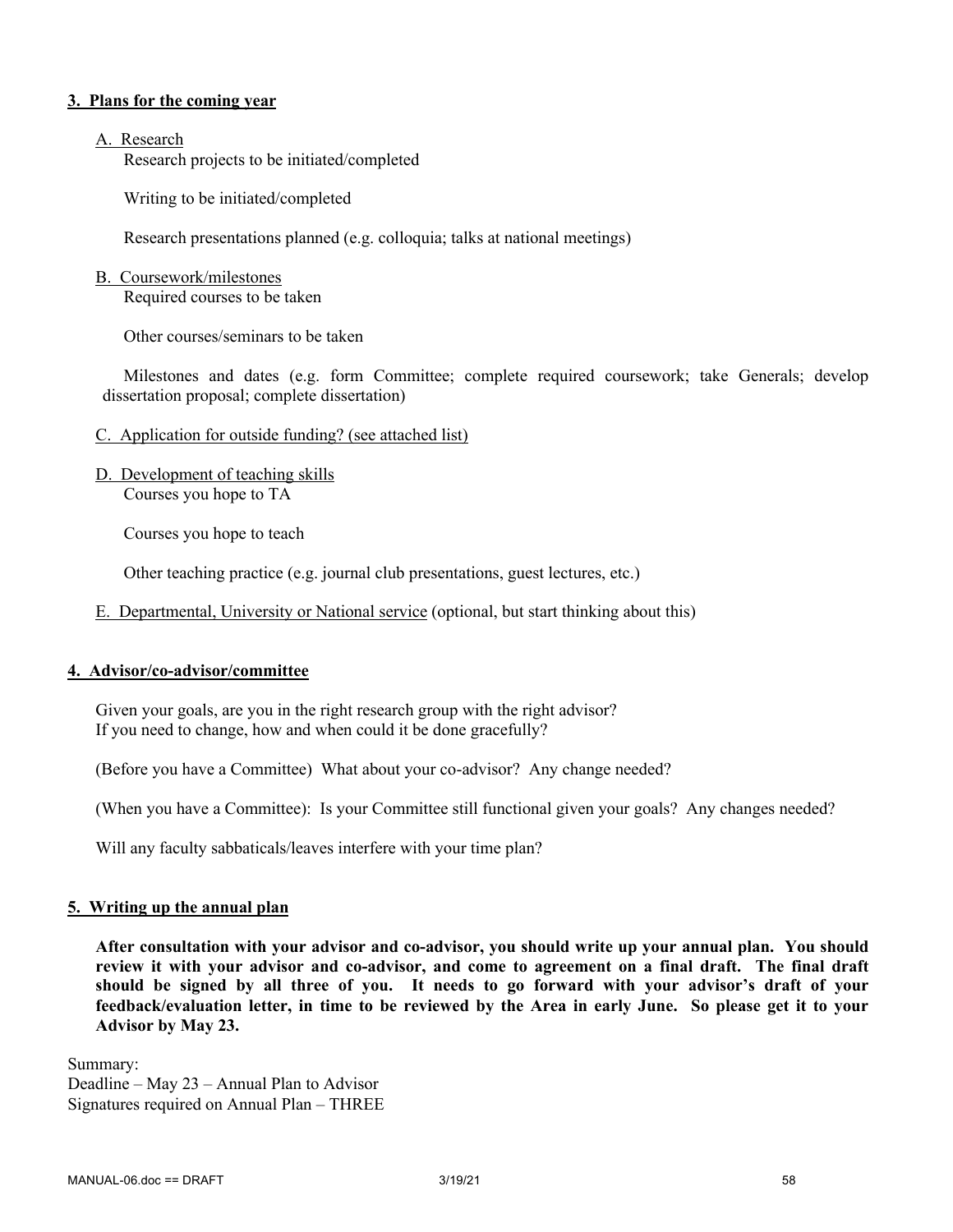# **Template for faculty feedback/evaluation letter**

The purpose of this template is to assist faculty members in preparing annual evaluation letters for graduate students. The template should be used selectively -- Not all topics need to be included for every student every year. Please ignore anything irrelevant.

| University of Washington    |                  |       |  |
|-----------------------------|------------------|-------|--|
| Department of Psychology    |                  |       |  |
| Student Name typed here:    |                  | Date: |  |
| Advisor Name typed here:    | (signature here) | Date: |  |
| Co-Advisor Name typed here: | (signature here) | Date: |  |

#### **1. Long-term goals**

*What are the student's goals? Has his/her activity served his/her goals well? What new skills are most needed to move toward these goals?*

e.g. "We understand that your career goal is to teach and do research in a University Psychology department. If this is so, you will need to fill in a broader background in Psychology, and gain some teaching experience....

"We understand that your career goal is to gain a position at a major neurobiology research institute. If this is so, you will need to fill in a broader range of neurobiological techniques....a lab rotation with XX is recommended....

"We understand that your goal is to return to your position at Microsoft full time. Given this goal, you might want to expand your knowledge of XX, and/or develop a minor in the Business School....

#### **2. Progress this year**

#### A. Research progress and time line

*What has the student accomplished? Is it more or less than what was expected? If less, what obstacles were overcome or continue to stand in the way? How will these be addressed in the future? Do his/her accomplishments serve his/her goals? Be sure to emphasize positive accomplishments.*

e.g. "We are pleased to hear that your first year project will result in a first-authored publication, and we encourage you to write it up and submit it in a timely fashion....

"We are pleased that you made a presentation at XX meeting, and that it was well received. We are also very pleased to know that one of your papers has been accepted by XX journal. These are noteworthy accomplishments, and you are rapidly building the kind of *vita* that should stand you in good stead for the academic job market....

"Over the last year we understand that your research has gone more slowly than expected because of problems with XX. We are optimistic that your new subject recruitment strategy will lead to more rapid progress. We understand that you now hope to complete data collection by XX and that you are planning to defend in June....

#### B. Coursework/milestones

Is required coursework on track? Is the student taking/participating in additional seminars/coursework that will serve his/her goals? What departmental/grad school milestones have been accomplished?

e.g. "We are pleased to see that you have completed all of your required courses, and have continued your training in statistical and quantitative methods consistent with your goal of research in social psychology....